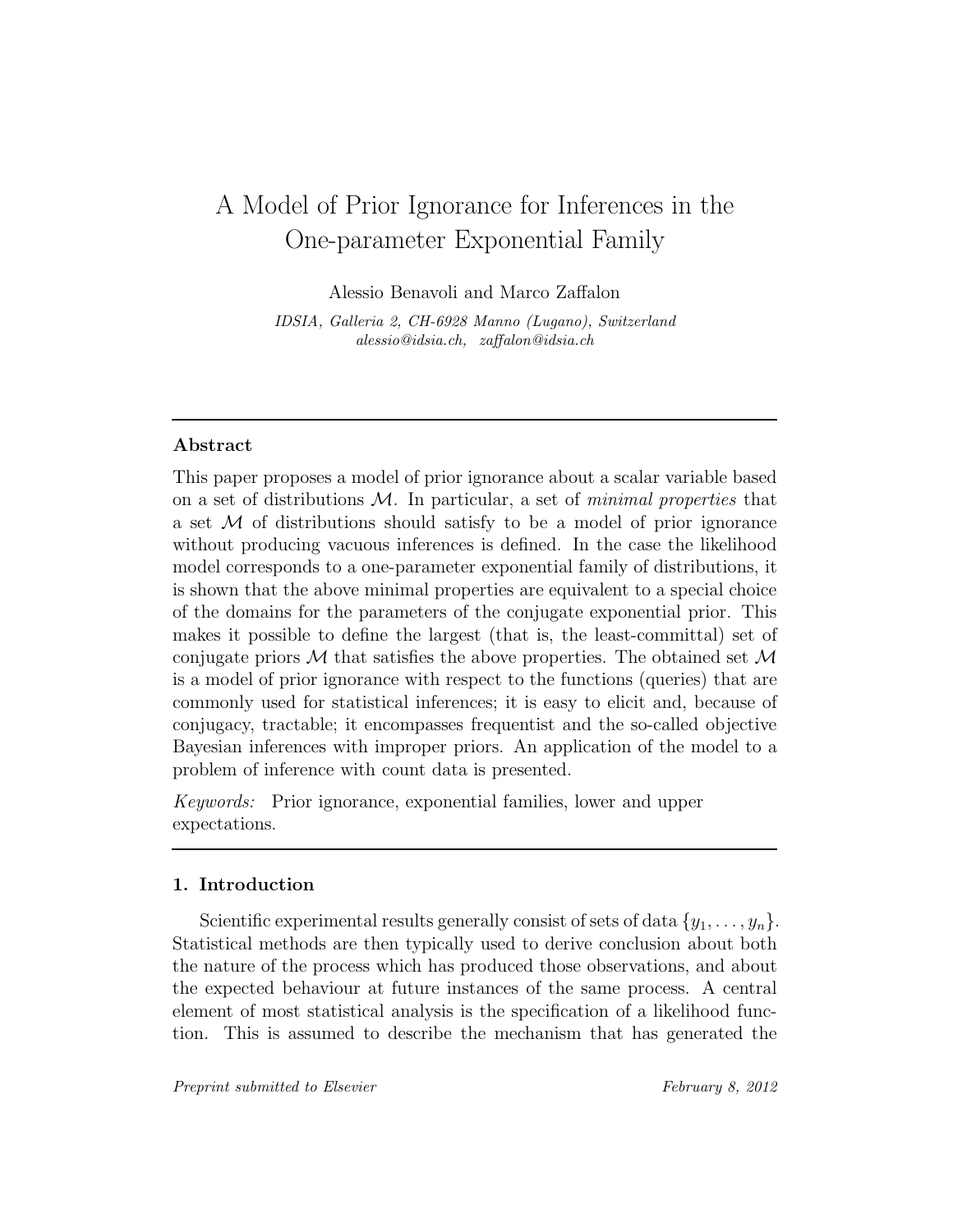observations as a function of a parameter  $w \in \mathbb{R}$  (in the following we assume that  $w$  is scalar), the so-called state-of-nature, about which only limited information (if any) is available. In the Bayesian paradigm, this information is modelled by means of a probability distribution (a prior), where the probabilistic model over  $w$  is not a description of the variability of  $w$  (parameters are typically fixed unknown quantities) but a description of the uncertainty about their values before observing the data.

An important problem in Bayesian analysis is how to define the prior distribution. If any prior information about the parameter  $w$  is available, it should be incorporated in the prior distribution. On the other hand, in the case (almost) no prior information is available about  $w$ , the prior should be selected so as to reflect such state of ignorance. The search for a prior distribution representing ignorance constitutes a fascinating chapter in the history of Bayesian statistics [1]. There are two main avenues to represent ignorance.

The first assumes that ignorance can be modelled satisfactorily by a single so-called noninformative prior density such as for instance Laplace's prior, Jeffreys' prior, or the reference prior of Bernardo (see [1, Sec. 5.6.2] for a review). This view has been questioned on diverse grounds. Noninformative priors are typically improper and may lead to an improper posterior. Moreover, even if the posterior is proper, it can be inconsistent with the likelihood model (i.e., incoherent in the subjective interpretation of probability [2, Ch. 7], as will be shown with an example in Section 2). In our view, however, the most important criticism of noninformative priors is that they are not expressive enough to represent ignorance (this will become more precise later in this Introduction).

An alternative is to use a set of prior distributions,  $M$ , rather than a single distribution, to model prior ignorance about statistical parameters. Each prior distribution in  $M$  is updated by Bayes' rule, producing a set of posterior distributions. In fact there are two distinct approaches of this kind, which have been compared by Walley [2]. The first approach, known as Bayesian sensitivity analysis or Bayesian robustness [3, 4], assumes that there is an ideal prior distribution  $\pi_0$  which could, ideally, model prior uncertainty. It is assumed that we are unable to determine  $\pi_0$  accurately because of limited time or resources. The criterion for including a particular prior distribution  $\pi$  in M is that  $\pi$  is a plausible candidate to be the ideal distribution  $\pi_0$ . The resulting set of priors is in general a *neighbourhood model*, i.e., the set of all distributions that are close (w.r.t. some criterion) to  $\pi_0$ . Exam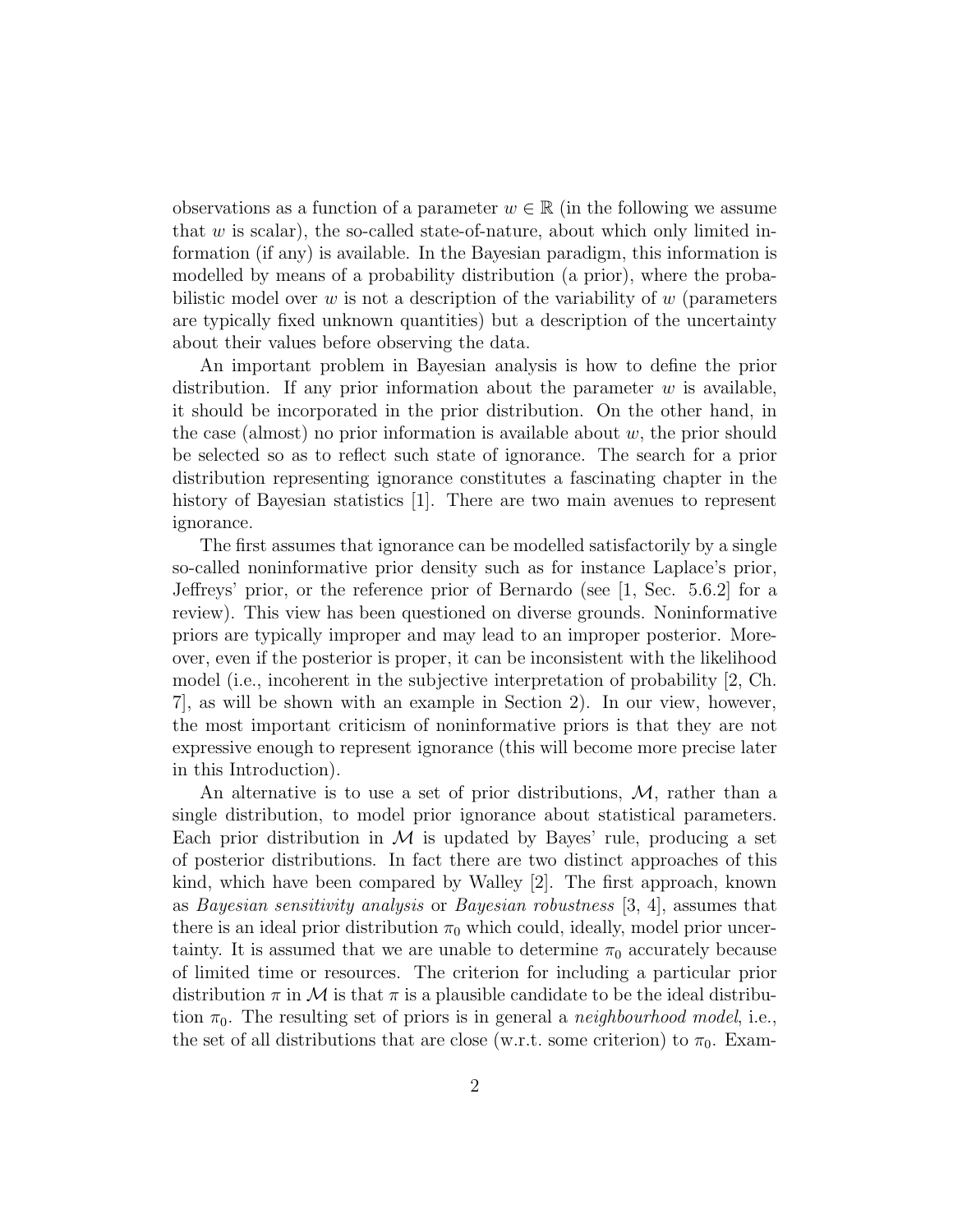ples of neighbourhood models are:  $\epsilon$ -contamination models [5, 6]; restricted  $\epsilon$ -contamination models [7]; intervals of measures [6, 8]; the density ratio class [2, 8], etc. However, this approach can be unsatisfactory when there is (almost) no prior information or the information is of doubtful relevance. Then there is no ideal prior distribution  $\pi_0$ , because no single prior distribution could adequately model the limited prior information. Therefore, in this case, also a neighbourhood model can be inadequate.

The second approach, known as the theory of imprecise probabilities or coherent lower (and upper) previsions, was developed by Walley [2] from earlier ideas [9, 10, 11]. This approach revises Bayesian sensitivity analysis by directly emphasizing the upper and lower expectations (also called previsions) that are generated by  $\mathcal{M}$ . The upper and lower expectations of a bounded real-valued function  $g$  (we call it a gamble) on a possibility space W, denoted by  $\overline{E}(g)$  and  $E(g)$ , are respectively the supremum and infimum of the expectations  $E_P(q)$  over the probability measures P in M (if M is assumed to be closed<sup>1</sup> and convex, it is fully determined by the upper and lower expectations for all gambles). The upper and lower expectations have a behavioural interpretation (explained in Section 2), and, contrary to the robust Bayesian approach, there is no special commitment to the individual probability distributions in M.

In choosing a set  $M$  to model prior ignorance, the main aim is to generate upper and lower expectations with the property that  $\underline{E}(g) = \inf g$  and  $E(g) =$ sup q for a specific class of gambles q of interest. This means that the only information about  $E(q)$  is that it belongs to [inf q, sup q], which is equivalent to state a condition of complete prior ignorance about the value of g (this is the reason why we said that a single, however noninformative, prior cannot model prior ignorance).

For instance, assume that the variable  $W$  is a location parameter and that  $W = \mathbb{R}$ ; then in case there is no prior information about the value w of W, one expects that for<sup>2</sup>  $g = I_{\{(-\infty,a]\}}$  for any finite  $a \in \mathbb{R}$ , the lower and upper expected values of g be  $\underline{E}(\overline{I_{\{(-\infty,a]\}}}) = 0$  and  $\overline{E}(I_{\{(-\infty,a]\}}) = 1$ . Here  $I_{\{(-\infty,a]\}}$  denotes the indicator function over the set  $(-\infty, a]$ , i.e.,  $I_{\{(-\infty, a]\}}(w) = 1$  if w belongs to  $(-\infty, a]$ , and  $I_{\{(-\infty, a]\}}(w) = 0$  otherwise. Since  $E(I_{\{(-\infty, a]\}})$  is equal

<sup>1</sup> In the weak<sup>∗</sup> topology; see [2, Sec. 3.6] for more details.

 $2$ In the following, we use the notation g without argument to denote the gamble, while  $q(w)$  is used to denote the value of the gamble q in w.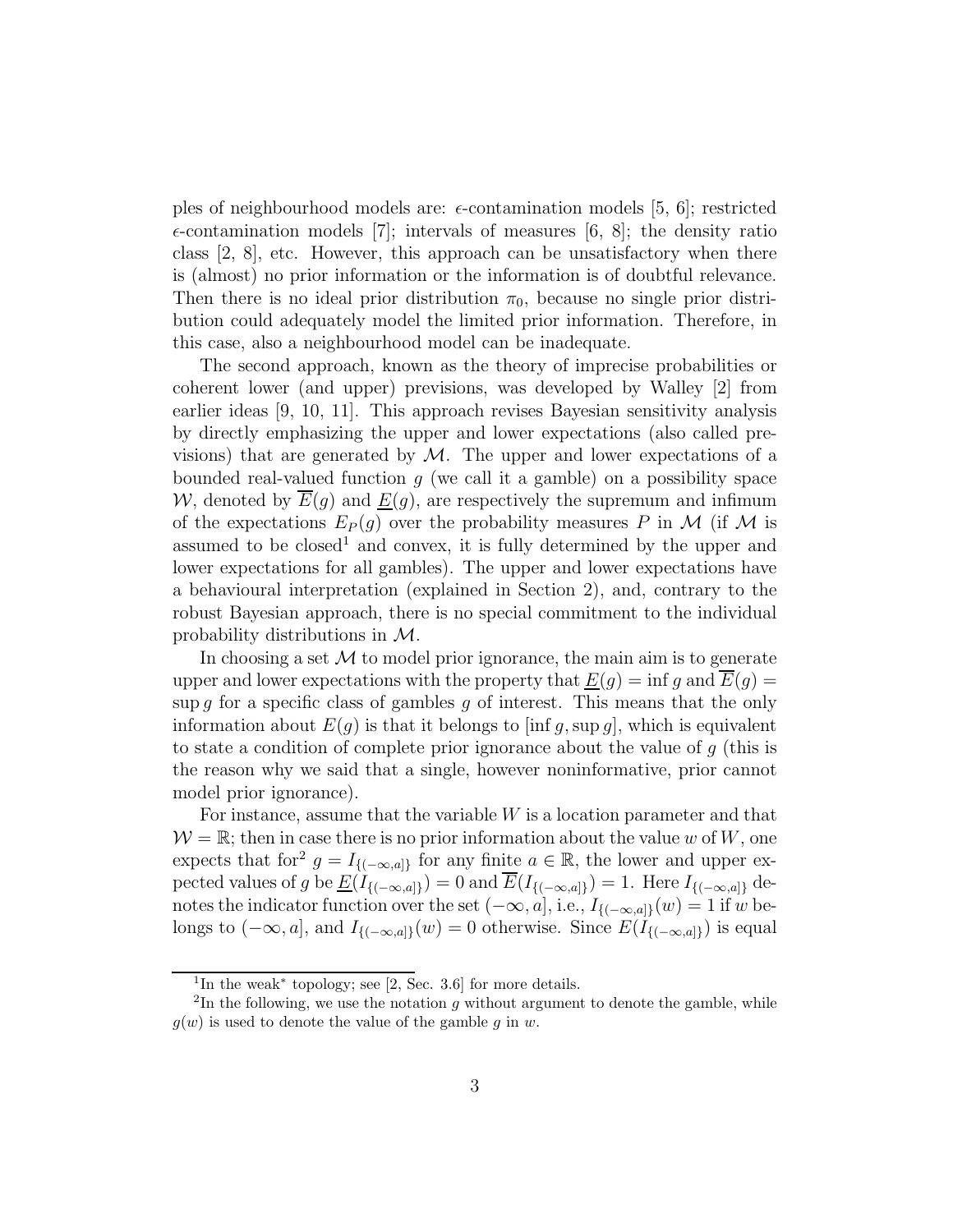to the cumulative distribution of W,  $\underline{E}(I_{\{(-\infty,a]\}}) = 0$  and  $\overline{E}(I_{\{(-\infty,a]\}}) = 1$ state that the only knowledge about the cumulative distribution of  $w$  is that it is between 0 and 1, which is a state of complete ignorance.

Modeling a state of prior ignorance about the value  $w$  of the random variable W is not the only requirement for  $\mathcal{M}$ , it should also lead to nonvacuous posterior inferences. Posterior inferences are vacuous if the posterior lower and upper expectations of all gambles g coincide with the infimum and, respectively, the supremum of g. Notice that, in case  $\mathcal M$  includes all the possible prior distributions, any inference about  $W$  is vacuous, i.e., the set of posterior distributions obtained by applying Bayes' rule to a given likelihood and to each distribution in the set of priors includes again all the possible distributions. This means that our beliefs do not change with experience (i.e., there is no learning from data). This point is clearly stated in [12], where the authors define some properties that a general set  $\mathcal M$  of distributions should fulfil to model a state of prior ignorance about  $W$ . In particular, M should produce self-consistent probabilistic models, represent the state of prior ignorance, give non-vacuous inferences, satisfy certain invariance properties and be easy to elicit and tractable [12].

In this paper, we follow the second approach to modelling prior ignorance about statistical parameters by using Walley's theory of coherent lower previsions [2]. Let us summarize the main contributions of this paper.

In Section 2, inspired by the work in [12], we define some *minimal prop*erties that a set  $\mathcal M$  of distributions should satisfy to be a model of prior ignorance that does not lead to vacuous inferences. These minimal properties are obtained by relaxing and generalizing the properties in [12]. The new set of properties now also captures the case in which the likelihood is not perfectly known.

Next, we focus on exponential families. We give some preliminaries about these families in Section 3. In Section 4, we consider the case that the likelihood model is a one-parameter exponential family and  $\mathcal M$  includes a subset of the corresponding conjugate exponential priors. We show that there exists a parametrization of  $\mathcal M$  which equivalently satisfies the properties defined in Section 2, and which is unique up to the choice of its size which determines the degree of robustness (or caution) of the inferences. Stated differently, we prove that the set of priors  $\mathcal M$  satisfying the properties from Section 2 can be uniquely obtained by letting the parameters of the conjugate exponential prior vary in suitable sets. The obtained set  $M$  has the following characteristics, which could make of it an appealing alternative to noninformative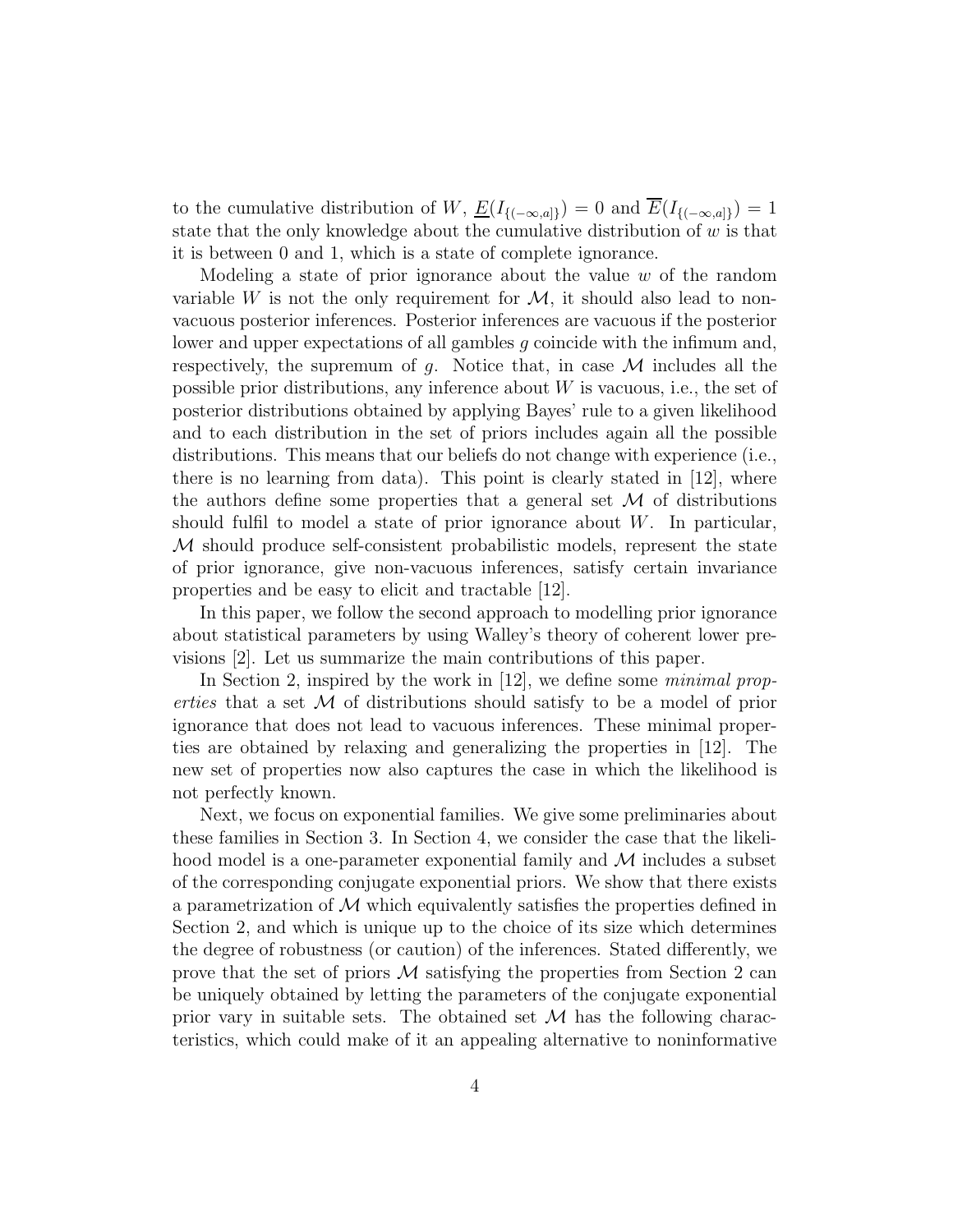priors to model prior ignorance:

- M produces self-consistent (or *coherent*) probabilistic models;
- $M$  is a model of prior ignorance w.r.t. the functions (queries) that are commonly used for statistical inferences (i.e., lower/upper expectations of such functions are vacuous a-priori);
- it is easy to elicit and, because of conjugacy, tractable;
- the inferences drawn with the model  $M$  encompass, with a suitable choice of the size of  $\mathcal{M}$ , the frequentist inferences and objective Bayesian inferences with improper priors (the inferences are naturally robust).

We compare the obtained set of priors  $M$  with other models of prior ignorance expressed through set of distributions in Section 4.1. In Section 5, we discuss the choice of the parameters governing the robustness of the inferences that are obtained through  $M$ , while in Section 6 we apply these ideas to a problem of inference with count data.

## 2. Properties for Prior Near-Ignorance

The aim of this section is to define which minimal properties the set of priors  $M$  should satisfy in the case where there is (almost) no prior information about a random variable W taking values in  $W \subseteq \mathbb{R}$ . Before listing these properties, we discuss the interpretation of  $\mathcal M$  by briefly introducing the behavioural interpretation of upper and lower expectations.

Stemming from de Finetti's [13] work on subjective probability, Walley [2] gives a behavioural interpretation of  $\mathcal M$  in terms of buying and selling prices. Let us briefly sketch how this is done.

By regarding a gamble  $g: \mathcal{W} \to \mathbb{R}$  as a random reward, which depends on the a priori unknown value  $w$  of  $W$ , the expectation (also called prevision) of q w.r.t. w, i.e.,  $E(q)$ , represents a subject's fair price for the function q. This means that he should be disposed to accept the uncertain rewards  $g-E(g)+\epsilon$ (i.e., to buy g at the price  $E(g) - \epsilon$ ) and  $E(g) - g + \epsilon$  (i.e., to sell g at the price  $E(q) + \epsilon$  for every  $\epsilon > 0$ . In de Finetti's theory, the acceptable buying and selling prices must coincide. This fair price is what we normally call the expectation of g.

More generally speaking, the supremum acceptable buying price and the infimum acceptable selling prices for  $q$  need not coincide, meaning that there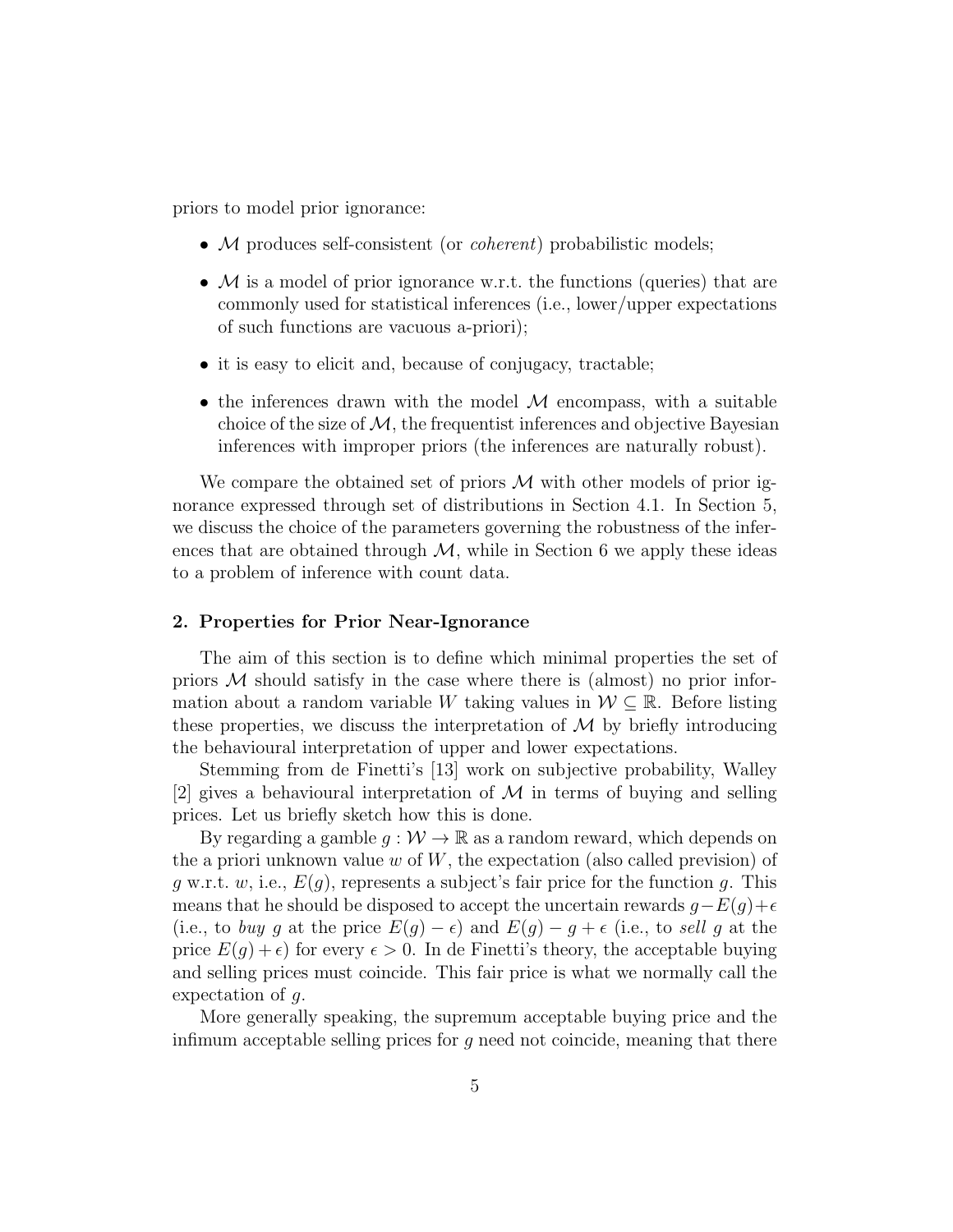may be a range of prices  $[a, b]$  for which our subject is neither disposed to buy nor to sell g at a price  $k \in [a, b]$ . His supremum acceptable buying price for g is then his lower expectation  $E(g)$ , and it holds that the subject is disposed to accept the uncertain reward  $g - \underline{E}(g) + \epsilon$  for every  $\epsilon > 0$ ; and his infimum acceptable selling price for g is his upper prevision  $\overline{E}(g)$ , meaning that he is disposed to accept the reward  $\overline{E}(g) - g + \epsilon$  for every  $\epsilon > 0$ . A consequence of this interpretation is that  $\underline{E}(g) = -\overline{E}(-g)$  for every function  $g^3$ .

Under this behavioural interpretation, a state of ignorance about a gamble g is modelled by setting  $\underline{E}(q) = \inf q$  and  $\overline{E}(q) = \sup q$ . This means that our subject is neither disposed to buy nor to sell g at any price  $k \in (\inf g, \sup g)$ . In other words, our subject is disposed to buy (sell)  $g$  only at a price strictly less (greater) than the minimum (maximum) expected reward that he would gain from  $g$ . This means that the information available about  $W$  does not allow our subject to set any meaningful buying or selling price for g. It corresponds to stating that our subject is in a state of ignorance.

Walley [2] proves that a closed and convex set of (finitely additive) probabilities can be equivalently characterized by the lower (or upper) expectation functional that it generates as the lower (upper) envelope of the expectations obtained from the probabilities in such a set. Vice versa, given a functional  $E$  that satisfies some regularity properties  $[2, Ch. 2]$ , it is possible to define a family M of probabilities that generates the lower expectation  $\underline{E}(q)$  for any g. This establishes a one-to-one correspondence between closed convex sets of probabilities and lower expectations.

In case the available prior information is scarce, it seems more natural to define  $M$  according to the behavioural interpretation, i.e., in terms of the upper and lower expectations it generates [12]. For instance, in problems where there is (almost) no prior information one would expect the set  $\mathcal M$  to be large in the sense that it generates upper and lower expectations that are relatively far apart (vacuous or almost vacuous).

Modelling a state of prior ignorance about  $W$  is not the only requirement for  $M$ , it must also produce non-vacuous posterior inferences (otherwise it is useless in practice). Hereafter, inspired by the work in  $[12]$ , we define a set of minimal properties that  $M$  or, equivalently, the lower and upper expectations it generates, should satisfy to be a model of prior ignorance and to produce consistent and meaningful posterior inferences. Then, in the next

<sup>&</sup>lt;sup>3</sup>Because of the relationship  $\underline{E}(g) = -\overline{E}(-g)$ , only  $\underline{E}(g)$  or  $\overline{E}(g)$  needs to be specified.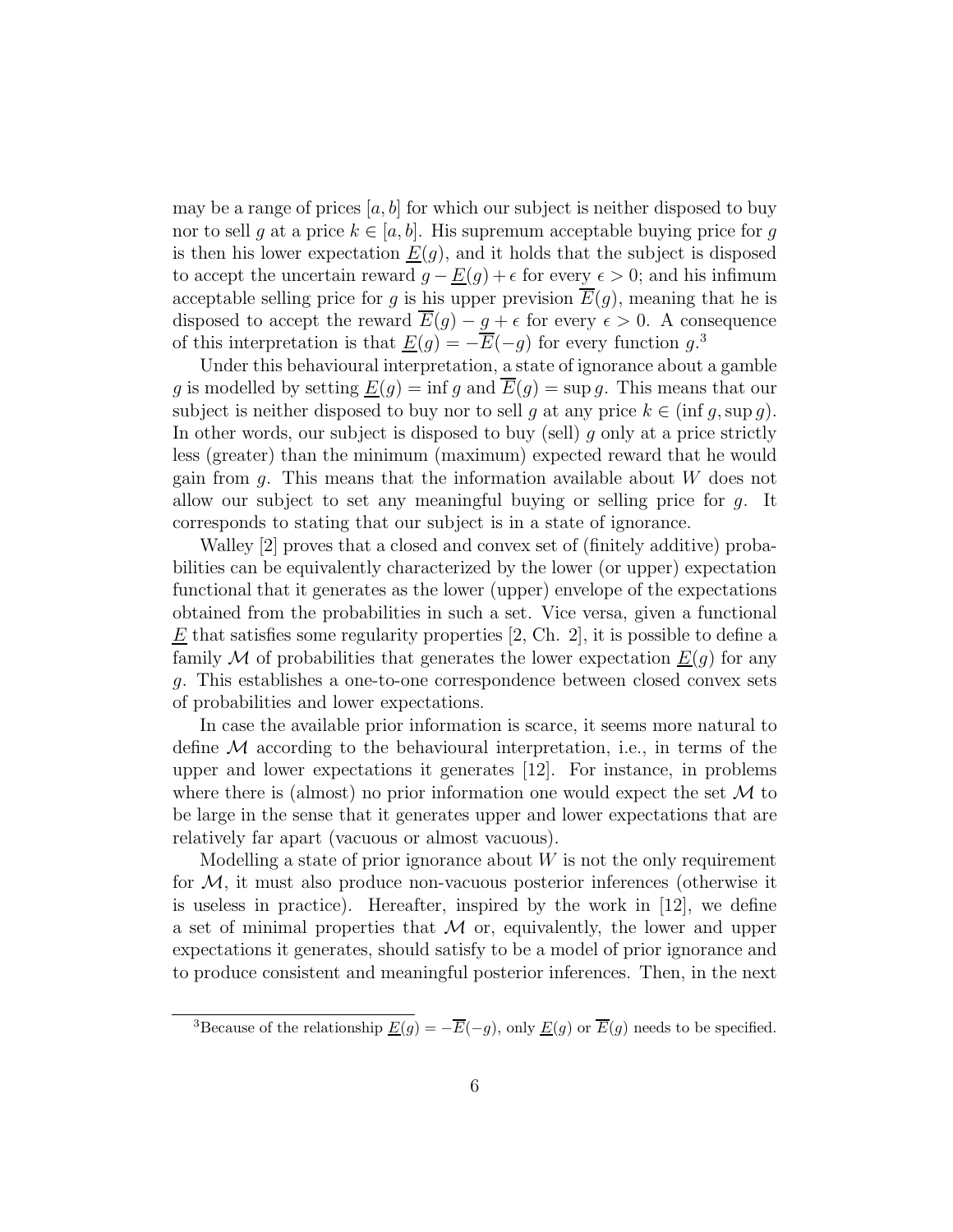sections, we specialize these requirements to the case of the one-parameter exponential families. The first requirement for  $\mathcal M$  is coherence.

 $(A.1)$  Coherence. Prior and posterior inferences based on M should be strongly coherent [2, Sec. 7.1.4(b)]. Under the behavioural interpretation, this means that we should not be able to raise the lower expectation (supremum acceptable buying price) of a given gamble q taking into account the acceptable transactions implicit in the lower expectations for other gambles.

In practice, strong coherence imposes joint constraints on the prior, likelihood and posterior lower expectation models, in the sense that, when considered jointly, they should not imply inconsistent assessments. Walley [2, Sec. 7.8.1] proves that, in case the prior and likelihood lower expectation models are obtained as lower envelopes of standard expectations w.r.t. sets of proper density functions and the posterior set of densities is obtained from these sets by element-wise application of Bayes' rule for density functions, then strong coherence of the respective lower expectation models is satisfied.<sup>4</sup> The following example shows that, when this is not the case, the inference model can be incoherent [2, Sec. 7.4.4].

Example 1. Consider the following probabilistic model: prior  $p(w) = 1$ , Normal likelihood  $\prod_{i=1}^{n} \mathcal{N}(y_i; w, \sigma^2)$  with variance  $\sigma^2$  and Normal posterior  $\mathcal{N}(w; \hat{y}_n, \sigma^2/n)$  with mean  $\hat{y}_n = \frac{1}{n}$  $\frac{1}{n}\sum_i y_i$  (sample mean) obtained by combining, via Bayes' rule, likelihood and prior. To see that the inferences from the likelihood and the posterior model are incoherent, consider the event  $A =$  ${(w, \hat{y}_n): |w| \leq |\hat{y}_n|}$  and, thus, the gamble  $g = I_A$ . Then, from the likelihood model it follows that  $P(A|w) = E[I_A|w] = \frac{1}{2} + \Phi(-2|w|\sqrt{n}/\sigma) >$ 1 2 , for any  $w \in \mathbb{R}$ , where  $\Phi$  denotes the cumulative distribution of the standard Normal distribution. By considering the posterior model, one has  $P(A|y_1, \ldots, y_n) =$  $E[I_A|y_1,\ldots,y_n]=\frac{1}{2}-\Phi(-2|\hat{y}_n|\sqrt{n}/\sigma)<\infty$ 1  $\frac{1}{2}$ , for any  $y_1, \ldots, y_n$ . Thus the likelihood and posterior models are inconsistent. In fact, since  $E(I_A|y_1,\ldots,y_n)$  < 0.5 for each  $y_1, \ldots, y_n$  and since  $E[I_A|y_1, \ldots, y_n]$  is equal to the probability  $P(A|y_1, \ldots, y_n)$  that the value w of W belongs to A, the above equality im-

<sup>&</sup>lt;sup>4</sup>This holds under standard assumptions about the existence of density functions and the applicability of Bayes' rule [2, Sec. 6.10.4].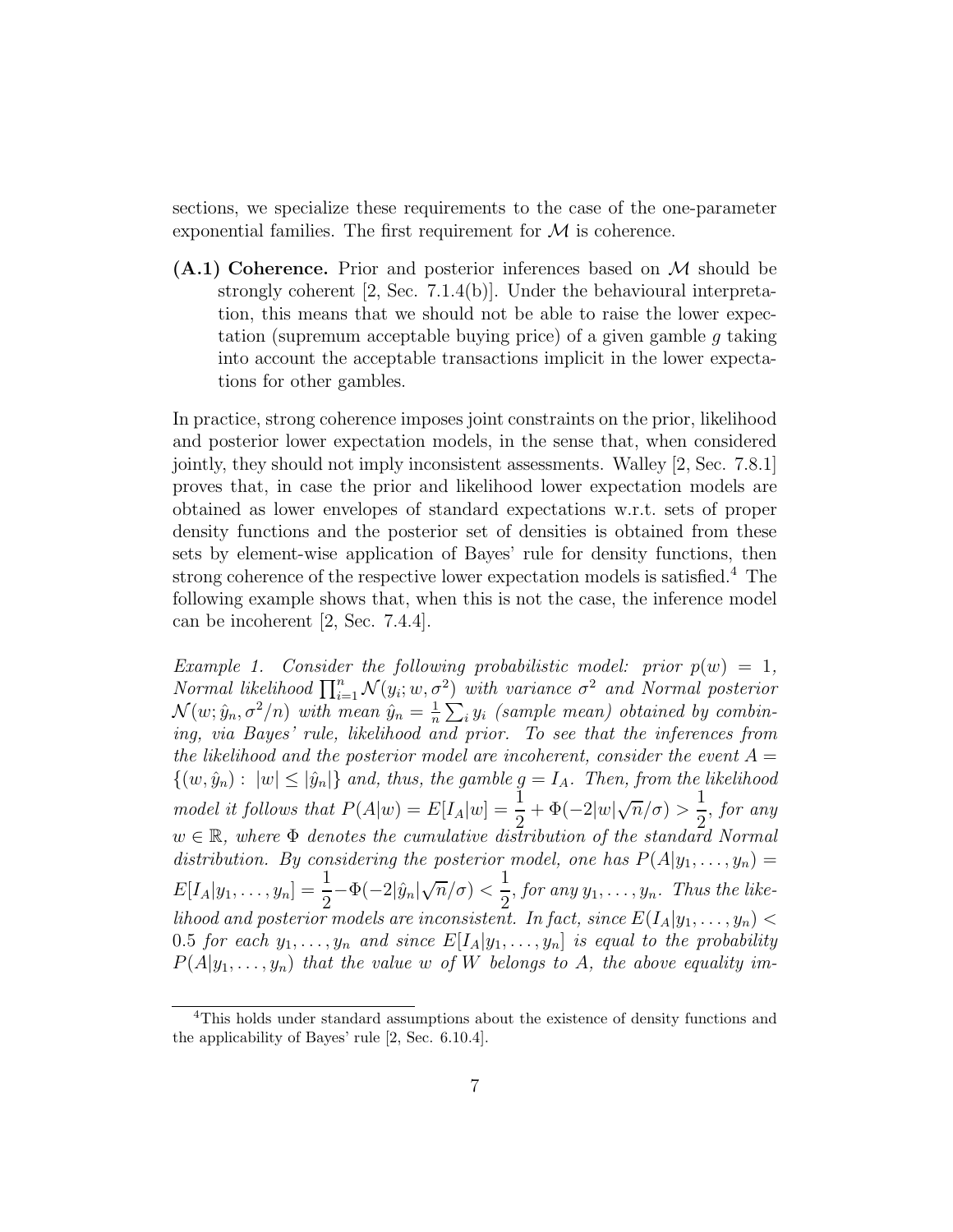plies that we are prepared to bet against A at "even money" according to the posterior model (no matter the value  $\hat{y}_n$ ), but this strategy is inconsistent with the likelihood model which assesses that  $P(A|w) > 0.5$  (no matter the value w of W). Observe that the posterior  $\mathcal{N}(w; \hat{y}_n, \sigma^2/n)$  has been obtained, via Bayes' rule, from the likelihood and the improper uniform prior on W (i.e.,  $p(w) = 1$ ). A criticism of the improper prior is, in fact, that the posterior distribution it generates is often not coherent with the likelihood model for finite n. Finally, observe that, for  $n \to \infty$ , it follows that  $P(A|w), P(A|y_1, \ldots, y_n) \rightarrow 0.5$  and, thus, the incoherence vanishes in the limit. limit.

Besides coherence, other requirements for the set  $\mathcal M$  are that it should represent the state of prior ignorance about  $W$ , but without producing vacuous posterior inferences (posterior inferences are vacuous if the lower and upper expectations of all gambles  $q$  coincide with the infimum and, respectively, the supremum of g). In the case  $\mathcal M$  includes all the possible prior distributions, any inference about  $W$  is vacuous, i.e., the set of posterior distributions obtained by applying Bayes' rule to a given likelihood and to each distribution in the set of priors includes again all the possible distributions. This means that our prior beliefs do not change with experience (there is no learning from data). Thus,  $M$  should be large enough to model a state of prior ignorance w.r.t. a set of suitable gambles (i.e., a set of gambles of interest  $\mathcal{G}_0$  w.r.t. which we assess our state of prior ignorance), but no too large to prevent learning from taking place. These two opposite requirements are captured by the following two properties for  $\mathcal{M}$ .

- $(A.2)$   $\mathcal{G}_0$ -prior ignorance. The prior upper and lower expectations of some suitable set of gambles  $\mathcal{G}_0$  under M are vacuous, i.e.,  $\underline{E}[g] = \inf g$  and  $\overline{E}[g] = \sup g$  for all  $g \in \mathcal{G}_0$ .
- (A.3) G-learning. For a chosen set of gambles  $\mathcal{G} \supseteq \mathcal{G}_0$  and for each  $g \in$ G satisfying  $\overline{E}[g] - \underline{E}[g] > 0$ , there exists a finite  $\delta > 0$  (possibly dependent on g) such that for each  $n \geq \delta$  and sequence of observations  $y^n = (y_1, \ldots, y_n)$ , at least one of these two conditions is satisfied:

$$
\underline{E}[g|y^n] \neq \underline{E}[g], \quad \overline{E}[g|y^n] \neq \overline{E}[g], \tag{1}
$$

where  $\underline{E}[\cdot|y^n]$  and  $\overline{E}[\cdot|y^n]$  denote the posterior lower and upper expectations of g after having observed  $y_1, \ldots, y_n$ .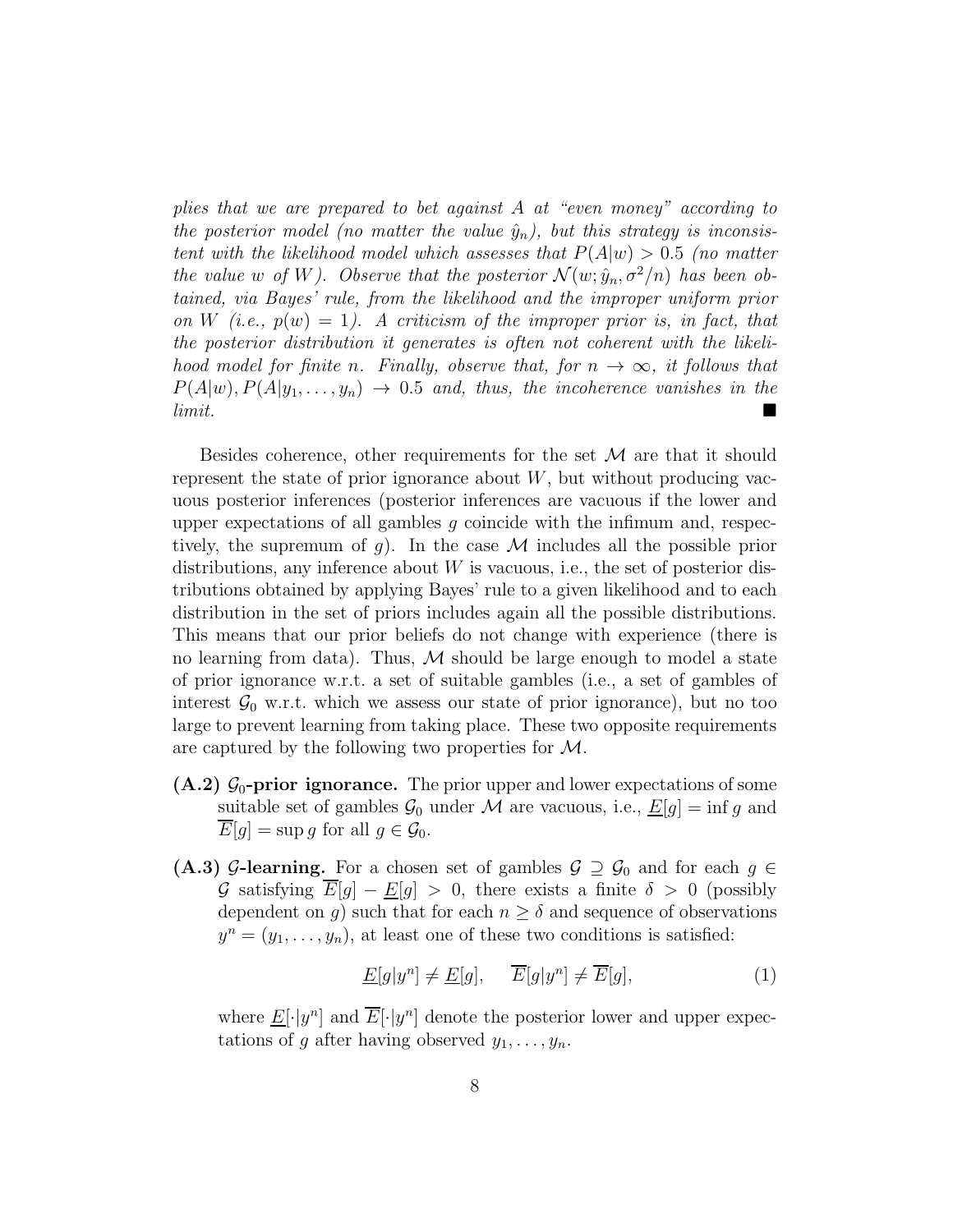Property  $(A.2)$  states that M should be vacuous a priori w.r.t. some set of gambles  $\mathcal{G}_0$ , i.e., the lower and upper expectations of  $g \in \mathcal{G}_0$  respectively coincide with the infimum and the supremum of g. In case  $\mathcal M$  includes all possible distributions then  $(A.2)$  holds for any function q. Here, conversely, we require that  $(A.2)$  is satisfied for some subset of gambles  $\mathcal{G}_0$ . The subset of gambles  $\mathcal{G}_0$  used in (A.2) should consist of the gambles g w.r.t. which we wish to state our condition of prior ignorance. Furthermore, in case of complete prior ignorance the set  $\mathcal{G}_0$  should be as large as possible to guarantee that also  $M$  is as large as possible,<sup>5</sup> but no too large to be incompatible with the requirement  $(A.3)$  of learning. In fact, property  $(A.3)$  states that M should be non-vacuous a posteriori for any gamble  $g \in \mathcal{G} \supseteq \mathcal{G}_0$ , which is a condition for learning from the observations. The set of gambles  $\mathcal G$  used in  $(A.3)$ should include the gambles  $g$  w.r.t. which we are interested in computing expectations (i.e., making inferences). The fact that  $\mathcal G$  must include  $\mathcal G_0$  is the only constraint on  $\mathcal{G}$ , meaning that  $(A.3)$  requires that M is not vacuous w.r.t. all these gambles for which the prior near-ignorance has been imposed.

Since  $\mathcal M$  is a model of prior ignorance, it is also desirable that the influence of  $\mathcal M$  on the posterior inferences vanishes with increasing number of observations n. This is captured by the following property.

(A.4) Convergence. For each gamble  $q \in \mathcal{G}$  and non-empty sequence of observations  $y^n$ , the following conditions are satisfied for  $n \to \infty$ :

$$
\underline{E}[g|y^n] \to \underline{E}^*[g|y^n], \quad \overline{E}[g|y^n] \to \overline{E}^*[g|y^n], \tag{2}
$$

where  $\underline{E}^*[g|y^n], \overline{E}^*[g|y^n]$  are the posterior lower and upper expectations obtained as lower envelopes of standard expectations w.r.t. the posterior densities derived, via Bayes' rule, from the likelihood model and the improper uniform prior density on  $W$ .

Property (A.4) states that, for  $n \to \infty$ , M should give the same lower and upper expectations of  $g \in \mathcal{G}$  as those obtained from the improper uniform prior density on W (i.e.,  $p(w) = 1$ ). The fact that  $\underline{E}^*[g|y^n] < \overline{E}^*[g|y^n]$  accounts for the general case in which the likelihood model is described by a set of likelihoods (for a single likelihood it would be  $\underline{E}^*[g|y^n] = \overline{E}^*[g|y^n] = E^*[g|y^n]$ ). Although improper priors produce posteriors which are often incoherent with

<sup>&</sup>lt;sup>5</sup>Note that if  $\mathcal{G}_0$  included all gambles then M would be the set of all distributions.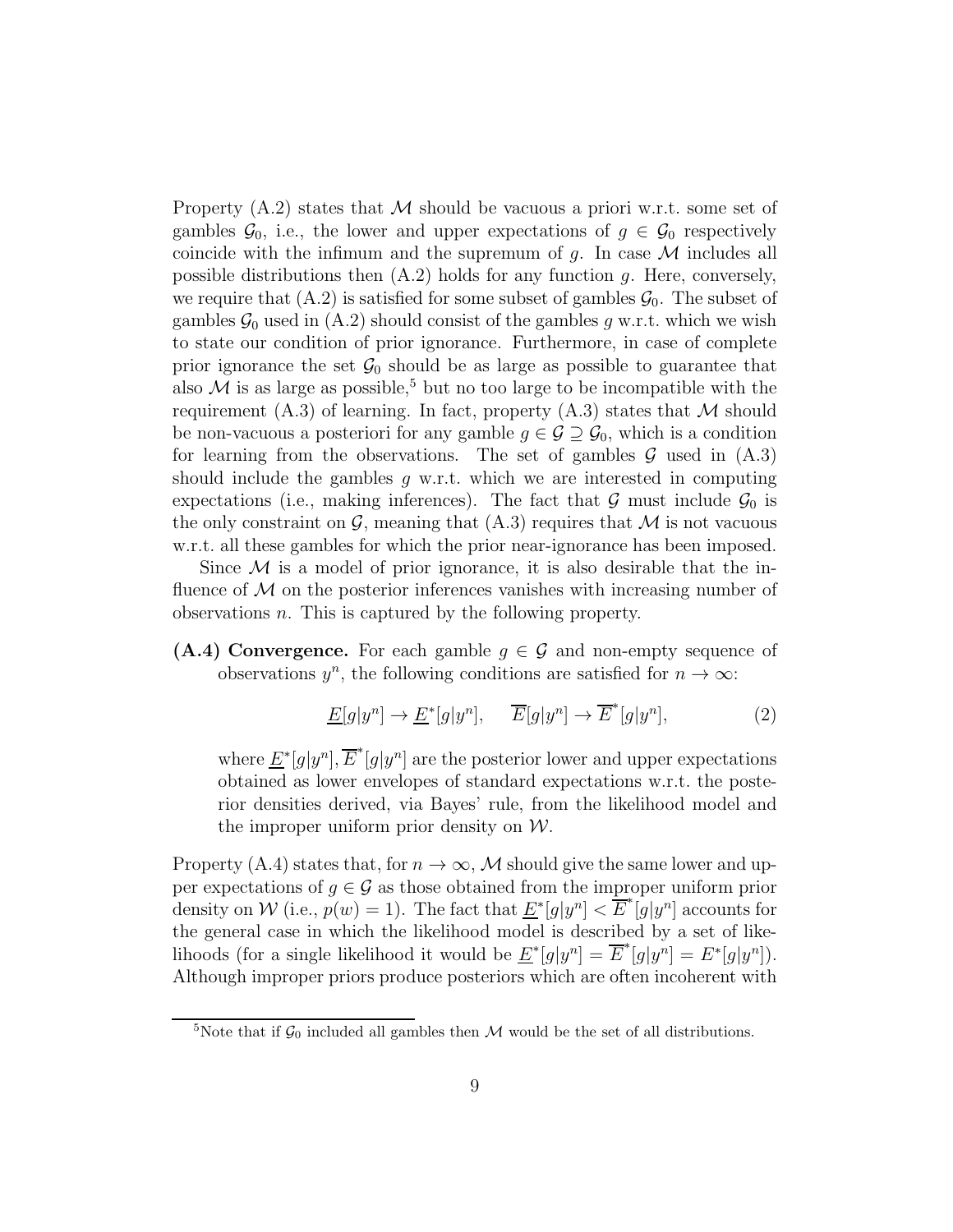the likelihood model, (A.4) does not conflict with the requirement of coherence in (A.1). In fact (A.4) is a limiting property that holds only for  $n \to \infty$ .<sup>6</sup> In order to better understand properties  $(A.1)$ – $(A.4)$  we show their instantiation to the case of the set of exponential families we propose in Section 4. Before discussing these results, in the next section we introduce the exponential families of distributions and review their main properties [1, Ch. 5].

## 3. Exponential Families

Consider a sampling model where i.i.d. samples of a random variable Z are taken from a sample space  $\mathcal{Z}$ .

Definition 1. A probability density (or mass function)  $p(z|x)$ , parametrized by the continuous parameter x taking values in  $\mathcal{X} \subseteq \mathbb{R}$ , is said to belong to the one-parameter exponential family if it is of the form

$$
p(z|x) = f(z)[g(x)]^{-1} \exp\left(c\phi(x)h(z)\right), \ z \in \mathcal{Z},\tag{3}
$$

where, given the real-valued functions  $f, h, \phi$  and scalar c, it results that  $g(x) = \int_{z \in \mathcal{Z}} f(z) \exp(c\phi(x)h(z)) dz < \infty.$ 

Sometimes it is more convenient to rewrite (3) in a different form.

Definition 2. The probability density (or mass function):

$$
p(y|w) = a(y) \exp(yw - b(w)), \ y \in \mathcal{Y}_m,
$$
\n<sup>(4)</sup>

derived from (3) via the transformations  $y = h(z)$ ,  $\mathcal{V}_m = h(\mathcal{Z})$ ,  $w = c\phi(x)$ ,  $b(w) = \ln(g(x))$  and  $a(y) = f(z)$ , is called the canonical form of representation of the exponential family; w is called the natural (or canonical) parameter and takes values in the parameter space

$$
\mathcal{W} = \{ w \in \mathcal{R} : b(w) < \infty \}. \tag{5}
$$

 $\blacksquare$ 

<sup>6</sup>Furthermore, in Example 1, incoherence vanishes at the limit. This is also true for other members of the exponential families, since they become asymptotically Gaussian [1, Prop. 5.16] with a variance that goes to zero for  $n \to \infty$ .

<sup>&</sup>lt;sup>7</sup>The Jacobian of the transformation should also be considered in case  $p(z|x)$  is a density function.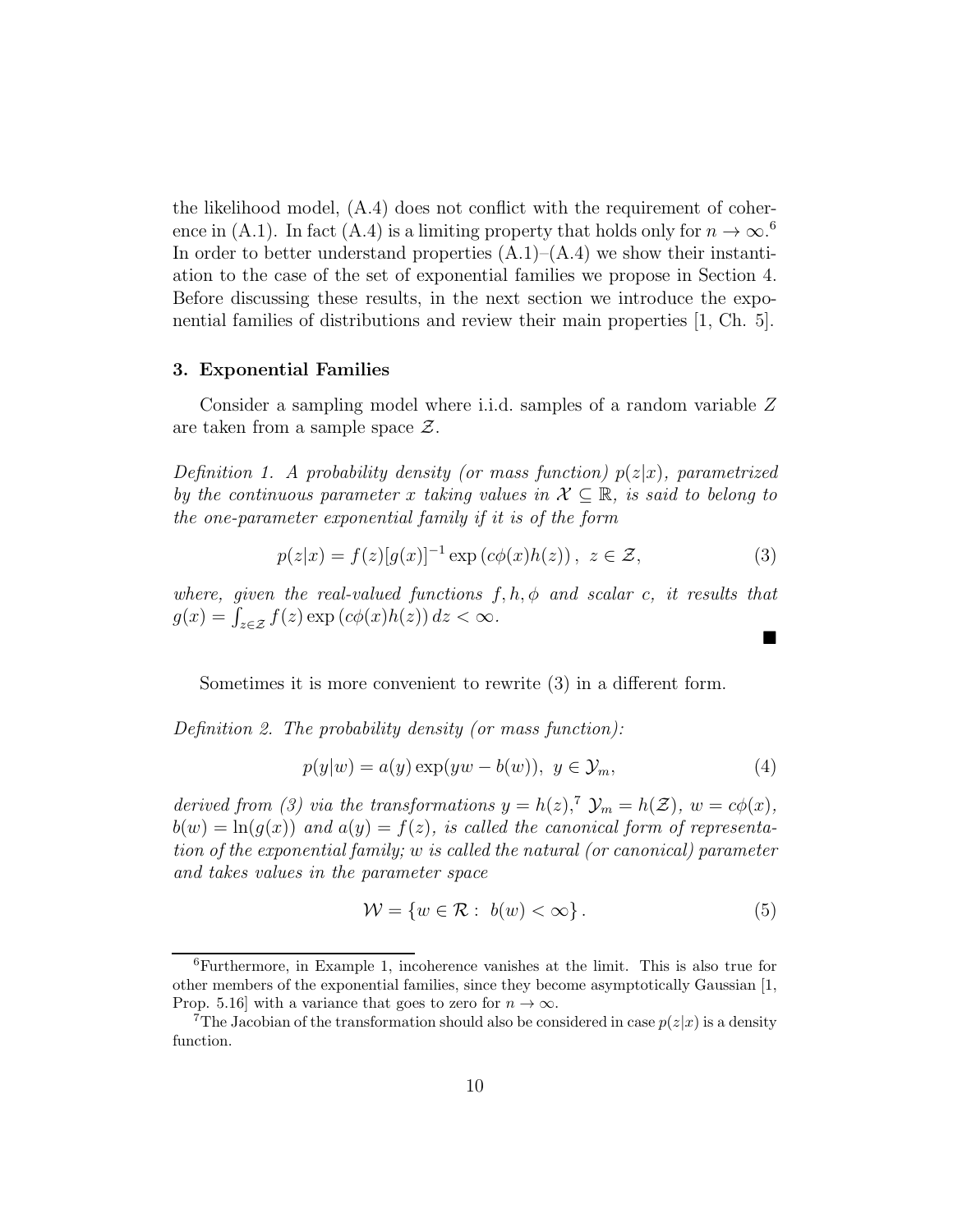It can be shown that  $W$  is an open convex set [14]. The canonical form has some useful properties. The mean and variance of Y are given by

$$
E[Y|w] = \frac{db}{dw}(w), \ E[(Y - E[Y|w])^{2}|w] = \frac{d^{2}b}{dw^{2}}(w), \ w \in \mathcal{W}, \qquad (6)
$$

ш

where it has been assumed that  $\frac{d^2b}{dw^2}(w) > 0$ ; from (6) it follows that  $\frac{db}{dw}(w) \in$ Int(Y), i.e., the interior of  $\mathcal{Y}$  [14], where  $\mathcal{Y} \subseteq \mathbb{R}$  is the smallest closed or semiclosed convex set that includes the sample mean of an arbitrary sequence of observations (if this set exists, otherwise  $\mathcal{Y} = \mathbb{R}$  and, thus,  $Int(\mathcal{Y}) = \mathbb{R}$ ). Notice that the domain of the observations  $\mathcal{Y}_m$  can be discrete or continuous (whether  $p(y|w)$  is a mass function or a density function), while  $\mathcal Y$  is always continuous. In the case of *n* i.i.d. observations  $y_i = h(z_i)$ , it follows that

$$
p(y^n|w) = \prod_{i=1}^n p(y_i|w) = \exp(n(\hat{y}_n w - b(w))) \prod_{i=1}^n k(y_i), \ \ w \in \mathcal{W}, \tag{7}
$$

where  $\hat{y}_n = \frac{1}{n}$  $\frac{1}{n}\sum_{i=1}^{n} y_i$  is the sample mean of the  $y_i$  which, together with n, is a sufficient statistic of  $y^n$  for inference about W under the i.i.d. assumption. Furthermore, by interpreting the density function in (7) as a likelihood function  $L(W)$ , with  $y^n = (y_1, \ldots, y_n)$ , we can define the corresponding conjugate prior.

Definition 3. A probability density  $p(w|n_0, y_0)$ , parametrized by  $n_0 \in \mathbb{R}^+$  and  $y_0 \in Int(\mathcal{Y})$ , is said to be the canonical conjugate prior of (4) if

$$
p(w|n_0, y_0) = k(n_0, y_0) \exp(n_0(y_0w - b(w))),
$$
\n(8)

where  $w \in \mathcal{W}$ ,  $n_0$  is the so-called number of pseudo-observations,  $y_0$  is the so-called pseudo-observation and  $k(n_0, y_0)$  is the normalization constant.

**Proposition 1.** If  $w \in \mathcal{W}$  the canonical conjugate prior is a well-defined probability density (it can be normalized) provided that  $0 < n_0 < \infty$  and  $y_0 \in Int(\mathcal{Y})$ .  $y_0 \in Int(\mathcal{Y}).$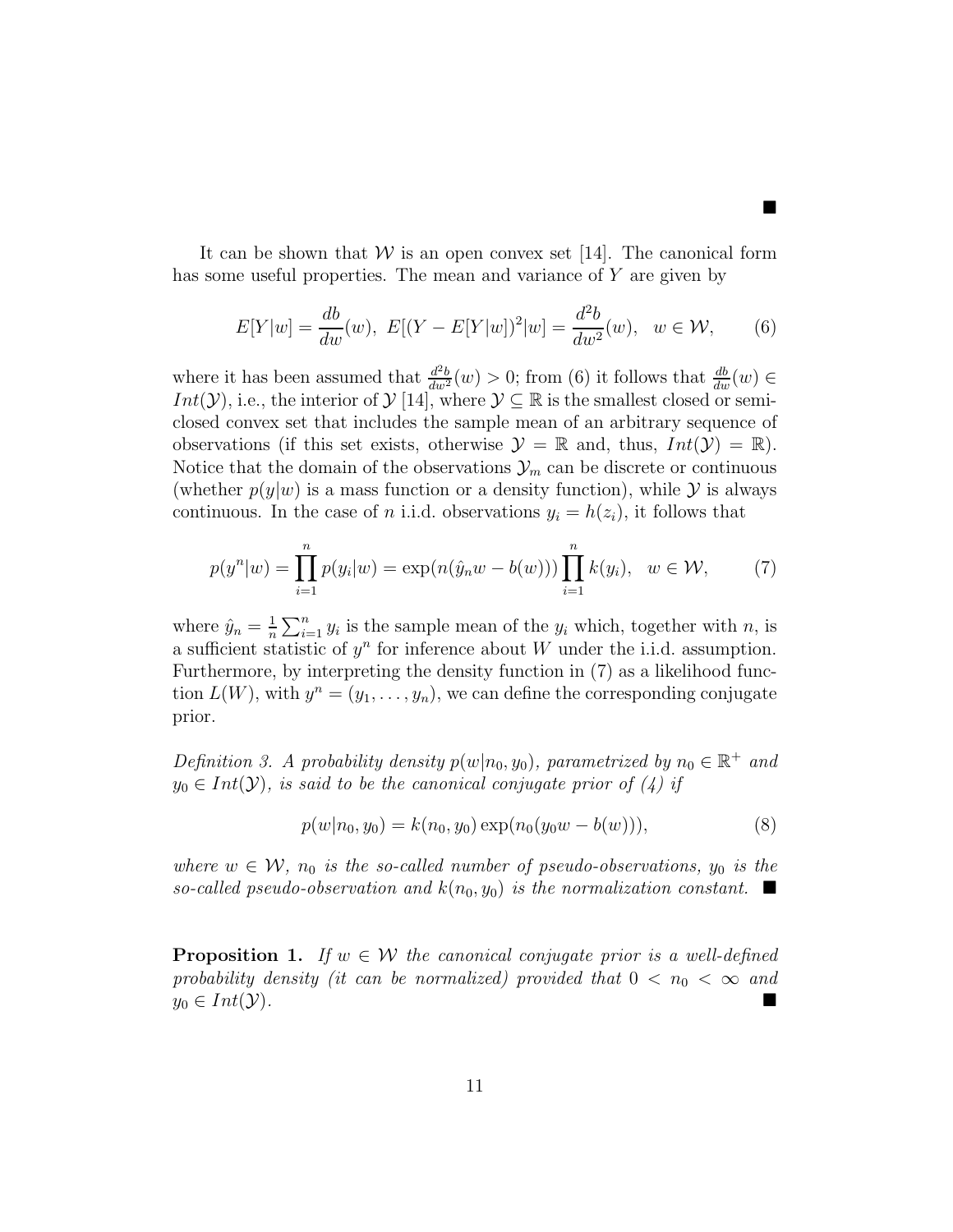For the proof of this proposition see [15, Sec. 4.18]. Some examples of one-parameter exponential (canonical) families and their conjugate densities and defined on  $W = \mathbb{R}$  follow.

Example 2. Gaussian with known variance.  $z = y \in \mathcal{Y} = \mathbb{R}, x \in \mathbb{R}, \sigma^2 \in \mathbb{R}^+,$ 

$$
p(y|x, \sigma^2) \propto \exp\left(-\frac{1}{2\sigma^2}(y-x)^2\right) \propto \exp\left(\frac{1}{\sigma^2}\left(yx-\frac{x^2}{2}\right)\right),
$$

with  $w = x/\sigma^2$  and  $b(w) = x^2/2\sigma^2$ . The conjugate prior (8) is:

$$
p(x|n_0, y_0) \propto \exp(-\frac{n_0}{2\sigma^2}(x-y_0)^2)
$$
,

which is a Gaussian with mean  $y_0$  and variance  $\sigma^2/n_0$ .

Example 3. Binomial-Beta.  $x \in \mathcal{X} = (0, 1), z = y \in \{0, 1\},\$ 

$$
p(y|x) \propto x^y (1-x)^{(1-y)}
$$
  
=  $(1-x) \exp\left(y \ln\left(\frac{x}{1-x}\right)\right)$   
=  $\exp(yw - b(w)),$ 

 $w = \ln(x/(1-x))$ ,  $b(w) = -\ln(1-x) = \ln(1+\exp(w))$ . Considering the change of variable  $dx = \exp(w)/(1 + \exp(w))^2 dw$ , the conjugate prior (8) transformed back to the original domain  $\mathcal X$  is:

$$
p(x|n_0, y_0) \propto x^{n_0y_0-1}(1-x)^{n_0(1-y_0)-1},
$$

which is a Beta density with  $n_0 > 0$  and  $y_0 \in (0, 1)$ .

The likelihood and conjugate prior pair in the canonical exponential family satisfies a set of interesting properties, most of them are particularly useful to represent the nature of the Bayesian learning process. A list of such properties is given in the following propositions, whose proofs are available in literature (see for instance [1, Ch. 5]).

Proposition 2. For a pair of likelihood and conjugate prior in the canonical exponential family, it holds that: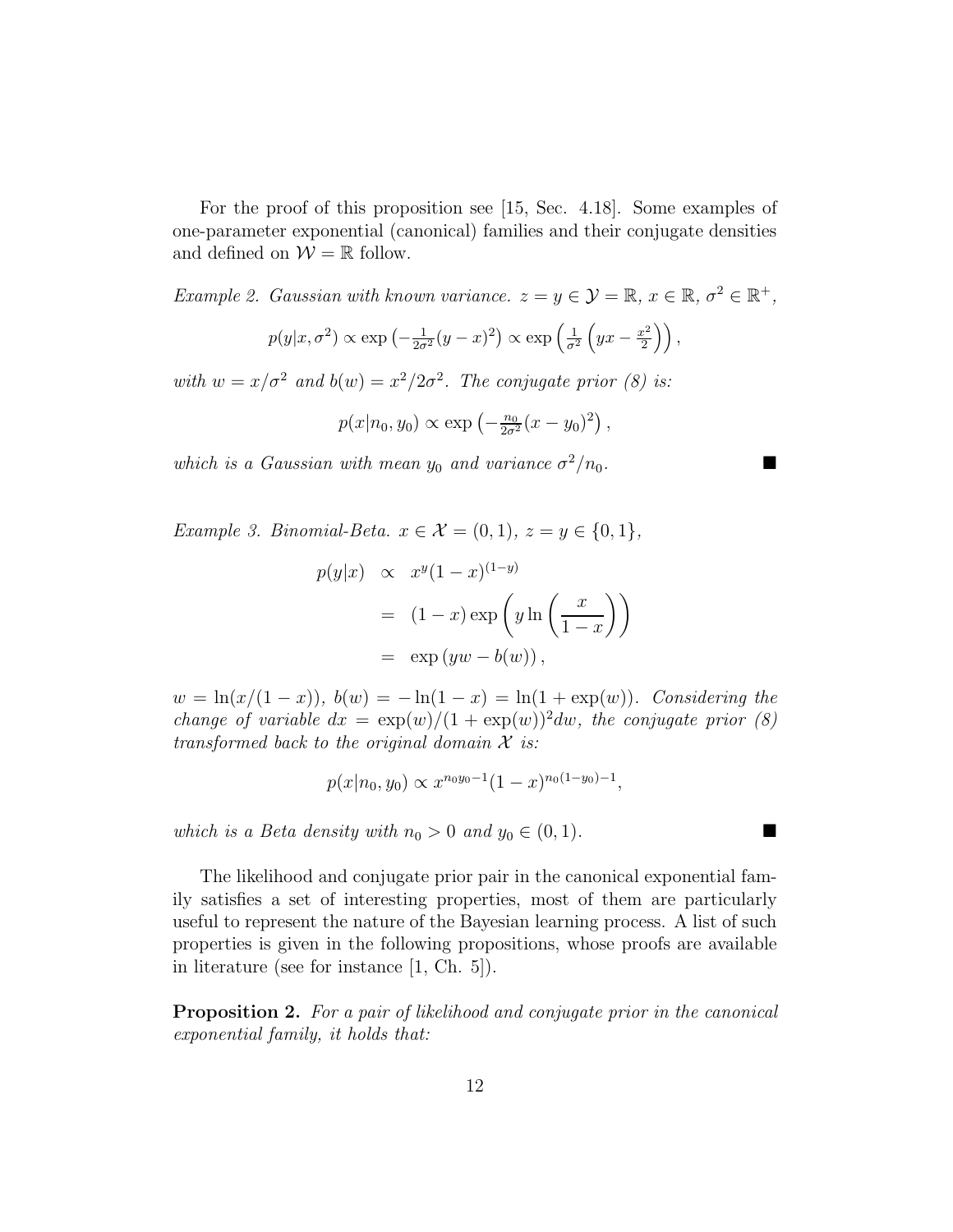(i) the posterior density for w is:

$$
p(w|n_p, y_p) = k(n_p, y_p) \exp(n_p(y_p w - b(w))), \tag{9}
$$

where  $n_p = n + n_0$  and  $y_p = \frac{n_0 y_0 + n\hat{y}_n}{n + n_0}$  $\frac{y_0+ny_n}{n+n_0};$ 

(ii) the predictive density for future observations  $(y_{n+1},...,y_{n+m})$  is

$$
p(y_{n+1}, \ldots, y_{n+m}|y_1, \ldots, y_n) =
$$
  
\n
$$
\prod_{j=1}^m k(y_{n+j}) \frac{k(n_0+n, \frac{n_0y_0+n\hat{y}_n}{n+n_0})}{k(n_0+n+m, \frac{n_0y_0+(n+m)\hat{y}_{n+m}}{n+m+n_0})}.
$$
  
\n(10)

■

■

**Proposition 3.** The prior mean of the function  $b'(w) = \frac{d}{dw}b(w)$  is  $E[b'|n_0, y_0] =$  $y_0$  and the posterior mean is:

$$
E\left[b'\middle|n_p, y_p\right] = \frac{n_0 y_0 + n\hat{y}_n}{n + n_0}.\tag{11}
$$

In  $(6)$ , it has been shown that b' is the mean of Y conditional on w. Hence,  $b'$  is the quantity about which we will have prior beliefs before seeing the data  $\gamma$  and posterior beliefs after observing the data. Hence, the results in Proposition 3 are particularly important, because they provide us with a closed formula for the prior and posterior expectation of  $b'$ . For sampling models such that  $\frac{d}{dw}b(w) = x$  (e.g., Gaussian, Beta and Gamma density), Proposition 3 gives thus a closed formula for the prior and posterior expectation of X.

**Proposition 4.** Suppose that the canonical conjugate prior family is such that  $\frac{d}{dw}b(w) = x$ , then  $y_0$  and (11) are the prior and, respectively, posterior mean of  $X$ .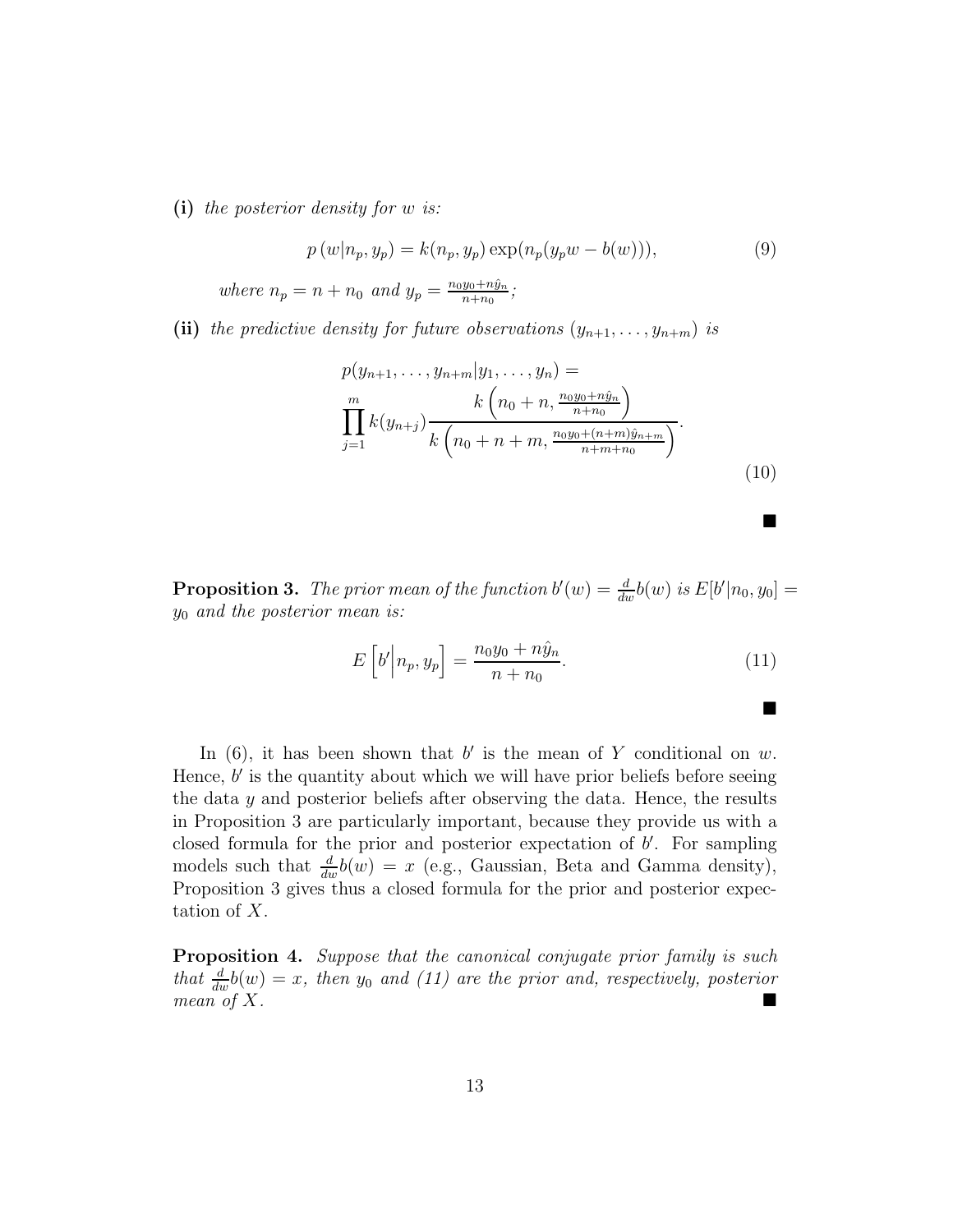Hereafter, we give the instantiation of the above propositions in the case of the conjugate Gaussian and Binomial model.

Example 4. Gaussian with known variance. In Example 3, it has already been shown that

$$
\mathcal{N}(x; y_0, \sigma^2/n_0) = p(w|n_0, y_0) = k(n_0, y_0) \exp(n_0(y_0w - b(w))),
$$

with  $w = x/\sigma^2$  and  $b(w) = x^2/2\sigma^2$ . By considering the likelihood,

$$
L(y^{n}|w) = \prod_{i=1}^{n} \mathcal{N}(y_{i}; x, \sigma^{2}) = \exp(n(\hat{y}_{n}w - b(w))) \prod_{i=1}^{n} k(y_{i})
$$

and assuming that the variance  $\sigma^2$  is known, then  $\mathcal{N}(x; y_0, \sigma^2/n_0)$  and  $L(y^n|w)$ are conjugate and, thus, the posterior density is

$$
\mathcal{N}(x; y_p, \sigma_p^2) = k(n_p, y_p) \exp(n_p(y_p w - b(w)))
$$

where

$$
y_p = \frac{n_0 y_0 + n \hat{y}_n}{n + n_0}, \quad \sigma_p^2 = \frac{\sigma^2}{n_p} = \frac{\sigma^2}{n + n_0}.
$$

Since  $\frac{d}{dw}b(w) = w = x$  then from Proposition 4 it follows that  $y_p$  is also the posterior mean of x. It is straightforward to verify that  $\sigma_p^2$  is also the posterior variance of  $x$ .

Example 5. Binomial-Beta. For the Binomial-Beta conjugate model, in Example 3 it has been shown that

$$
Beta(x|s, t) = k(n_0, y_0) \exp(n_0(y_0w - b(w))),
$$

with  $w = \ln(x/(1-x))$  and  $b(w) = -\ln(1-x) = \ln(1+\exp(w))$ . By considering a binomial density as the likelihood,

$$
Bi(y^n|x) = \exp(n(\hat{y}_n w - b(w))) \prod_{i=1}^n k(y_i)
$$

then  $Beta(x|s, t)$  and  $Bi(y^n; x)$  are conjugate and, thus, the posterior density is

$$
Beta\left(x\bigg|n_0 + n, \frac{n_0y_0 + \sum_{i=1}^n y_i}{n_0 + n}\right) = k(n_p, y_p) \exp(n_p(y_p w - b(w))),
$$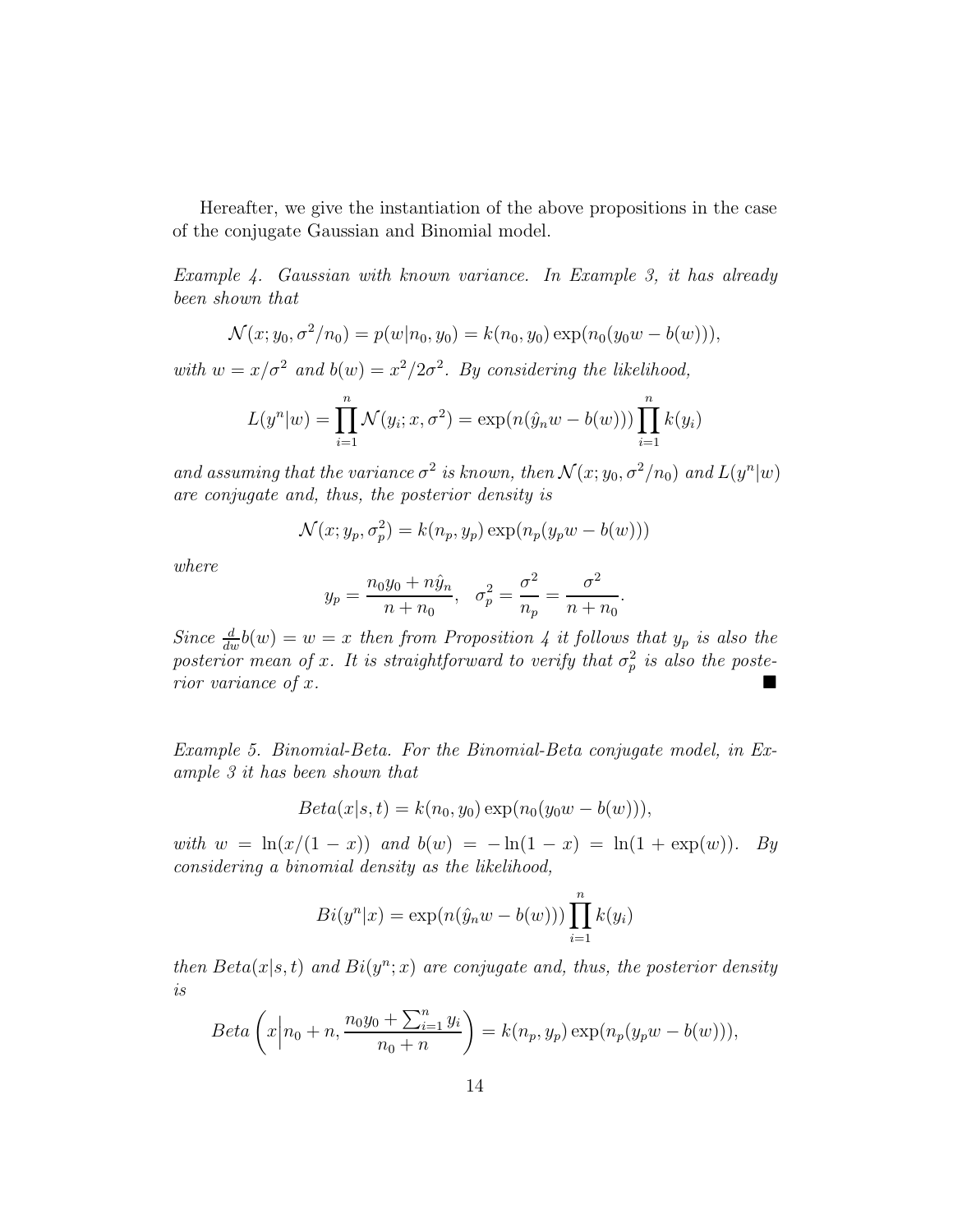where  $n_p = n + s$  and  $y_p = \frac{n_0y_0 + \sum_{i=1}^n y_i}{s+n}$  $\frac{\sum_{i=1}^{n} y_i}{s+n}$ . In this case, the posterior mean and variance are

$$
y_p = \frac{n_0 y_0 + \sum_{i=1}^n y_i}{n_0 + n}, \quad \sigma^2 = \frac{y_p (1 - y_p)}{n_0 + n + 1}.
$$

Since  $\frac{d}{dw}b(w) = x$  then from Proposition 4 it follows again that  $\hat{\mu}$  is also the posterior mean of x. It is straightforward to verify that  $\hat{\sigma}^2$  is also the variance of x.

#### 4. Sets of Conjugate Priors for Exponential Families

Consider the problem of statistical inference about the real-valued parameter w from noisy measurements  $\{y_1, \ldots, y_n\}$  and assume that the likelihood is completely described by an exponential family probability density function (PDF) (or mass function (PMF) in the discrete observations case):

$$
\prod_{i=1}^{n} p(y_i|w) = \exp(n(\hat{y}_n w - b(w))) \prod_{i=1}^{n} k(y_i),
$$
\n(12)

where the parameters of the likelihood, i.e., sample mean  $\hat{y}_n = \frac{1}{n}$  $\frac{1}{n} \sum_{i=1}^{n} y_i$  and  $n \in \mathbb{N}$ , are known.<sup>8</sup> By conjugacy and following a Bayesian approach, as prior for w we may consider the PDF  $p(w|n_0, y_0)$  defined in (8) for a given value of the parameter  $y_0$  and  $n_0$ .

In the case there is not enough information about  $w$  to uniquely determine the values of the parameters  $y_0$  and  $n_0$ , we can consider the family of priors  $p(w|n_0, y_0)$  obtained by letting  $y_0$  vary in  $\mathcal{Y}' \subseteq Int(\mathcal{Y})$  and  $n_0$  in some set  $\mathcal{A}_{y_0} \subseteq \mathbb{R}^+$ , which may depend on  $y_0$ . The question to be addressed is when such a family of priors satisfies the properties  $(A.1)$ – $(A.4)$  discussed in Section 2. The answer to this question is given in the next theorem.

**Theorem 1.** Consider as set of priors  $M$  the family of proper conjugate priors  $p(w|n_0, y_0)$  with:

•  $y_0$  spanning the set  $\mathcal{Y}' \subseteq Int(\mathcal{Y}) \subseteq \mathbb{R}$ ,

<sup>8</sup>Also the likelihood may be modelled by a set of PDFs (or PMFs) (for instance in case of interval data). However, in this paper we assume that the likelihood is a single PDF (or PMF), i.e., the sufficient statistics  $\hat{y}_n$  and n are known.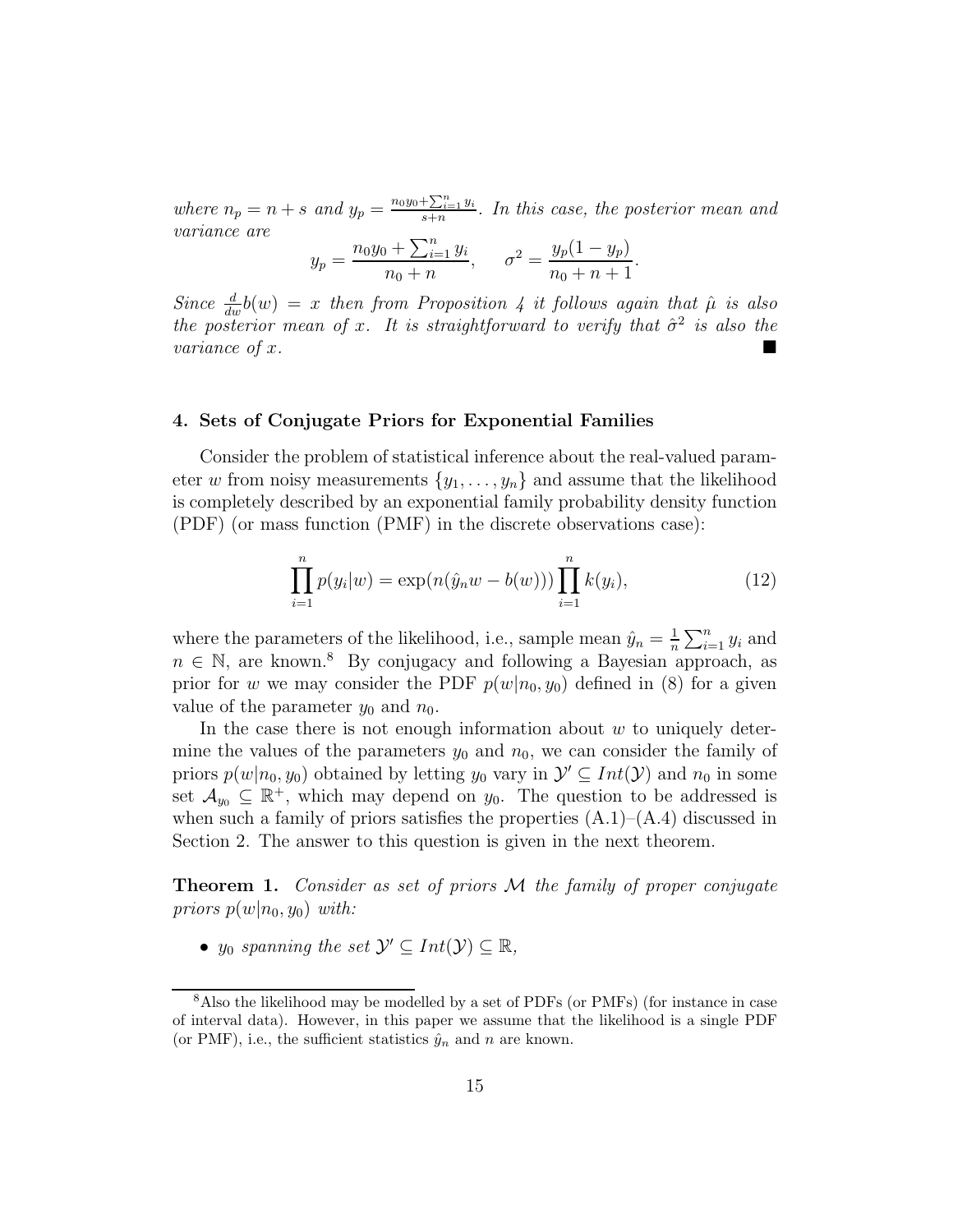•  $n_0$  spanning the set  $\mathcal{A}_{y_0} \subset \mathbb{R}^+$ , with  $\mathcal{A}_{y_0}$  possibly dependent on  $y_0$ .

If and only if the following conditions hold:

- (a)  $\mathcal{Y}' = Int(\mathcal{Y}),$
- (b)  $\mathcal{A}_{y_0}$  satisfies the following constraints:  $\sup \mathcal{A}_{y_0} \leq \min(\overline{n}_0, \frac{c}{|y_0|})$  $\frac{c}{|y_0|}$ ) for each  $y_0 \in Int(\mathcal{Y})$  and given the parameters  $\overline{n}_0, c > 0$ ,

then, given the design parameters  $\overline{n}_0$  and c, M is the largest set which satisfies properties  $(A.1)$ – $(A.4)$ , with  $\mathcal{G}_0 = \{b'\}$  and  $\mathcal G$  including sufficiently smooth gambles.<sup>10</sup>

Before giving the proof of the above theorem, we discuss its meaning. Theorem 1 states that properties  $(A.1)$ – $(A.4)$  can be satisfied by the set of conjugate priors M if and only if  $y_0$  is free to vary in the convex set  $Int(Y)$  and  $n_0$ is bounded above by the function  $\min(\overline{n}_0, \frac{c}{|w|})$  $\frac{c}{|y_0|}$ , which depends on  $y_0$  and the design parameters  $\overline{n}_0$  and c. Since  $y_0 \in Int(\mathcal{Y})$  and  $0 < n_0 < \infty$ , from Proposition 1, it follows that all priors in  $\mathcal M$  are proper and well-defined PDFs. Observe that the result of Theorem 1 has been derived by imposing (A.2) only on the gamble b', i.e.,  $\mathcal{G}_0 = \{b'\}$ . In Section 4.1, it will be shown that the obtained set of priors satisfies (A.2) also for other functions of interest in statistical analysis (i.e., indicators over intervals that are used to compute one- and two-sided hypothesis testing and credible intervals). Therefore, the choice of imposing prior ignorance only on  $b'$  is not limiting for exponential families. This choice has also been motivated by the meaning of  $b'$  for exponential families. Remember in fact from Section 3 that  $b'$  is the mean of Y and, thus, is the quantity about which we will have prior beliefs before seeing the data and posterior beliefs after observing the data.

**Proof:** The proof is organized as follows. First we prove the necessity of the conditions (a)–(c) for  $(A2)$ – $(A4)$ . Second we prove their sufficiency. Then we show that  $\mathcal M$  is the largest set which satisfies these properties. Finally,

<sup>&</sup>lt;sup>9</sup>The set  $\mathcal{A}_{y_0} \times \mathcal{Y}' \subseteq \mathbb{R}^+ \times \mathbb{R}$  can have arbitrary form.

<sup>&</sup>lt;sup>10</sup>With sufficiently smooth gambles, we mean integrable w.r.t. the exponential family density functions with support in  $W$  and continuous on a neighborhood of the point where the posterior relative to the improper uniform prior on  $\mathcal{W}(p(w) = 1)$  concentrates for  $n \to \infty$ .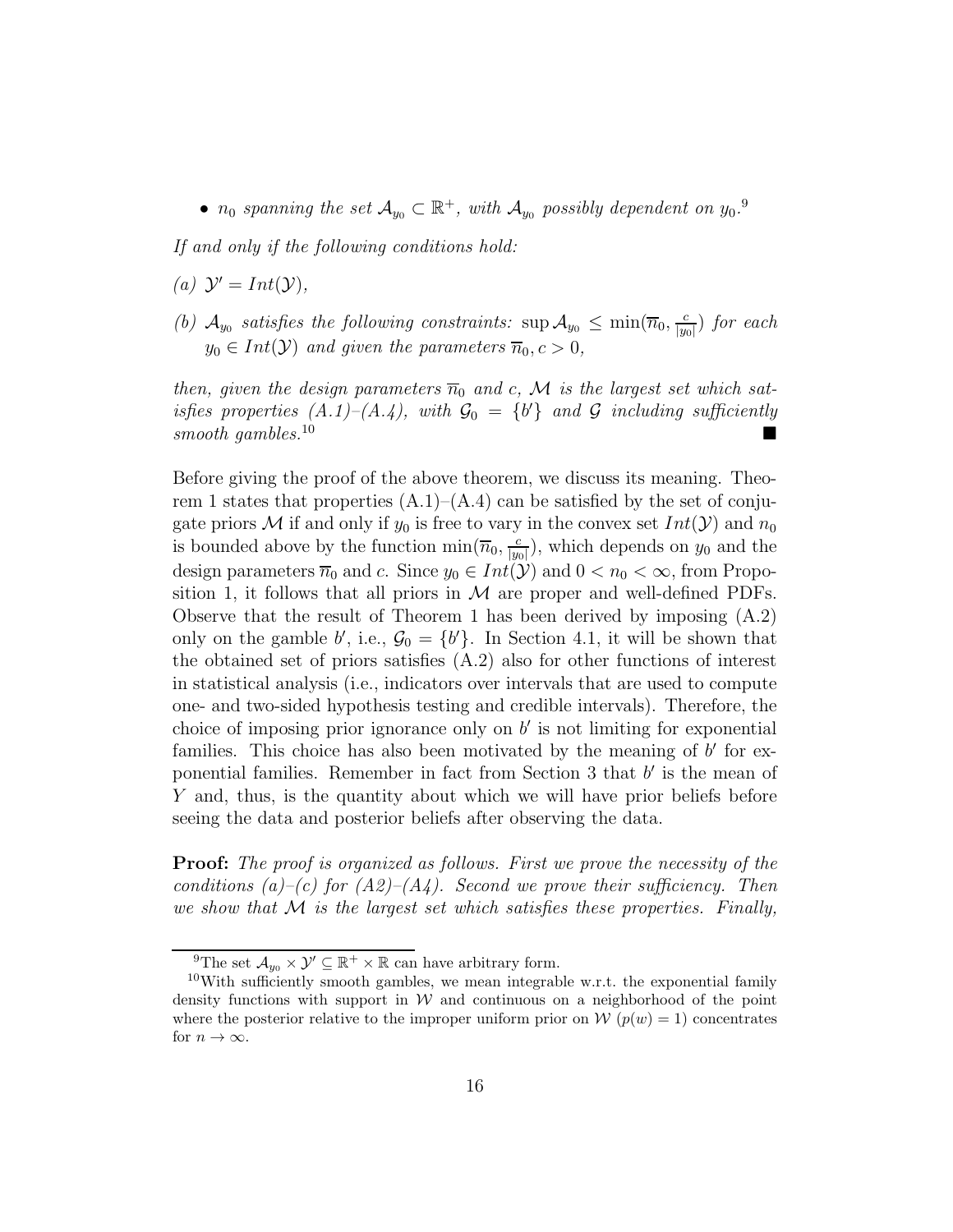we prove (A.1).

Property (A.2): prior ignorance, in case  $g = b'$ . Consider the prior  $p(w|n_0, y_0)$ and the function  $\frac{db}{dw}(w)$ . From Proposition 3 it follows that  $E[b'|n_0, y_0] = y_0$ . Since the codomain of b' is  $Int(Y)$ , because of  $(6)$ , a necessary condition for  $(A.2)$  to be satisfied is  $\mathcal{Y}' = Int(\mathcal{Y})$ .<sup>11</sup> In fact, in this case, since  $E[b'|n_0, y_0] = y_0$ , it follows that, for  $g = b'$ ,  $E[g] = \inf y' = \inf g$  and  $\overline{E}[g] = \sup \mathcal{Y}' = \sup g$ . This proves that  $\mathcal{Y}' = Int(\mathcal{Y})$  is a necessary condition for  $(A.2)$  to hold in the case  $g = b'$ .

Property  $(A.3)$ : learning. To prove this property, we exploit the fact that the posterior density in (9) belongs to the exponential family and, thus, is fully described by the parameters  $n_p = n + n_0$  and  $y_p = \frac{n_0y_0 + n\hat{y}_n}{n_0 + n_0}$  $\frac{y_0+ny_n}{n+n_0}$ . For the proof, we distinguish three cases  $\mathcal{Y} = \mathbb{R}, \mathcal{Y} = [a, \infty)$  (or  $\mathcal{Y} = (-\infty, a]$ ) with  $a \in \mathbb{R}$ , and  $\mathcal{Y} \subset \mathbb{R}$  bounded. In the last two cases w.l.o.g. it can be assumed that  $\mathcal{Y} = [0,\infty)$  (or  $\mathcal{Y} = (-\infty,0]$ ) and, respectively,  $\mathcal{Y} = [0,1]$  (by shifting and scaling  $\mathcal{Y}$ ); since  $\mathcal{Y}$  has been assumed to be convex, these three cases account for all the possibilities.

Consider the posterior density in  $(9)$ , i.e,

$$
p(w|n_p, y_p) = k(n_p, y_p) \exp(n_p(y_p w - b(w))), \quad w \in \mathcal{W},\tag{13}
$$

where  $n_p = n + n_0$  and  $y_p = \frac{n_0y_0 + n\hat{y}_n}{n + n_0}$  $\frac{y_0+ny_n}{n+n_0}$ . Then a necessary condition for (A.3) to hold is that  $n_0$  is bounded from above (by some  $\overline{n}_0 < \infty$ ). In fact, assume that this does not hold and consider the gamble  $g = b' \in \mathcal{G}_0$ . Since  $E[b'|n_p, y_p] = y_p$ , it results that for  $n_0 \to \infty$ , then  $y_p \to y_0$ , which means no learning for any value of  $y_0$  and  $\hat{y}_n$ . In the case  $n_0 \leq \overline{n}_0 < \infty$  holds, condition (A.3) can still be violated if  $\mathcal{Y} = [0, +\infty)$  (or  $\mathcal{Y} = (-\infty, 0]$ ) or  $\mathcal{Y} = (-\infty, +\infty)$ . For  $\mathcal{Y} = [0, +\infty)$ , assume that  $\hat{y}_n = 0$ , then

$$
0 \le y_p = \frac{n_0 y_0 + n \hat{y}_n}{n + n_0} < \infty,\tag{14}
$$

where the lower bound has been obtained for  $y_0 = 0$  and the upper bound for  $n_0y_0 \to \infty$ .<sup>12</sup> In the case  $\mathcal{Y} = (-\infty, +\infty)$ , then, for any  $\hat{y}_n$ ,

$$
-\infty \le y_p = \frac{n_0 y_0 + n\hat{y}_n}{n + n_0} < \infty,\tag{15}
$$

<sup>&</sup>lt;sup>11</sup>Actually it is enough that  $\mathcal{Y}'$  include neighbourhoods of the extremes of the set  $\mathcal{Y}$ . <sup>12</sup>The limit  $n_0y_0 \to \infty$  means that the increase of y<sub>0</sub> is faster than the decrease of  $n_0$ .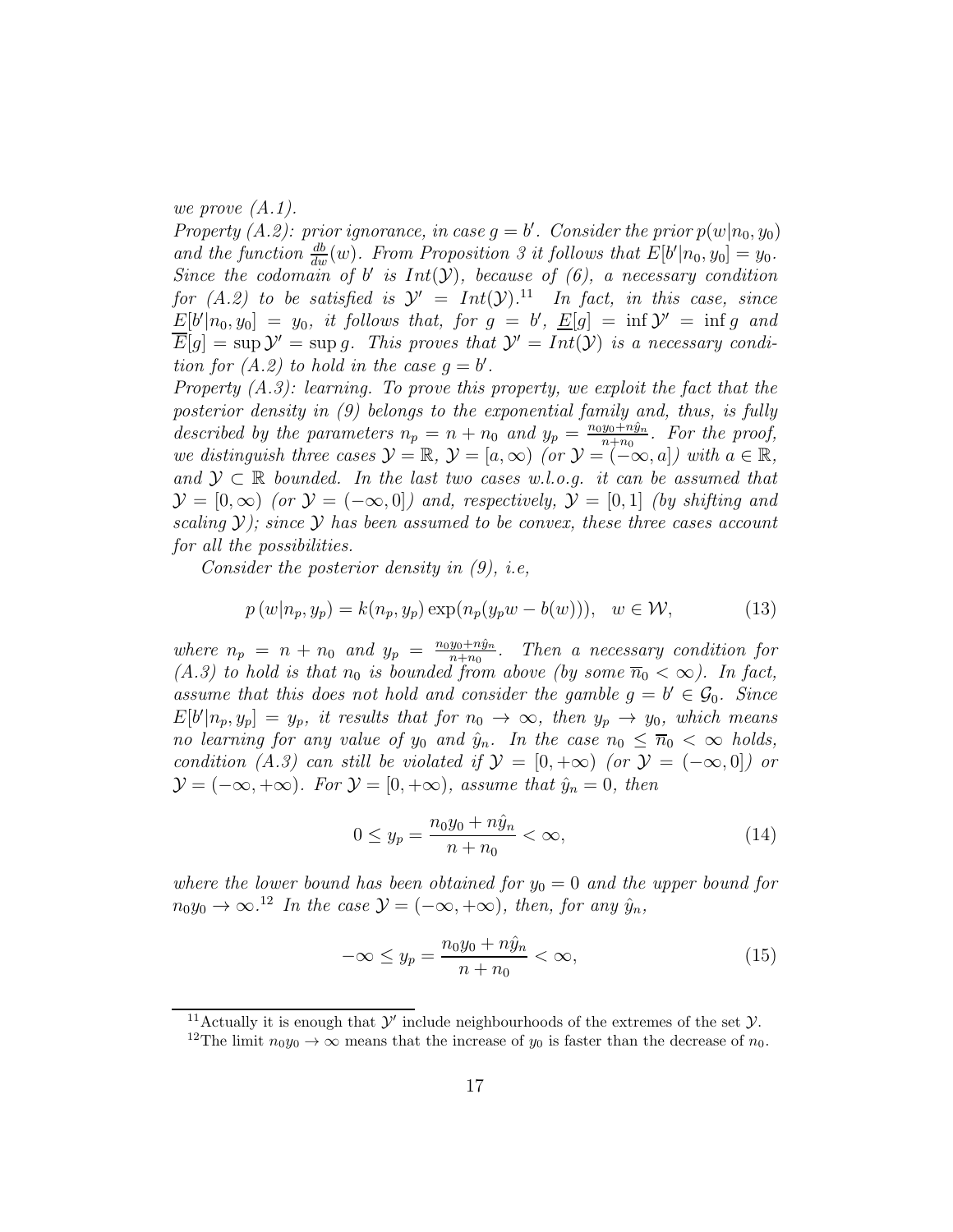where the right and left bounds have been obtained for  $n_0y_0 \to \pm \infty$ . Therefore,  $n_0|y_0| \leq c$  for some  $0 < c < \infty$  is also a necessary condition for learning. Since there cannot be convergence without learning, the conditions  $n_0 \leq \overline{n}_0 < \infty$  and  $n_0|y_0| \leq c$  are also necessary for  $(A.4)$ .

Consider now sufficiency. For (A.2), the condition  $\mathcal{Y}' = Int(\mathcal{Y})$  is clearly also sufficient. Consider (A.3). Since for  $n_0 \leq \overline{n}_0 < \infty$ ,  $n_0|y_0| \leq c$  and for  $n \to \infty$  (i.e., the number of observations goes to infinity), it results that  $n_p \approx n$  and  $y_p \approx \hat{y}_n$ . Then, since it has been assumed a priori that  $\overline{E}[g]$  –  $\underline{E}[g] > 0$ , both conditions in (1) cannot be false at the same time. Assume, by contradiction, that there exists a gamble  $g \in \mathcal{G}$  w.r.t. which the lower and upper prior and posterior expectations are, respectively, always equal for each n. Since for  $n \to \infty$ , it results that  $y_p \to \hat{y}_n$  and  $n_p \to n$ , then the lower and upper posterior expectations converge, i.e.,  $\underline{E}[g|y_1,\ldots,y_n] \to \overline{E}[g|y_1,\ldots,y_n].$ This implies that  $\underline{E}[g] = \overline{E}[g]$ , which is a contradiction because by hypothesis we have assumed that  $\overline{E}[g] - \underline{E}[g] > 0$ . A consequence is that there exists a  $\delta > 0$  such that for all  $n > \delta$  either  $\underline{E}[g|y_1,\ldots,y_n] \neq \underline{E}[g]$  or  $E[g|y_1,\ldots,y_n] \neq$  $\overline{E}[g]$ . To prove the second part of  $(A.3)$ , consider the gamble  $b'$ . In this case the lower and upper bound of  $E[b'|y_1, \ldots, y_n]$  for the case  $\mathcal{Y} = [0, 1]$  are:

$$
\frac{n\hat{y}_n}{n+\overline{n}_0} \le y_p = \frac{n_0 y_0 + n\hat{y}_n}{n+n_0} \le \frac{\overline{n}_0 + n\hat{y}_n}{n+\overline{n}_0},\tag{16}
$$

which are obtained for  $y_0 = 0$ ,  $n_0 = \overline{n}_0$  (lower bound) and  $y_0 = 1$ ,  $n_0 = \overline{n}_0$ (upper bound). Observe that  $\hat{y}_n \leq 1$  because  $\hat{y}_n \in \mathcal{Y}$ . In case  $\mathcal{Y} = [0, +\infty)$  $(or \mathcal{Y} = (-\infty, 0])^{13} one has:$ 

$$
\frac{n\hat{y}_n}{n + \overline{n}_0} \le y_p = \frac{n_0 y_0 + n\hat{y}_n}{n + n_0} \le \frac{c + n\hat{y}_n}{n},\tag{17}
$$

which are obtained for  $y_0 = 0$ ,  $n_0 = \overline{n}_0$  (lower bound) and  $n_0 = c/y_0$ ,  $y_0 \rightarrow \infty$ (upper bound). For the case  $\mathcal{Y} = (-\infty, +\infty)$ , one has

$$
\min\left(\frac{-c+n\hat{y}_n}{n+\overline{n}_0}, \frac{-c+n\hat{y}_n}{n}\right) \le y_p = \frac{n_0y_0+n\hat{y}_n}{n+n_0} \tag{18}
$$
\n
$$
\le \max\left(\frac{c+n\hat{y}_n}{n+\overline{n}_0}, \frac{c+n\hat{y}_n}{n}\right),
$$

<sup>&</sup>lt;sup>13</sup>Since  $\hat{y}_n \geq 0$ , it follows that  $\frac{c+n\hat{y}_n}{n} \geq \frac{c+n\hat{y}_n}{n+\overline{n}_0}$  and, thus,  $\frac{c+n\hat{y}_n}{n}$  is a upper bound for  $y_p$ . In the case,  $\mathcal{Y} = (-\infty, 0]$ , since  $\hat{y}_n \leq 0$ , it follows that  $\frac{c+n\hat{y}_n}{n} \leq \frac{c+n\hat{y}_n}{n+1}$  and, thus,  $\frac{c+n\hat{y}_n}{n}$  is a lower bound for  $y_p$ .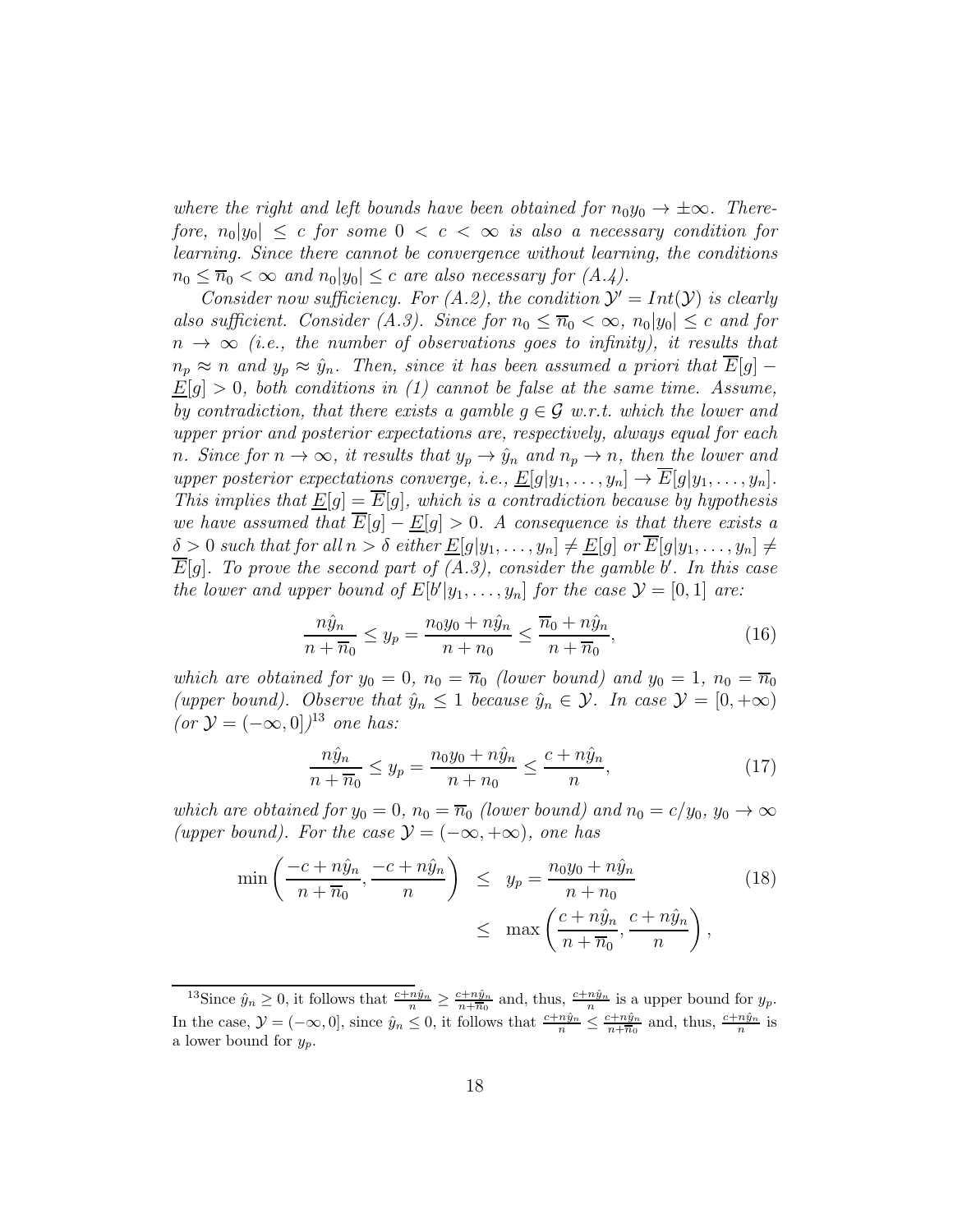which are obtained for  $n_0 = c/|y_0|$ ,  $y_0 \to -\infty$  or  $n_0 = \overline{n}_0$ ,  $y_0 = -c/\overline{n}_0$  (left bound) and  $n_0 = c/|y_0|$ ,  $y_0 \rightarrow +\infty$  or  $n_0 = \overline{n}_0$ ,  $y_0 = c/\overline{n}_0$  (right bound).

In all three cases, for  $n > 0$  and independently of the value of  $\hat{y}_n$ , at least one between the lower and upper bound differs from its a priori value  $\underline{E}[b']$  or, respectively,  $\overline{E}[b']$ . This is obvious for the upper bound of (17) and the lower and upper bounds of (18), since a priori  $\underline{E}[b'] = -\infty$  and  $\overline{E}[b'] = \infty$ . For the lower and upper bounds of (16), it follows that if  $\hat{y}_n = 0$ then  $\underline{E}[b']y^n] = \underline{E}[b'] = 0$  but  $\overline{E}[b']y^n] \neq \overline{E}[b'] = 1$  and, vice versa, if  $\hat{y}_n = 1$ then  $\overline{E}[b']y^n] = \overline{E}[b'] = 1$  but  $\underline{E}[b']y^n] \neq \underline{E}[b'] = 0$ . Thus, the second part of (1) holds for any  $\delta > 0$ . This proves that  $n_0 \leq \overline{n}_0 < \infty$  and  $n_0|y_0| \leq c$  are necessary and sufficient for  $(A.3)$  to be satisfied.

Since for  $n_0 \leq \overline{n}_0 < \infty$ ,  $n_0|y_0| \leq c$  and  $n \to \infty$  it follows that  $y_p =$  $n_0y_0+n\hat{y}_n$  $\frac{y_0+ny_n}{n+n_0}$  and  $n_p$  =  $n+n_0$  do not depend on  $n_0$  and  $y_0$  but only on n and  $\hat{y}_n$ , the sufficiency for  $(A.4)$  follows also straightforwardly. In fact it can be verified that, for  $n \to \infty$ , it follows that  $\underline{E}[g|y^n], \overline{E}[g|y^n] \to E^*[g|y^n]$ , where  $E^*[g|y^n]$  is the posterior expectation obtained from the improper uniform prior density on W  $(p(w) = 1)$ .

To sum up, necessary and sufficient conditions for  $(A2)$ – $(A4)$  are  $\mathcal{Y}' =$ Int(Y) and  $0 < n_0 < \min(\overline{n}_0, c/|y_0|)$  and the corresponding set of priors M is also the largest set which satisfies  $(A2)$ – $(A4)$ . This proves the theorem for  $(A2)$ – $(A4)$ . Consider now property  $(A.1)$ , coherence. Notice that, for each fixed value of the parameters  $0 < n_0 < \min(\overline{n}_0, \frac{c}{\ln n})$  $\frac{c}{|y_0|}$ ) and  $y_0 \in Int(\mathcal{Y})$ , the set of priors  $M$  includes only proper densities  $[14]$ . Thus, since the set of posteriors is obtained by applying Bayes' rule to each pair likelihood-prior in M, the strong coherence of priors, likelihood and posteriors follows by the application of the lower envelope theorem [2, Theorem 7.8.1].<sup>14</sup>

Some remarks on Theorem 1.

1. In order to better understand the intuition behind the theorem, consider the case in which the observations belong to  $\mathbb R$  and the likelihood is a Gaussian density with known variance, so that  $\mathcal{Y} = (-\infty, +\infty)$ . The conjugate model under considerations is thus a Gaussian-Gaussian model (see Examples 2 and 4). In this case, the set of priors  $\mathcal M$  is equal

 $\blacksquare$ 

<sup>14</sup>Walley' s theory is defined only for bounded gambles. An open question is whether the strong coherence of the model in Theorem 1 extends to the unbounded case.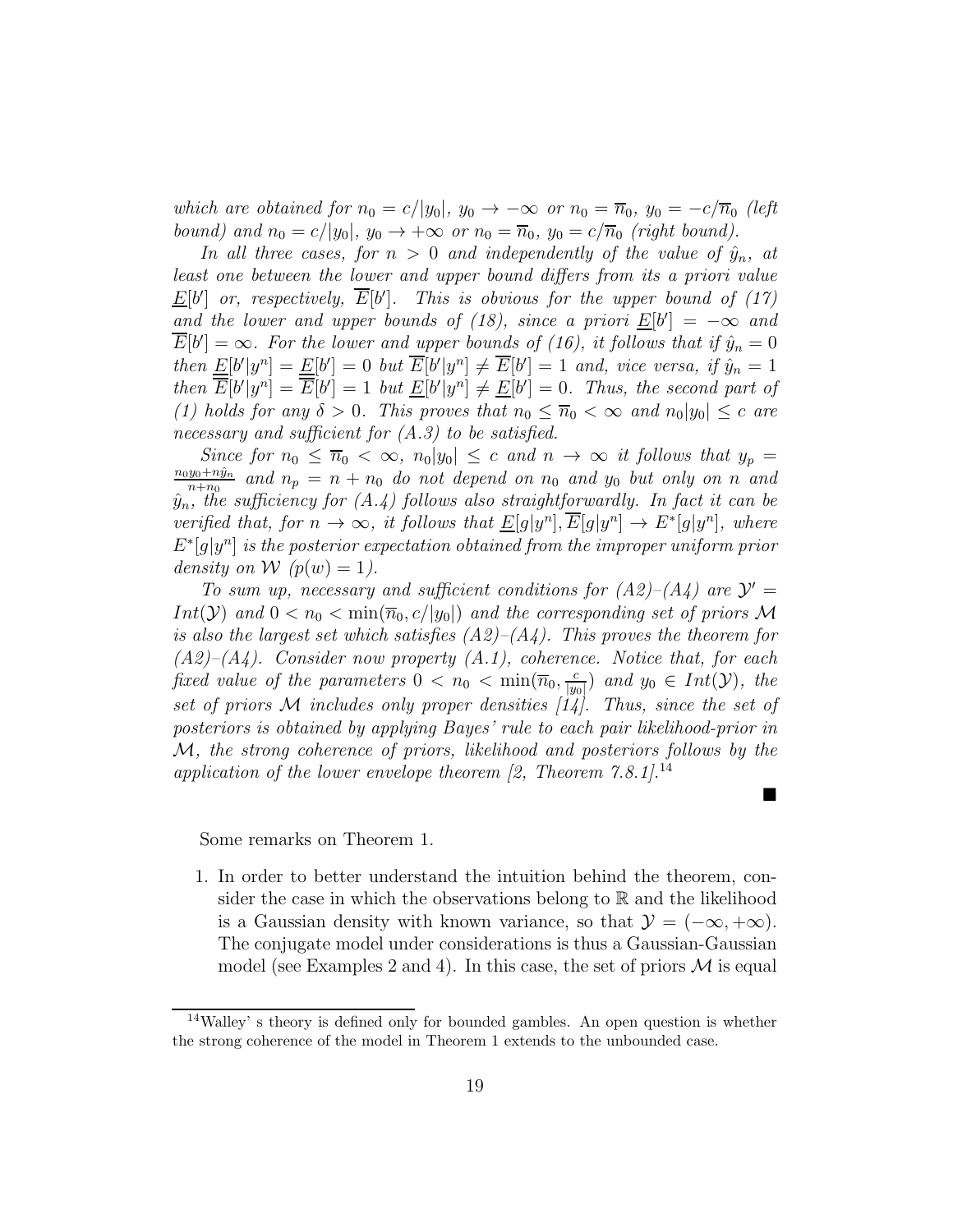

Figure 1: The set of priors M for the Gaussian-Gaussian conjugate model with  $c = 1$  and  $\overline{n}_0 = 1/9.$ 

to:

$$
\left\{ \mathcal{N}\left(w; y_0, \sigma_0^2\right) : y_0 \in (-\infty, +\infty), \max(1/\overline{n}_0, |y_0|/c) < \sigma_0^2 < \infty \right\},\tag{19}
$$

where  $y_0$  is the prior mean and  $\sigma_0^2 = 1/n_0$  the prior variance. Hence,  $M$  includes all the Gaussian densities with mean free to vary in  $\mathbb R$ and variance lower bounded by  $1/\overline{n}_0$  but linearly increasing with  $|y_0|$ . Figure 1 shows some densities belonging to  $M$ . Notice, in fact, that if  $|y_0| > c/\overline{n}_0$ , then  $\sigma_0^2 \ge |y_0|/c$ . Hence, considering the likelihood  $\mathcal{N}(y_i; w, \sigma^2)$  for  $i = 1, \ldots, n$  and the derivations in Example 4, the corresponding set of posteriors is equal to:

$$
\left\{ \mathcal{N}\left(w; y_p, \sigma_p^2\right) : \quad y_p = \sigma_p^2 \left(\frac{y_0}{\sigma_0^2} + \frac{n\hat{y}_n}{\sigma^2}\right), \right\}
$$
\n
$$
\sigma_p^2 = \left(\frac{1}{\sigma_0^2} + \frac{n}{\sigma^2}\right)^{-1}, \quad y_0 \in (-\infty, +\infty), \quad (20)
$$
\n
$$
\max(1/\overline{n}_0, |y_0|/c) < \sigma_0^2 < \infty \right\},
$$

where  $y_p$  is the posterior mean. Since  $y_p = (n_0y_0 + n\hat{y}_n)/(n + n_0)$  then, fixing  $n_0 = 1/\sigma_0^2$ , for  $|y_0| \to \infty$  it follows that  $|y_p| = |n_0y_0 + n\hat{y}_n|/(n +$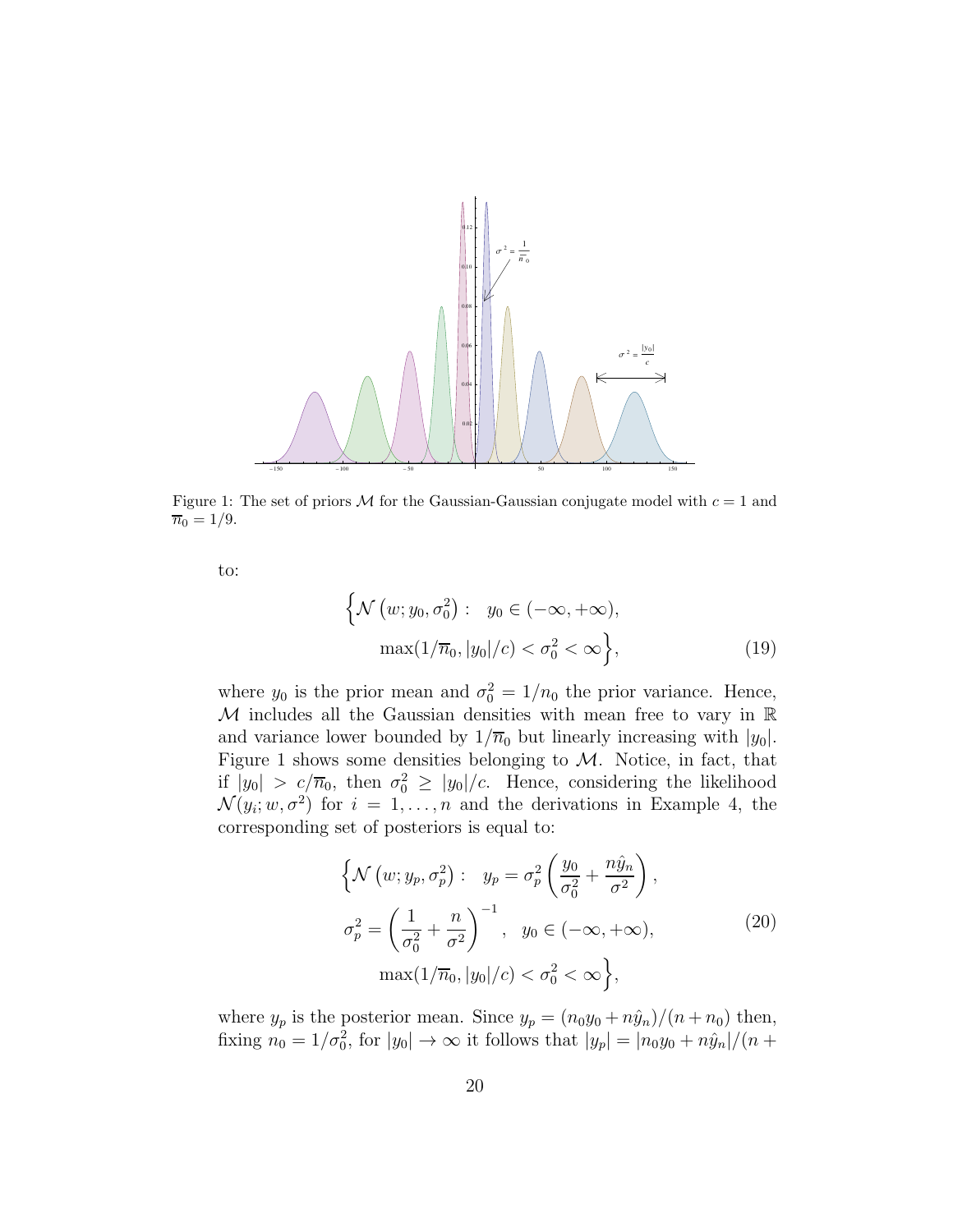$n_0 = |y_0| \to \infty$ . Similarly, fixing  $y_0$ , for  $n_0 \to \infty$  it follows that  $|y_p| =$ |y<sub>0</sub>|. In other words,  $n_0|y_0| = \infty$  implies a vacuous posterior mean and, thus, no learning and no convergence. Theorem 1 states that a necessary and sufficient condition to guarantee near-ignorance without preventing learning and convergence to take place is by imposing the constraint:

$$
|n_0y_0|
$$

which means that  $n_0$  must in general depend on  $y_0$ .<sup>15</sup> In this case in fact for  $|y_0| \to \infty$ , it follows that  $|y_p| = |n_0y_0 + n\hat{y}_n|/(n + n_0) < \infty$ . That is, the contribution of  $y_0$  to  $y_p$  must decrease as  $|y_0| \to \infty$ , otherwise the observations do not contribute to  $y_p$  (learning cannot take place). This is essentially the meaning of the constraint  $|y_0|/c < \sigma_0^2$  in (20), i.e., the variance of the Gaussians in M must be greater than  $|y_0|/c$ . Furthermore,  $n_0 < \infty$  or, equivalently, the variance must also be greater than zero otherwise the Gaussian density would coincide with a Dirac delta; this is the reason for the constraint  $\sigma_0^2 > 1/\overline{n}_0 > 0$ . Under these constraints, it can be verified that  $y_p$  satisfies:

$$
\min\left(\frac{-c+n\hat{y}_n}{n+\overline{n}_0}, \frac{-c+n\hat{y}_n}{n}\right) \le
$$
\n
$$
y_p = \frac{n_0y_0 + n\hat{y}_n}{n+n_0} \le \max\left(\frac{c+n\hat{y}_n}{n+\overline{n}_0}, \frac{c+n\hat{y}_n}{n}\right),
$$
\n(21)

and converges to  $\hat{y}_n$  (maximum likelihood estimate) for  $n \to \infty$  (convergence property (A.4)).

- 2. The family of priors  $M$  defined in Theorem 1 is completely determined by the two parameters  $c > 0$  and  $\overline{n}_0 > 0$  (actually just by  $\overline{n}_0 > 0$  in the case  $\mathcal{Y} = [0, 1]$ . The larger these parameters are the larger the family of priors  $\mathcal M$  is and, thus, the more conservative the posterior inferences are. The choice of these parameters will be discussed in Section 5.
- 3. In case the observations are binary, i.e.,  $\mathcal{Y} = [0, 1]$ , the set of priors M transformed back to the original parameter space  $\mathcal X$  reduces to

<sup>&</sup>lt;sup>15</sup>Walter and Augustin [16] propose a functional relationship between  $n_0$  and  $y_0$  in the exponential families with a different aim w.r.t. that of the present paper; that is highlighting prior-data conflict in the case of inference drawn from a set of informative priors, i.e., near-ignorance is not satisfied.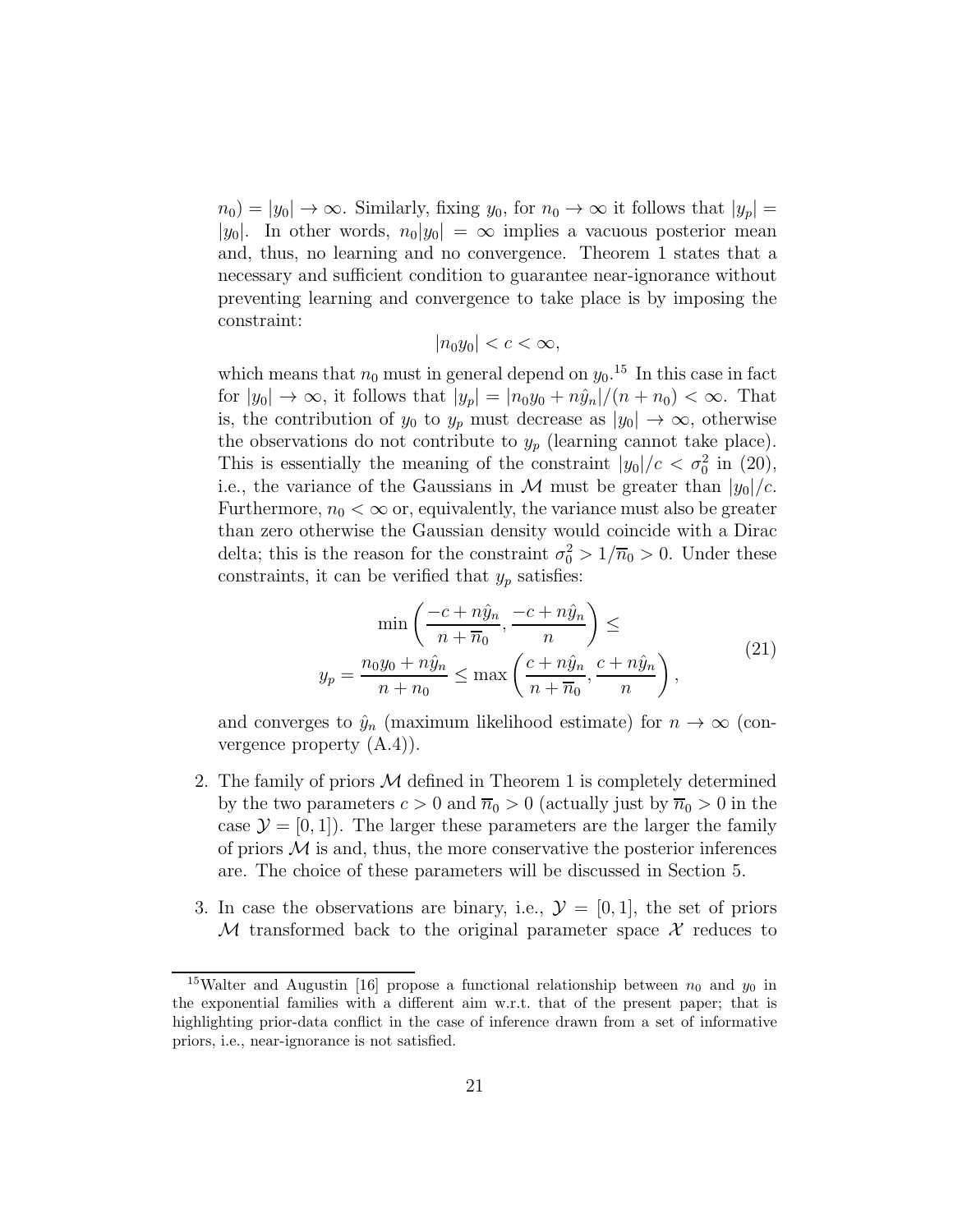the Imprecise Beta Model discussed by Walley [2, Section 5.3.1] and Bernard [17]:

$$
\mathcal{M} = \left\{ Beta(x; st, s(1-t)) : t \in [0,1] \right\},\tag{22}
$$

where  $x \in (0, 1)$ ,  $n_0 = s = \overline{n}_0$  is a positive fixed value and  $Beta(x; \alpha, \beta)$ is the Beta density with parameters  $\alpha$  and  $\beta$ . The Imprecise Beta Model (22) and its multidimensional extension [18] have been applied effectively in classification [19] and system reliability problems [20].

4. In the case the observations belong to the real line then, by taking the limit for  $\overline{n}_0 \rightarrow 0$  of the bounds in (21), one obtains the same posterior inferences as the ones derived from the family of Gaussian priors with infinite variance discussed by Pericchi and Walley [12, Section 3.3]. In fact, the bounds in (18) become equal to:

$$
\frac{-c + n\hat{y}_n}{n} \le \frac{n_0 y_0 + n\hat{y}_n}{n + n_0} \le \frac{c + n\hat{y}_n}{n}.
$$
 (23)

The case  $\overline{n}_0 \to 0$  is excluded by our model in Theorem 1, since we admit only proper priors in  $M$ . Observe in fact that the set of Gaussian priors with infinite variance [12, Section 3.3] is a set of improper priors. The advantage of excluding improper priors is that the set  $\mathcal M$  defined in Theorem 1 can be proved to be strongly coherent, while no proof of coherence is given for the model in [12, Section 3.3]; the coherence of this model is still an open problem. Another advantage is that prior expectations can be defined directly and no limit procedures are necessary. However, in some case, it can be convenient to consider small values of  $\overline{n}_0$ , i.e.,  $\overline{n}_0 \approx 0$ , as it will be explained in the next Sections.

#### 4.1. Additional properties for prior near ignorance

It is worth comparing properties  $(A.1)$ – $(A.4)$  with the properties for prior near-ignorance discussed in [12] for the case  $\mathcal{W} = \mathbb{R}$  and  $\frac{db}{dw}(w) = w$ . Hereafter, for the convenience of the reader, we summarize these properties.

(B) Prior Near Ignorance The following conditions on the upper and lower expectations generated by  $\mathcal M$  are necessary for  $\mathcal M$  to be sufficiently large.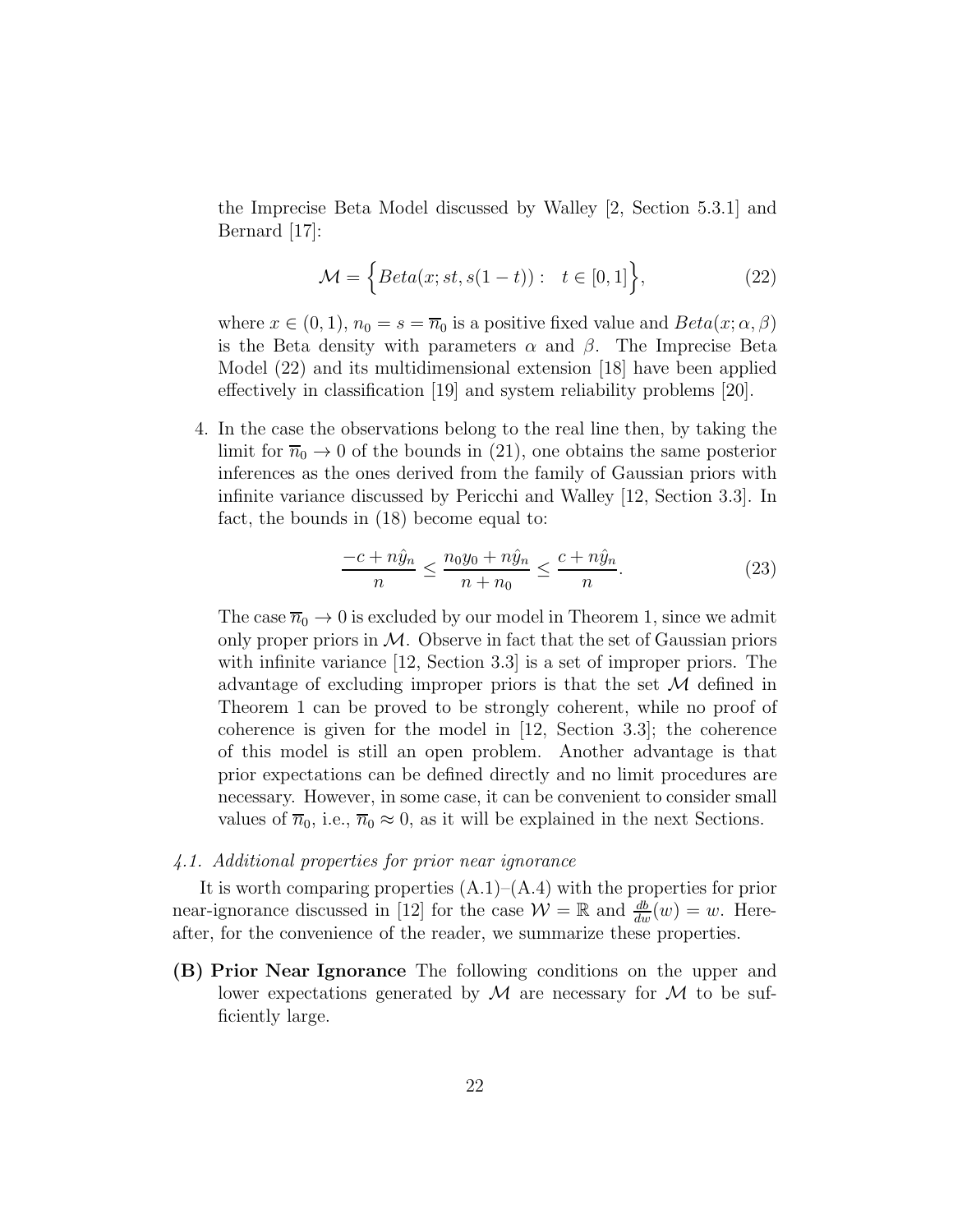- **(B1)** If  $A = [a \zeta, a + \zeta] \subseteq \mathbb{R}$  is a finite interval for some  $a \in \mathbb{R}$  and  $\zeta > 0$ , then  $\underline{E}(I_{\{A\}}) = 0$  and  $\overline{E}(I_{\{A\}}) \to 1$  as  $2\zeta \to \infty$ .
- (B2) If  $A = [a, +\infty)$  or  $A = (-\infty, a]$  is a semi-infinite interval, then  $\underline{E}(I_{\{A\}}) = 0$  and  $\overline{E}(I_{\{A\}}) = 1$ .
- (B3) The upper and lower mean under M is  $E(W) = -\infty$  and  $E(W) = +\infty.$
- (C) Translation invariance When there is no prior information on the value of  $W$ , the set  $\mathcal M$  should be invariant under translations of the scale on which measurements of  $W$  are made. Equivalently, upper and lower expectations generated by M should be translation-invariant.
- (D) Dependence on sample size Upper and lower probabilities of the standard  $\gamma$ -intervals should converge to the nominal probability  $\gamma$  as  $n \to \infty.^{16}$

Other properties for  $\mathcal M$  defined in [12] are: easy elicitation, tractability, variety of shapes and weak coherence of posteriors and likelihood.

Concerning the coherence property (A.1) defined in Section 4, this is more restrictive than the property of weak coherence defined in  $[12]$ :  $(A.1)$ implies weak coherence, while the converse is not true. We point the reader to  $[2, Ch. 7]$  for more details. Concerning properties  $(B1)$ – $(B3)$ , they can be obtained from  $(A.2)$  for different choices of g (the meaning of the limit in  $(B1)$  will be discussed later). Hence,  $(A.2)$  includes  $(B1)$ – $(B3)$  as special cases. However, notice that the functions  $q$  that we use to model our state of prior near-ignorance about W are usually those listed in  $(B1)$ – $(B3)$ , i.e., W and  $I_{\{A\}}$ , where A can be a finite interval or a semi-infinite interval (for  $A = (-\infty, a], E[I_{\{A\}}]$  coincides the cumulative distribution of w). Thus, (B2) and (B3) are exactly the property (A.2) defined in Section 2 in case  $\mathcal{G}_0 = \{W, I_{\{A\}}\}.$  Concerning property (B1) if, for a moment, we forgot the limit condition  $2\zeta \to \infty$  in the upper and we assumed  $\overline{E}(I_{\{A\}}) = 1$  to hold for any  $\zeta$ , (B1) would again coincide with (A.2) by setting  $g = I_{\{A\}}$ , i.e.,  $\underline{E}(I_{\{A\}}) = \inf I_{\{A\}} = 0$  and  $\overline{E}(I_{\{A\}}) = \sup I_{\{A\}} = 1$  for any  $\zeta$ . However, if

<sup>&</sup>lt;sup>16</sup>For Gaussian densities, the standard  $\gamma$ -intervals are  $[\mu - z_{\gamma}\sigma^2, \mu + z_{\gamma}\sigma^2]$ , where  $\mu, \sigma^2$ are the posterior mean and variance and  $z_{\gamma} \in \mathbb{R}^+$  depends on  $\gamma$ . For sets of densities, we can define the  $\gamma$ -interval as the smallest interval whose probability of enclosing w is at least  $\gamma$ .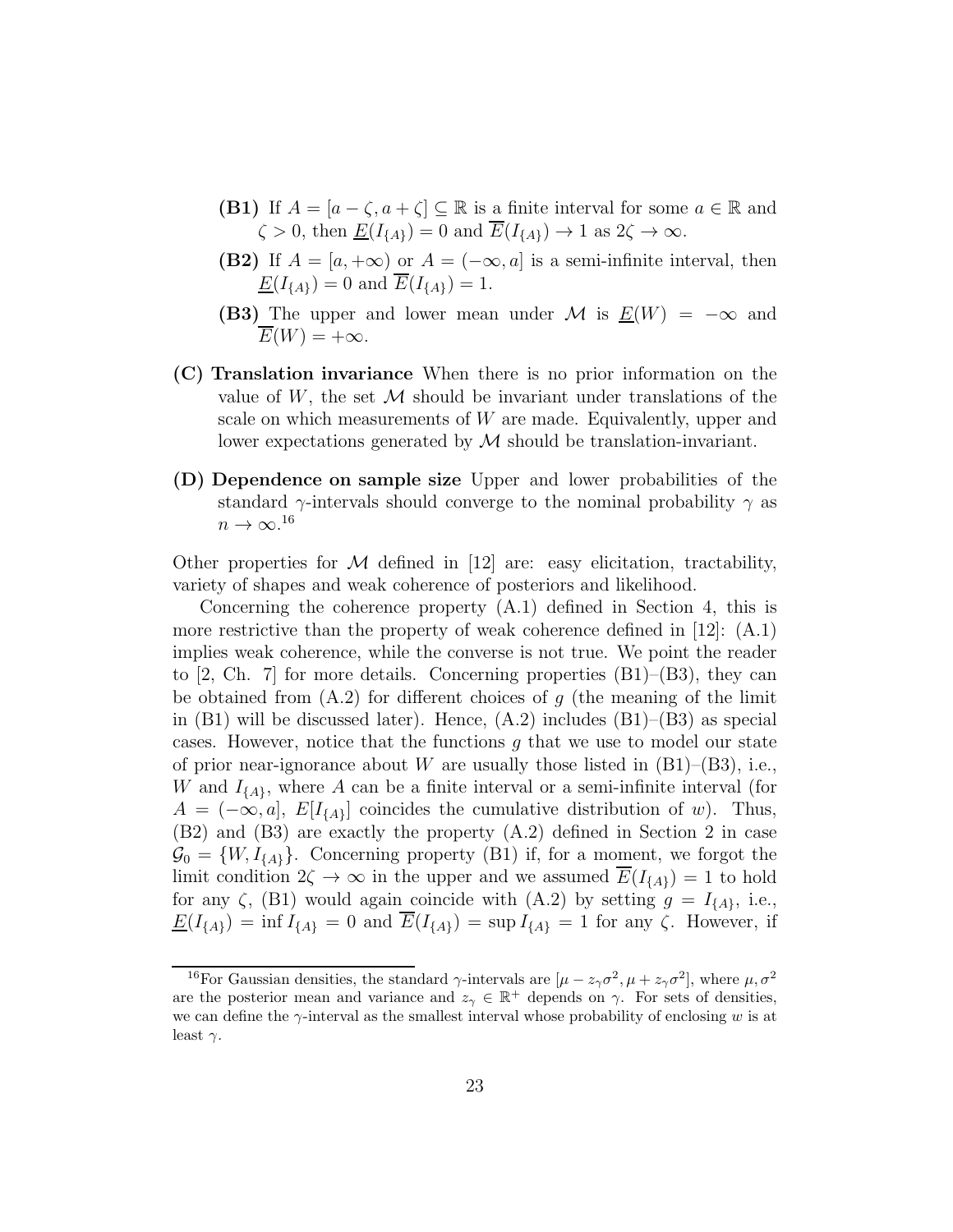(A.2) holds for  $g = I_{\{A\}}$  with A arbitrary, then (A.3) cannot be satisfied. In fact, the requirement  $\overline{E}(I_{\{A\}}) = 1$  implies that M must include a proper density with support in  $A$ . However, since  $A$  can be arbitrarily small, this density can be arbitrarily close to a Dirac delta centered in A. Thus,  $\mathcal M$ must include densities approaching all possible Dirac's delta in the real line. Intuitively this implies that, no matter the observations, the posterior upper and lower expectations of  $g = I_{\{A\}}$  would coincide with the prior upper and lower expectations and, thus, (A.3) cannot be satisfied. (B1) is thus a way to relax the requirement of prior ignorance w.r.t.  $g = I_{\{A\}}$  with  $A = [a-\zeta, a+\zeta],$ which is also compatible with (A.3).

**Corollary 1.** Under the hypotheses of Theorem 1 and with  $W = \mathcal{R}$ , the family of priors  $\mathcal M$  satisfies (B1) and (B2).

**Proof:** Concerning (B1), consider the case in which  $A = [w_0 - \zeta, w_0 + \zeta],$ for some  $w_0 \in \mathcal{W}$  and  $\zeta < \infty$ . The expected value w.r.t. w of the indicator  $I_{[w_0-\zeta,w_0+\zeta]}$  is given by

$$
P(A) = \int_{W} I_{[w_0 - \zeta, w_0 + \zeta]}(w) p(w | n_0, y_0) dw = \int_{w_0 - \zeta}^{w_0 + \zeta} k(n_0, y_0) \exp(n_0(y_0 w - b(w))) dw.
$$

It is clear that for  $\zeta \to \infty$ ,  $\overline{E}\left[I_{[w_0-\zeta,w_0+\zeta]} \right] \to 1$ , as  $p(w|n_0,y_0)$  is a proper density for some  $0 < n_0 \leq \overline{n}_0$  and  $y_0 \in Int(Y)$ . In order to prove that  $\underline{E}\left[I_{[w_0-\zeta,w_0+\zeta]}\right]=0$  for any  $\zeta<\infty$ , consider the first and second derivatives of  $p(w|n_0, y_0)$ , i.e., for any  $w \in \mathcal{W}$ ,

$$
\frac{dp(w|n_0, y_0)}{dw} = n_0 \left(y_0 - \frac{db}{dw}(w)\right) p(w|n_0, y_0),
$$
\n
$$
\frac{d^2p(w|n_0, y_0)}{dw^2} = -\frac{d^2b}{dw^2}(w)n_0p(w|n_0, y_0) + n_0^2 \left(y_0 - \frac{db}{dw}(w)\right)^2 p(w|n_0, y_0).
$$
\n(24)

When  $\frac{db}{dw}(w) = y_0$  the first derivative is zero and the second derivative is negative (as  $p(w|n_0, y_0) > 0$  and  $\frac{d^2b}{dw^2}(w) > 0$ ; the positiveness of  $\frac{d^2b}{dw^2}$  follows from the fact that it is equal to the variance of Y see  $(6)$ ), the value w<sup>\*</sup> such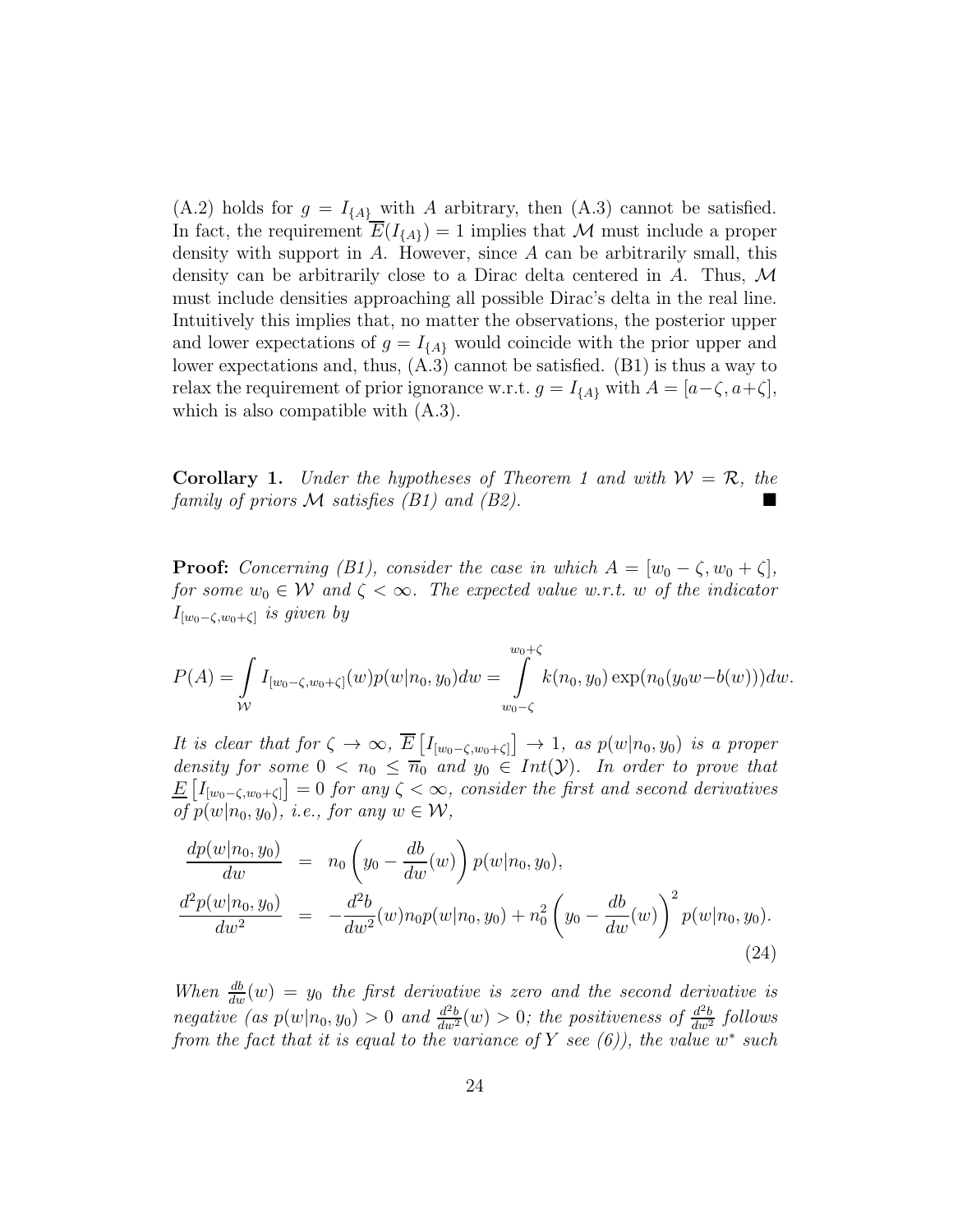that  $\frac{db}{dw}(w) = y_0$  is a maximum of  $p(w|n_0, y_0)$ . Since  $\frac{db}{dw}(w), y_0 \in Int(\mathcal{Y})$  and since  $\frac{d^2b}{dw^2}(w) > 0$ , the function  $\frac{db}{dw}(w)$  is always increasing in R and obtains its infimum inf  $\mathcal Y$  and supremum sup  $\mathcal Y$  for  $w \to \pm \infty$ . Thus, since  $\frac{db}{dw}$  and  $p(w|n_0, y_0)$  are continuous in w it follows that by moving  $y_0$  between inf  $\mathcal Y$ and sup  $\mathcal{Y}, w^*$  can be shifted arbitrarily in  $\mathbb{R}$ . Then assume, by absurd, that

$$
\int_{w_0-\zeta}^{w_0+\zeta} k(n_0, y_0) \exp(n_0(y_0w - b(w))) dw \ge \delta
$$
\n(25)

for all  $y_0$ , where  $\delta > 0$  is some (arbitrarily small) constant. Then, in the case  $w^* = w_0 + 3\zeta$ , it follows that

$$
\int_{-\infty}^{\infty} k(n_0, y_0) \exp(n_0(y_0w - b(w)))dw
$$
\n
$$
> \int_{w_0 + \zeta}^{w_0 + \zeta} k(n_0, y_0) \exp(n_0(y_0w - b(w)))dw + \int_{w_0 + \zeta}^{w_0 + 3\zeta} k(n_0, y_0) \exp(n_0(y_0w - b(w)))dw
$$
\n
$$
> 2 \int_{w_0 - \zeta}^{\zeta} k(n_0, y_0) \exp(n_0(y_0w - b(w)))dw \ge 2\delta,
$$

in fact, since  $w^* = w_0 + 3\zeta$  is a maximum of  $p(w|n_0, y_0)$ ,  $p(w|n_0, y_0)$  is increasing in  $(-\infty, w^*)$  and, thus,

$$
\int_{w_0+\zeta}^{w_0+\zeta} k(n_0, y_0) \exp(n_0(y_0w - b(w))) dw \leq \int_{w_0+\zeta}^{w_0+\zeta} k(n_0, y_0) \exp(n_0(y_0w - b(w))) dw.
$$

Hence, in general if  $w^* = w_0 + (2r + 1)\zeta$  with  $r = 1, 2, 3, \ldots$ , it follows that

$$
\int_{-\infty}^{\infty} k(n_0, y_0) \exp(n_0(y_0w - b(w))) dw \ge (r+1)\delta.
$$

Thus, being  $\delta > 0$ , if (25) holds and since w<sup>\*</sup> is free to vary in R, we can always find a value of  $w^*$  such that  $\int_0^\infty$  $\int_{-\infty}^{\infty} p(w|n_0, y_0) > 1$ , which contradicts  $p(w|n_0, y_0)$  being a PDF. Therefore, for  $y_0 \to \sup \mathcal{Y}$ , it must hold that  $\delta \to 0$ and thus  $p(w|n_0, y_0) \rightarrow 0$  in  $[w_0 - \zeta, w_0 + \zeta]$ . A similar conclusion can be derived by moving  $y_0$  towards inf  $\mathcal Y$ . This implies that  $P(A) = 0$  for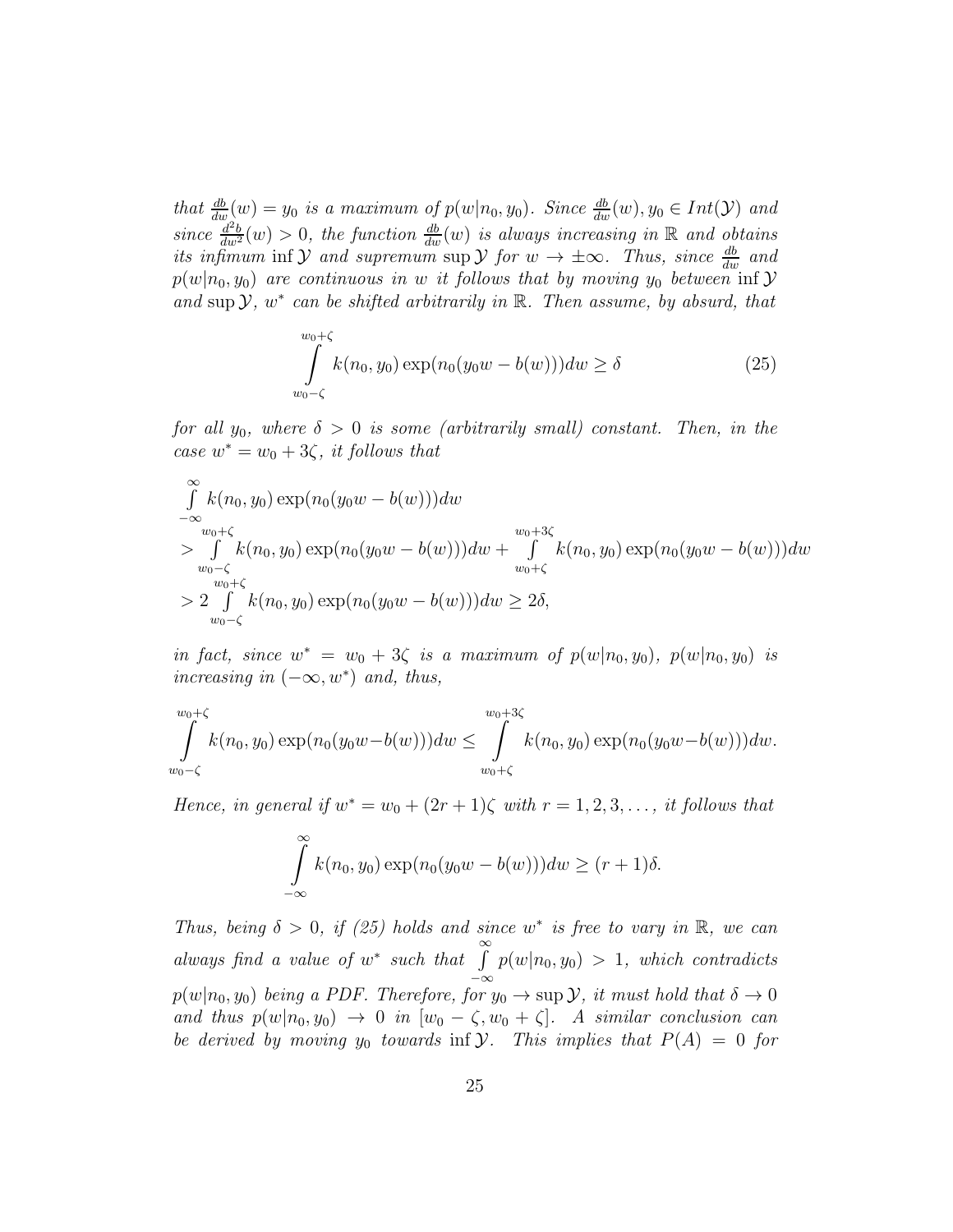$y_0 \to \sup \mathcal{Y}$  (or  $y_0 \to \inf \mathcal{Y}$ ), which proves (B1) w.r.t. w. For the lower, the same result can be proven for any semi-infinite interval such as  $A = [w_0, +\infty)$ or  $A = (-\infty, w_0]$ . Furthermore, since  $\underline{E}[I_{\{A\}}] = 0$  implies  $\overline{E}[I_{\{\mathbb{R}\setminus A\}}] = 1$  [2], (B2) follows straightforwardly.

ш

To be invariant to re-parametrizations [1, Sec. 5] of the parameter space is a desirable property for a model of prior ignorance. Since, in this paper, we consider the one-parameter exponential family, we have formulated the prior near-ignorance property w.r.t. the natural parameter  $w$ . This means that our prior near-ignorance property holds only for a specific parametrization of the parameter space, i.e., the one which transforms the original parameter  $x \in \mathcal{X} \subseteq \mathbb{R}$  into the natural parameter  $w \in \mathcal{W} \subseteq \mathbb{R}$ . The advantage of this approach is that likelihood and prior, under this parametrization, belong to the natural exponential family and this considerably simplifies the computations of the posterior inferences (e.g., the expectations of some functions of interest can be computed in closed form).

Observe that in case  $W = \mathbb{R}$ , we are considering parametrizations that transform  $x$  in a location parameter (in the Gamma density case,  $x$  is a scale parameter  $(x > 0)$  while in the Beta density case x is an unknown chance  $(x \in [0,1])$ , but for both cases  $\mathcal{W} = \mathbb{R}$ . Hence, since w is defined in  $\mathbb{R}$ , the invariance property that we would like to respect on  $\mathcal W$  is translation invariance. This means that for all  $g : W \to \mathbb{R}, w_0 \in W$  and  $g_t(w) =$  $g(w - w_0)$ , the family M is translation invariant if  $\underline{E}[g] = \underline{E}[g_t]$ . Since this property must hold for each function g, it is satisfied if for each  $w_0 \in \mathcal{W}$ ,  $n_0 \in \mathcal{A}_{y_0}$  and  $y_0 \in \mathcal{Y}_0$  there exist  $\tilde{n}_0 \in \mathcal{A}_{y_0}$  and  $\tilde{y}_0 \in \mathcal{Y}_0$  such that:

$$
\exp(n_0(y_0(w - w_0) - b(w - w_0))) \propto \exp(\tilde{n}_0(\tilde{y}_0w - b(w))).
$$
 (26)

The validity of the above equality depends on the functional form of  $b$  and, thus, on the particular member of the exponential family under consideration. In particular, (26) can be satisfied if the member of the exponential family has a location parameter [21]. From the results by Ferguson [21] for the one-parameter exponential family, it follows that the densities which have a location parameter are either Gamma or Gaussian densities. For this family, translation invariance can be satisfied only if the parameters of the densities  $y_0$  and  $n_0$  are free to vary independently. This is in fact the only way to satisfy (26) for each pair  $n_0$  and  $y_0$ . In the case considered in the present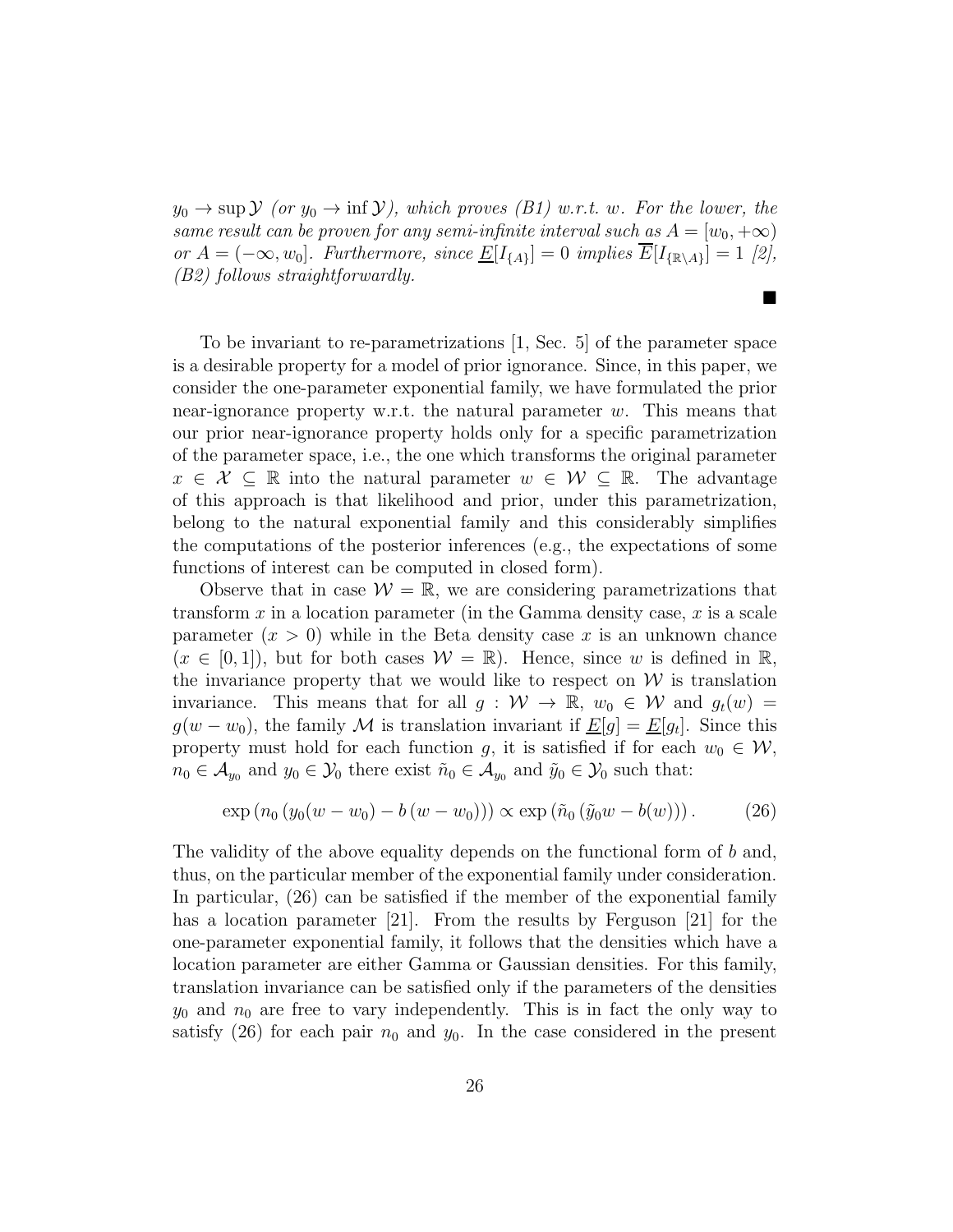paper, since  $y_0$  and  $n_0$  are not free to vary independently (because of the constraint  $n_0 \leq \min(\overline{n}_0, \frac{c}{|y_0|})$  $\frac{c}{|y_0|}$ ) translation invariance cannot be guaranteed in general.

However, it can be noticed that, at the decreasing of  $\overline{n}_0$ , the lower and right side member in  $(26)$  become closer and closer and, thus, M gets closer and closer to a translation invariant model. In fact, as observed in Section 4, in the case  $\mathcal{Y} = (-\infty, +\infty)$  and for  $\overline{n}_0 \to 0$ , the set of priors M reduces to the family of Gaussian priors with infinite variance discussed in [12, Section 3.3], which is indeed translation invariant. Also in the case  $\mathcal{Y} = [0, +\infty)$ , the set of priors M reduces to a translation invariant model for  $\overline{n}_0 \rightarrow 0.17$  The same happens for the case  $\mathcal{Y} = [0, 1]$  as even then, for  $\overline{n}_0 \to 0$ , the set of priors M collapses to a single improper prior (since  $\overline{n}_0 \to 0$  is not contrasted by  $|y_0| \to \infty$ ).

As discussed by Pericchi and Walley [12, Section 3.3], an important consequence of translation invariance is that the imprecision (that is, the size) of the posterior set of densities does not depend on the sample mean  $\hat{y}_n$ ; the only effect of shifting  $\hat{y}_n$  is to shift the posterior set by the same amount. Translation invariance is a sufficient condition for the independence to the sample mean  $\hat{y}_n$  of the imprecision of the posterior set of densities, but it is not necessary. In fact, there are families  $M$  that are not translation invariant but for which this independence holds such as, for instance, the family  $\mathcal M$  in Theorem 1 in the case  $\mathcal{Y} = [0, 1]$  and  $\overline{n}_0 > 0$ , see the bounds in (16). This independence is used in Section 5 to choose the value of the parameter  $c$  of the set of priors M based on the desirable imprecision of the posterior set of densities.

Concerning property (D), this is a condition for learning, convergence of the lower and upper probability to the nominal probability  $\gamma$ . It states that, with increasing  $n$ , the effects of the lack of prior information should become less and less important (learning) and that lower and upper probabilities should converge to the nominal probability  $\gamma$  (convergence). Property (D) is thus similar to the properties  $(A.3)$ – $(A.4)$  defined in Section 2. Notice that

<sup>&</sup>lt;sup>17</sup>The kernels  $\exp(n_0(y_0w - b(w))$  of the priors in M tend to the set of improper kernels  $\{\exp(w): \ell \in [0, c]\},\$  which implies that a-priori  $\overline{E}[g] = 0$  for all gambles g that are absolutely integrable w.r.t.  $\exp(w)$ .  $E[g] = 0$  follows from the fact that the normalization constant goes to zero for  $\overline{n}_0 \to 0$  and  $y_0 \to 0$  or  $y_0 \to \infty$ , and  $\int g(w) \exp(lw) dw < \infty$ since g is absolutely integrable w.r.t.  $\exp(\ell w)$ .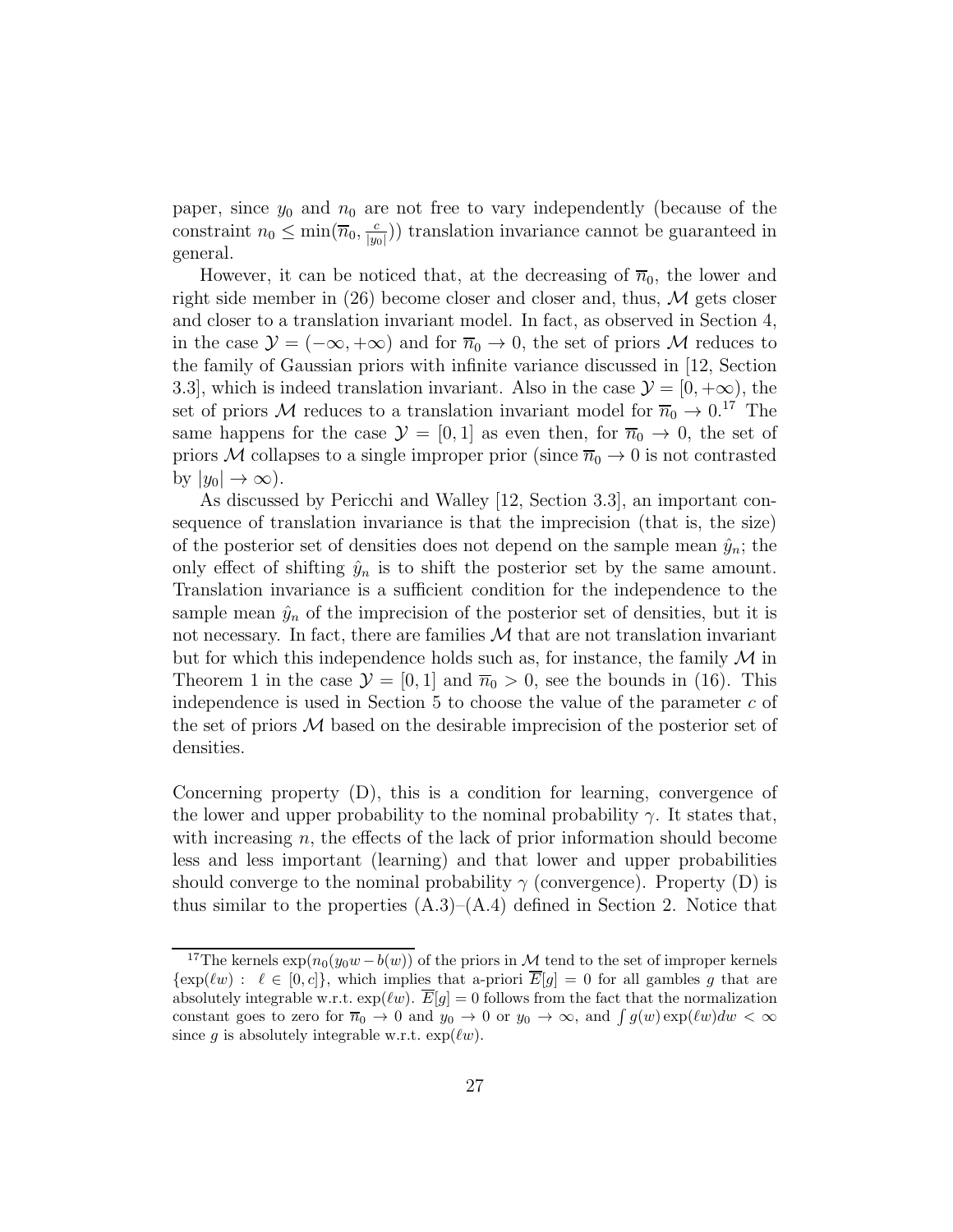there cannot be convergence without learning. Thus,  $(D)$  requires  $(A.3)$ . The convergence defined in  $(A.4)$  is more general than that in  $(D)$ . In [12], it is in fact assumed that there is a single likelihood distribution which describes the observation model and, thus, with increasing number of observations we expect that lower and upper posterior expectations get closer and closer. The convergence to the nominal probability  $\gamma$  is then a consequence of the central limit theorem for distributions. Conversely, property (A.4) only states that the influence of the prior set of distributions should vanish with increasing number of observations. However, in the case of the exponential family discussed in Section 4, it can easily be proved that not only  $(A.4)$  but also  $(D)$ holds.

**Corollary 2.** Under the hypotheses of Theorem 1, the family of priors  $\mathcal M$ satisfies (D).

**Proof:** Consider the quantity

$$
y_p = \frac{n_0 y_0 + n \hat{y}_n}{n + n_0}.
$$

Assuming the constraint  $n_0 < \min(\overline{n}_0, \frac{c}{\ln n})$  $\frac{c}{|y_0|}$ , then  $y_p \to \hat{y}_n$  and  $n_p = n + n_0 \to$ n as  $n \to \infty$ . Thus, the family of posterior densities converges to

$$
p(w|n, \hat{y}_n) \approx k(n, \hat{y}_n) \exp(n(\hat{y}_n w - b(w))), \ w \in \mathcal{W}.
$$
 (27)

Hence, for any function g, the convergence of the lower towards the upper expectation of g follows straighforward. The convergence of the upper and lower probabilities of the standard  $\gamma$ -intervals to the nominal probability  $\gamma$  is then a consequence of the central limit theorem.

The family of priors  $M$  resulting from Theorem 1 is also easy to elicit and tractable. About elicitation only two parameters  $(\overline{n}_0, c)$  must be specified by the modeller. Guidelines for the choice of these parameters are given in Section 5. Tractability is instead guaranteed by conjugacy as it will be shown in Section 5.

## 4.2. Comparison with other models for ignorance

It is also interesting to compare the set of priors  $\mathcal M$  in Theorem 1 with another model for ignorance, the Bounded Derivative Model (BDM) [22]. In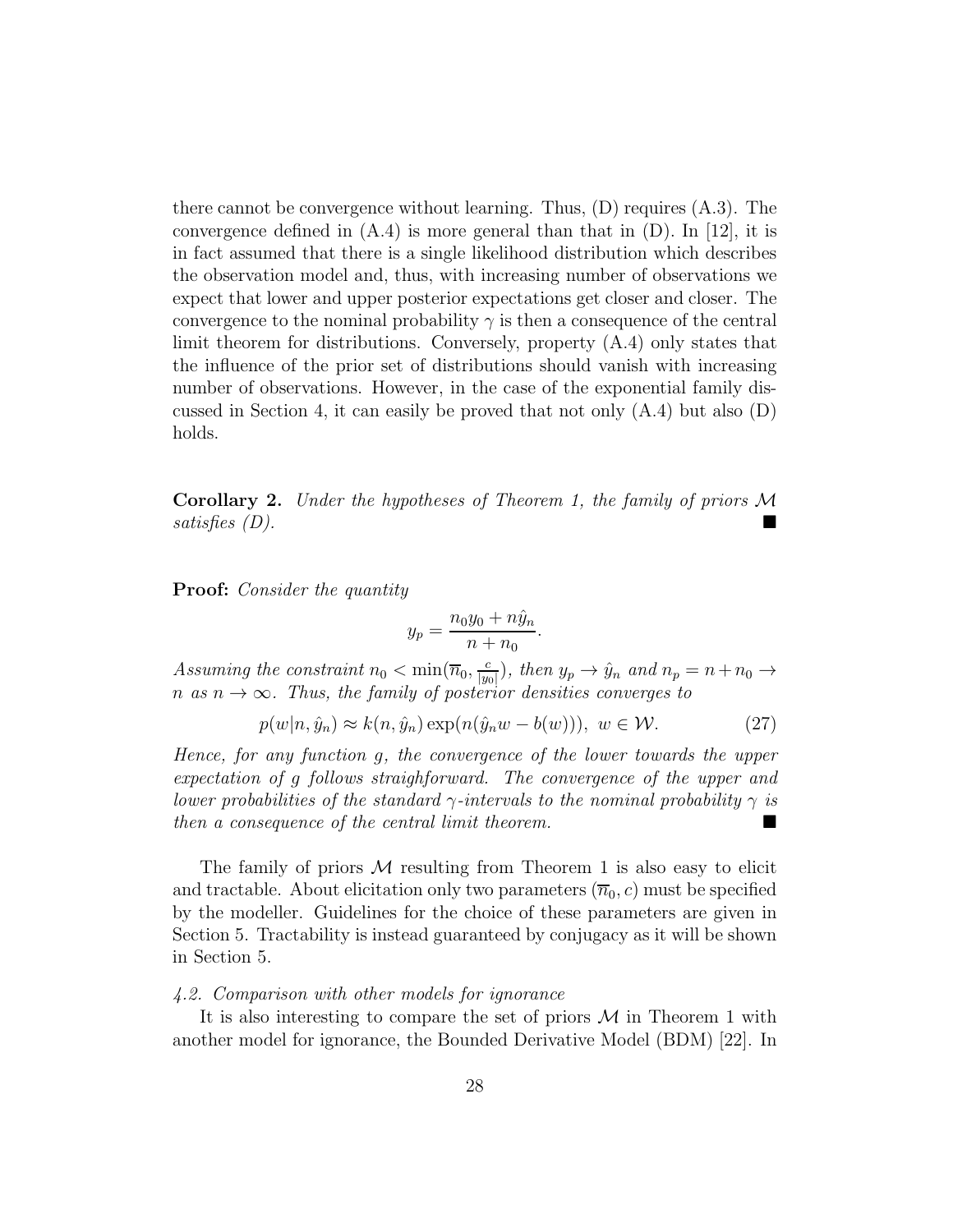the BDM,  $M_{BDM}$  includes all continuous proper probability density functions for which the derivative of the log-density is bounded by a positive constant, i.e.,  $\left| \frac{d}{dw} \log p(w) \right| \leq c$  for all  $w \in \mathcal{W}$ . It can be verified that BDM satisfies all the properties (A1)–(A4), with  $\mathcal{G}_0$  and  $\mathcal G$  defined as in Theorem 1. BDM is a non-parametric model and, in this sense, is more general than the model resulting from Theorem 1 that is restricted to the one-parameter exponential family only. A drawback of this generality is that inferences with BDM can in general be difficult to compute [22, Sec. 6], while this is often not the case for the model resulting from Theorem 1 because of conjugacy.

Conversely, a model for statistical inferences for exponential family likelihoods is presented by Quaeghebeur and De Cooman [23, Ch.4], [24]. The main difference with respect to the present work is that the model in [24] is not a model of prior ignorance, as pointed out by the authors, i.e., the set  $\mathcal{Y}'$  in Theorem 1 is chosen in [24] to reflect the prior information on  $y_0$  and, thus, the posterior inferences depend on this information. Since no constraint between  $n_0$  and  $y_0$  is assumed, the model in [24] can also violate  $(A.3)$ – $(A.4)$ in the case  $\mathcal{Y}' = Int(\mathcal{Y})$ , and hence it can produce vacuous inferences. The case  $\mathcal{Y}' = Int(\mathcal{Y})$  is thus excluded by the authors, see [23, pag. 175 (ii),(iii)]. Quaeghebeur [23, pag. 176 (vi)] motivates the choice of keeping  $n_0$  fixed as follows: (i)  $n_0$  represents an hypothetical number of observations determining the learning speed and (ii) it is mathematical convenient because it makes the computations simpler. In this paper, we have advocated that, in case of lack of prior information, one should let  $y_0$  to vary in  $\mathcal{Y}' = Int(\mathcal{Y})$ , which allows to satisfy the prior ignorance property  $(A.2)$ . Hence, in order to also satisfy learning (A.3) and convergence  $(A.4)$ ,  $n_0$  must depend on  $|y_0|$ . In our case the learning speed is determined by the constants c and  $\overline{n}_0$  About tractability the fact that  $n_0$  depends on  $|y_0|$  does not increase significatively the computational cost w.r.t. the model discussed by Quaeghebeur and De Cooman.

Boratynska [25] defines a set of priors by specifying bounds for the product  $n_0y_0$ . However, since  $n_0$  is kept constant, this is equivalent to define bounds for  $y_0$ , as in the work of Quaeghebeur and De Cooman. Thus also this set of priors is not a model of prior ignorance. However it can be used to draw robust inferences in case the prior information only allows to specify bounds for the value of  $y_0$ . Based on the bounds for  $y_0$ , Boratynska in fact derives robust estimates (stable and Γ-minimax) of  $w$ .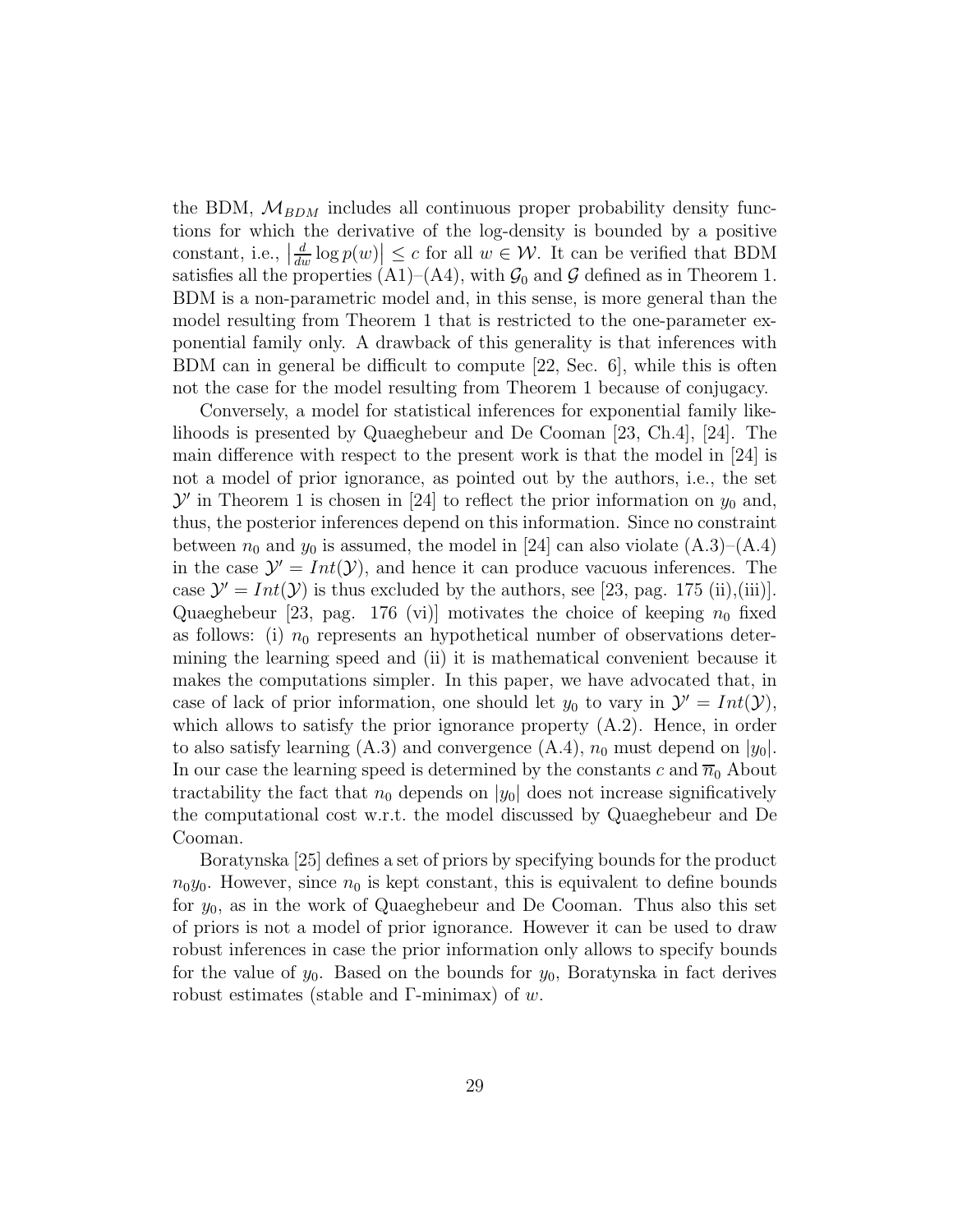#### 5. How to choose  $\overline{n}_0$  and c

From Theorem 1, it follows that the family of priors  $\mathcal M$  is completely determined by the two parameters  $\overline{n}_0$  and c. The aim of this section is to give guidelines for the choice of these parameters. First of all, notice that larger values of  $\overline{n}_0$  and c imply larger sets of priors M and, thus, more robustness to the lack of prior information in the posterior inferences. Thus, measures of robustness can be used to select  $\overline{n}_0$  and c such as proposed by Walley  $[2]$ : (a) the convergence rate of the lower and/or upper expectations to suitable limits; (b) the convergence rate of the posterior imprecision, i.e., the difference between upper and lower expectations. Here the expectations are computed w.r.t. some function of interest  $g$  and the convergence is defined w.r.t. the number of samples *n*.

Another possible requirement for the choice of  $\overline{n}_0$  and c is that the family of priors  $M$  should be large enough to encompass frequentist or objective Bayesian inferences, but not too large to avoid obtaining too weak inferences.

As in the previous sections we distinguish three cases  $\mathcal{Y} = [0, 1]: \mathcal{Y} =$  $(-\infty, \infty)$  and  $\mathcal{Y} = [0, \infty)$  (or  $\mathcal{Y} = (-\infty, 0]$ ). Consider the case  $\mathcal{Y} = [0, 1]$ . Since Y is finite, it follows that  $c/|y_0|$  is bounded below by c. Then, by selecting  $c > \overline{n}_0$ , the set of priors M depends only on  $\overline{n}_0$  (remember in fact that in this case  $0 < n_0 \leq \overline{n}_0 < \infty$  is a necessary and sufficient condition for learning and convergence). Thus, only the parameter  $\overline{n}_0$  must be specified. As already discussed in Section 4, in the case  $\mathcal{Y} = [0, 1]$  the set of priors M coincides with the Imprecise Beta Model. The choice of the parameter  $\overline{n}_0 = s$ for this model is widely discussed by Bernard [17] and Walley [18]. Several arguments support the choice of  $\overline{n}_0 = 2$ . In fact, in this case, the Imprecise Beta Model encompasses the three Beta densities that are commonly used by Bayesians to model prior ignorance about an unknown chance: the uniform prior  $(n_0 = 2$  and  $y_0 = 1/2)$ , Jeffreys' prior  $(n_0 = 1$  and  $y_0 = 1/2)$  and Haldane's prior  $(n_0 = 0)$ . Furthermore, for  $\overline{n}_0 = 2$ , it is also guaranteed that the 95% one- and two-sided credible intervals for x are also (at least) 95% confidence intervals in the frequentist sense [18].

We can also use the posterior imprecision, i.e.,  $\overline{E}[b'] - \underline{E}[b']$ , which is equal to  $\overline{n}_0/(n + \overline{n}_0)$ , to select  $\overline{n}_0$ . Thus, by selecting for instance  $\overline{n}_0 = 1$ , we can impose that the posterior imprecision reduces to  $1/2$  its initial value after  $n = 1$  observations (for  $\overline{n}_0 = 2$  the imprecision reduces to 2/3 its initial value after  $n = 1$  observations, etc.). Smaller values of  $\overline{n}_0$  produces faster convergence and stronger conclusions, whereas larger values produces more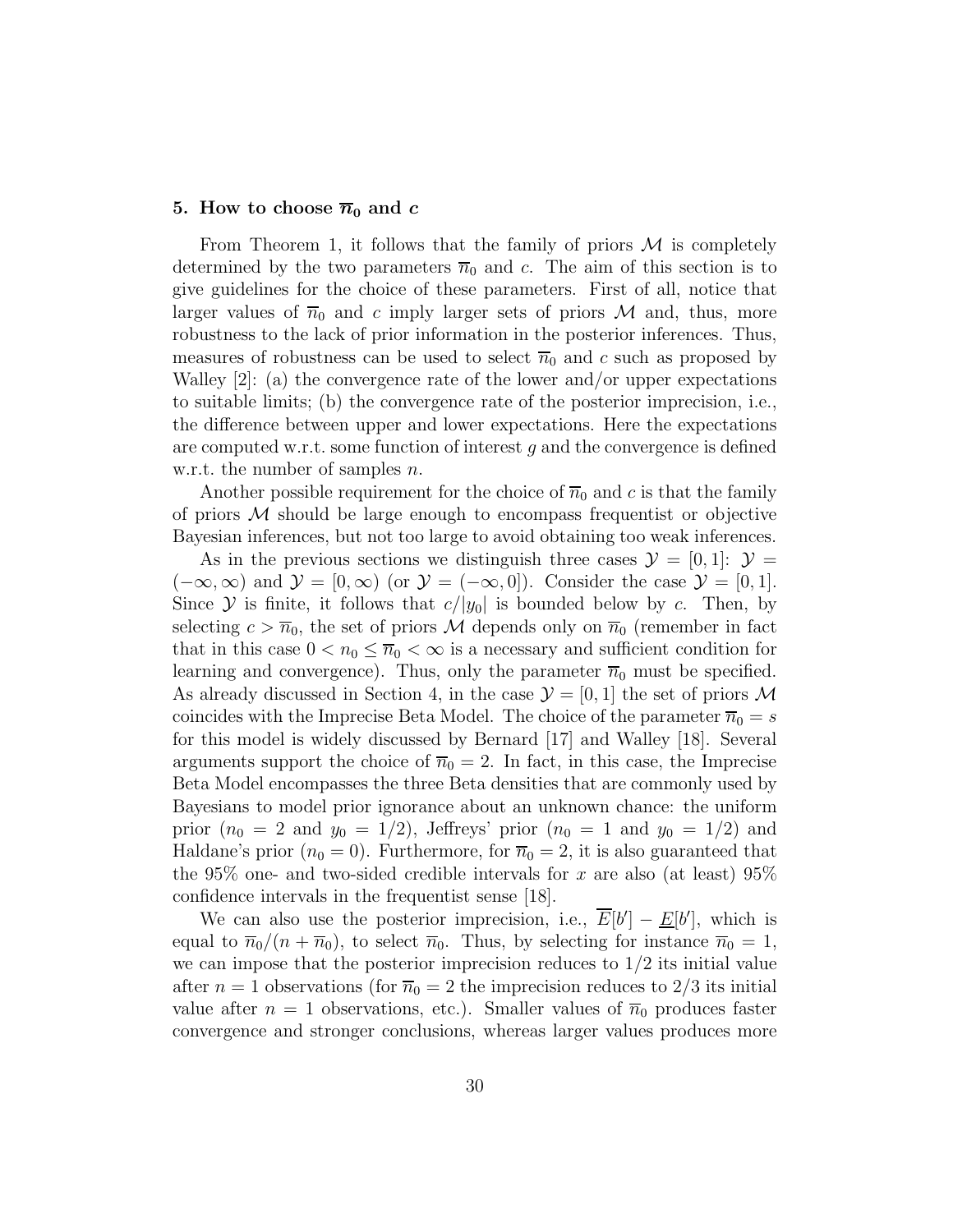cautious inferences.

In case  $\mathcal{Y} = (-\infty, \infty)$  it follows from Equation (18) that for b' the posterior imprecision is equal to:

$$
\begin{cases}\n\frac{2c}{n} & \text{if } |n\hat{y}_n| < c, \\
\frac{2c}{n} + \frac{\overline{n}_0}{n + \overline{n}_0} \left(\hat{y}_n - \frac{c}{n}\right) & \text{if } n\hat{y}_n - c > 0, \\
\frac{2c}{n} + \frac{\overline{n}_0}{n + \overline{n}_0} \left(-\hat{y}_n - \frac{c}{n}\right) & \text{if } n\hat{y}_n + c < 0.\n\end{cases}
$$
\n(28)

Thus, apart from the first case, the imprecision does in general depend on the observations through  $\hat{y}_n$ . A way to overcome this problem is by selecting a small value for  $\overline{n}_0$ . In fact, when  $\overline{n}_0$  approaches zero, the part of the imprecision that depends on  $\hat{y}_n$  vanishes and, thus, the imprecision reduces to  $2c/n$ . Hence, as in the case  $\mathcal{Y} = [0, 1]$ , we can select a-priori the width of the posterior imprecision by fixing a suitable value of  $c$ . Notice that in the case  $\mathcal{Y} = (-\infty, \infty)$ , both the frequentist and noninformative Bayesian inferences are encompassed by  $\mathcal M$  for each  $c > 0$ . In fact, the inferences obtained by Jeffreys' (improper uniform) prior are included in the set of posteriors inferences obtained by  $\mathcal M$  for each  $c > 0$ .

In the case  $\mathcal{Y} = [0, \infty)$ , from (17) it follows that

$$
\underline{E}[b'] = \frac{n\hat{y}_n}{n + \overline{n}_0}, \quad \overline{E}[b'] = \frac{c + n\hat{y}_n}{n}.
$$
\n(29)

Thus, the posterior imprecision is equal to

$$
\frac{c}{n} + \frac{\overline{n}_0}{n + \overline{n}_0} \hat{y}_n. \tag{30}
$$

In this case, the posterior imprecision depends on  $\hat{y}_n$  apart from the case  $\overline{n}_0 \approx 0$  where it goes to  $c/n$ . However, for  $\overline{n}_0 \approx 0$ , the lower expectation in (29) reduces to  $\hat{y}_n$  and, thus, the lower bound is always equal to  $\hat{y}_n$ . Thus, in the case  $\overline{n}_0 \approx 0$ , the posterior imprecision is strongly asymmetric w.r.t.  $\hat{y}_n$ . However, it is interesting to observe that, for  $\overline{n}_0 \approx 0$  and  $c = 1$ , the set of posteriors obtained by  $\mathcal M$  includes the two posteriors densities that are obtained by the two priors which are commonly used by Bayesians to model prior ignorance about a Poisson parameter: the positive uniform density  $(n_0 = 0 \text{ and } n_0 y_0 = 1)$  and Jeffreys' prior  $(n_0 = 0 \text{ and } n_0 y_0 = 1/2)$ .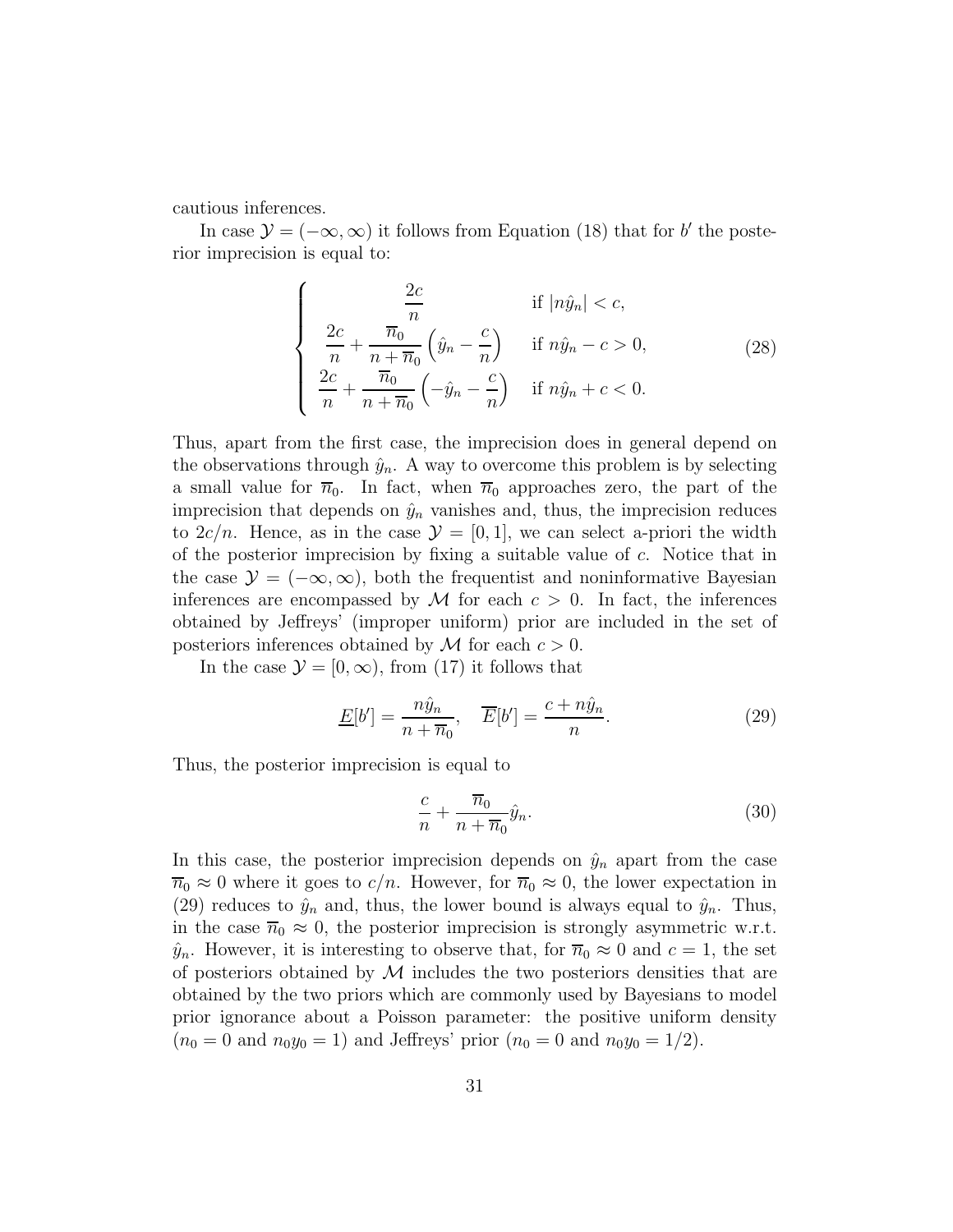To sum up, in the case  $\mathcal{Y} = (-\infty, \infty)$ , for inferences in problems where there is almost no prior information about the parameters, we can consider the set of posteriors that one obtains for  $\overline{n}_0 > 0$  but suitably small.<sup>18</sup> In fact, in this case, the set of priors  $\mathcal M$  is close to a translation invariant model (as discussed in Section 4.1), encompasses frequentist and objective Bayesian inferences and produces self-consistent inferences (i.e., it satisfies (A.1)). The same holds in the case  $\mathcal{Y} = [0, \infty)$  if c is selected to encompass the two noninformative priors which are commonly used by Bayesians to model prior ignorance, i.e.,  $c > 1$ . However, in this case, also a non-negligible value of  $\overline{n}_0$ seems to be convenient. In fact, a value of  $\overline{n}_0$  that is not too small avoids that the lower bound of (29) reduces to  $\hat{y}_n$ , guaranteeing thus more robust inferences w.r.t. the maximum likelihood estimator  $\hat{y}_{ML} = \hat{y}_n$ .

The price to be paid for this increase in robustness is the need of specifying two (in some case just one) parameters. This is the main difference w.r.t. frequentist and Bayesian inferences based on improper priors that require no parameter elicitation (frequentist inferences or objective Bayesian inferences employing the improper uniform prior  $p(w) = 1$  in the Gaussian case) or the elicitation of just one parameter (objective Bayesian employing the Jeffreys' prior in the Poisson case or the uniform or Jeffreys' prior in the Bernoulli case). However, observe that to model prior ignorance we need the same number of parameters necessary to specify an informative prior with the advantage that our inferences are robust in case of lack of prior information.

#### 6. Application: inferences for a Poisson model

The Poisson distribution belongs to the one-parameter exponential family and it is used to count the number of occurrences of rare events which are occurring randomly through time (or space) at a constant rate. Suppose we have a random sample of  $n$  independent observations from a Poisson

<sup>&</sup>lt;sup>18</sup>With suitably small, we mean close to the precision of the machine where the computations are performed. Another possibility could be to consider the posterior inferences obtained for  $\overline{n}_0 \to 0$ . However, for  $\overline{n}_0 \to 0$ , the priors in M becomes improper and, thus, we cannot use the lower envelope theorem to prove  $(A.1)$  as shown in the proof of Theorem 1. This means that inferences obtained for  $\overline{n}_0 \to 0$  may be incoherent. A question to be addressed in future is whether the posterior model obtained for  $\overline{n}_0 \rightarrow 0$  and likelihood model are coherent.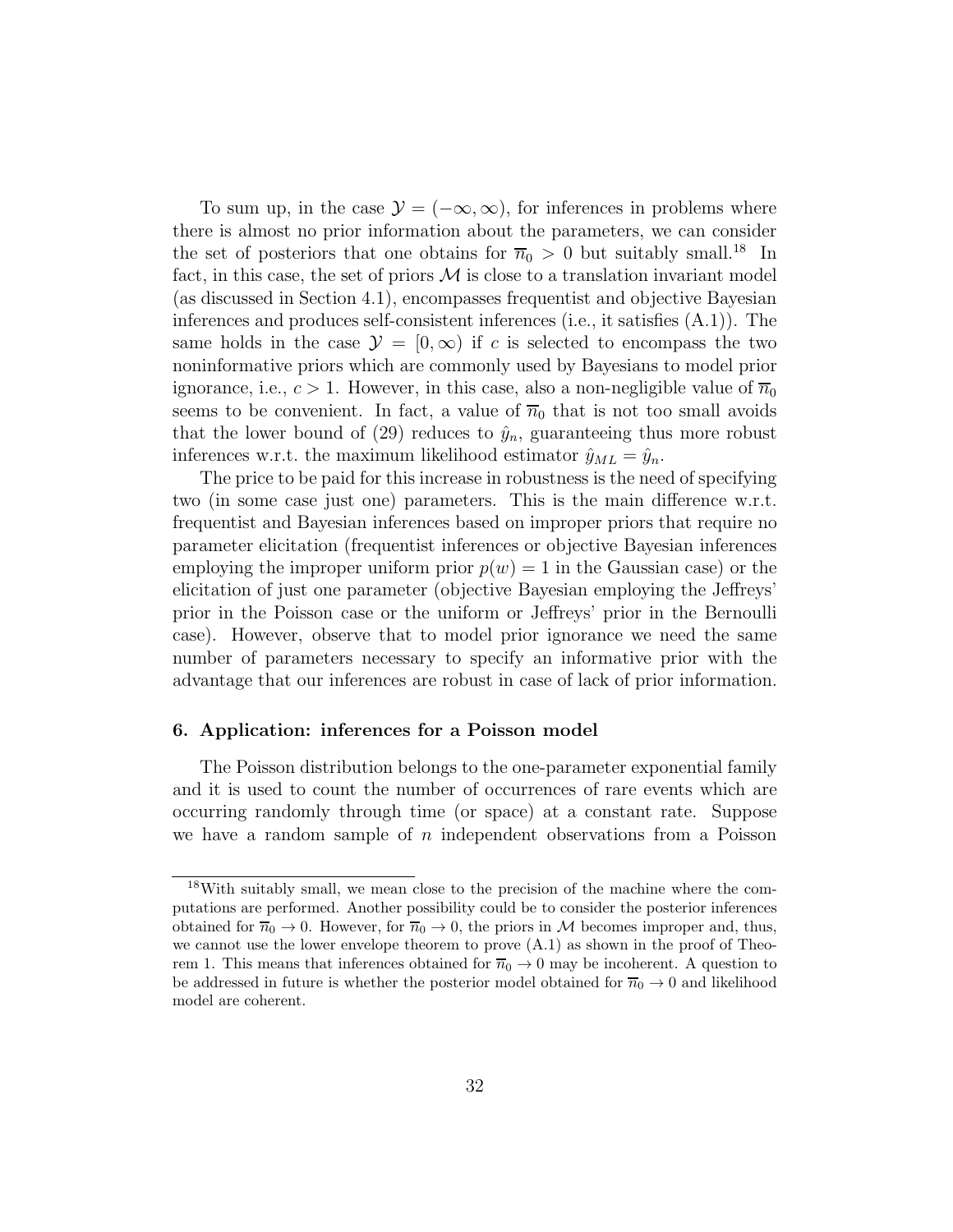distribution with parameter x. The Poisson density is:

$$
p(y^n|x) = \prod_i \frac{x^{y_i} \exp(-x)}{y_i!} \propto x^{n\hat{y}_n} \exp(-nx),
$$

where  $y_i$  is the number of occurrences of an event in the i-th observation and  $n\hat{y}_n = \sum_i y_i$ . It is well known [1, Sec. 5.2] that the conjugate prior of a Poisson density is the Gamma density  $p(x|\alpha, \beta) \propto x^{\alpha-1} \exp(-\beta x)$  with  $\alpha, \beta \in \mathbb{R}^+$ , which belongs to the exponential family. Hence, likelihood and prior can be rewritten in the canonical form

$$
p(y^n|w) \propto \exp\left(n\left(\hat{y}_nw - b(w)\right)\right), \quad p(w|n_0, y_0) \propto \exp\left(n_0\left(y_0w - b(w)\right)\right),\tag{31}
$$

where  $n_0 = \beta$ ,  $y_0 = \alpha/\beta$ ,  $w = \ln(x)$ ,  $w \in \mathcal{W} = \mathbb{R}$  and  $b(w) = \exp(w) = x$ .

In the case no prior information is available about  $w$ , the following two densities are used by Bayesians to model prior ignorance about the Poisson parameter: the positive uniform density  $(\beta = n_0 = 0 \text{ and } \alpha = n_0 y_0 = 1)$  and Jeffreys' prior ( $\beta = n_0 = 0$  and  $\alpha = n_0 y_0 = 1/2$ ). Although both densities are improper, the posteriors obtained from these two priors are proper.

In the following we compare the frequentist and Bayesian inferences (the latter obtained using the above noninformative priors) with the inferences produced by the model in Section 4, which considers the following set of priors:

$$
\mathcal{M} = \left\{ p(w|n_0, y_0) : y_0 \in (0, +\infty), \ 0 < n_0 \le \min(\overline{n}_0, c/|y_0|) \right\}. \tag{32}
$$

As demonstrated in Section 4 and 4.1, the set  $\mathcal M$  includes only proper priors and is really a model of prior ignorance w.r.t. the functions that are commonly used for statistical inferences (mean and credible intervals). The set of posteriors resulting from (32) is:

$$
\mathcal{M}_p = \left\{ p(w|n_p, y_p) : y_p = (n_0y_0 + n\hat{y}_n)/(n + n_0), \ n_p = n + n_0, \right\}
$$

$$
y_0 \in (0, +\infty), \ 0 < n_0 \le \min(\overline{n}_0, c/|y_0|) \right\}.
$$
(33)

Figures 2–3 show the set of priors and posteriors for the particular case  $c = 2$ ,  $\overline{n}_0 = 1$ ,  $n = 5$  and  $\hat{y}_n = 5$ . The sets of priors and posteriors in (31)–(32) can be used to derive prior and posterior inferences as described below.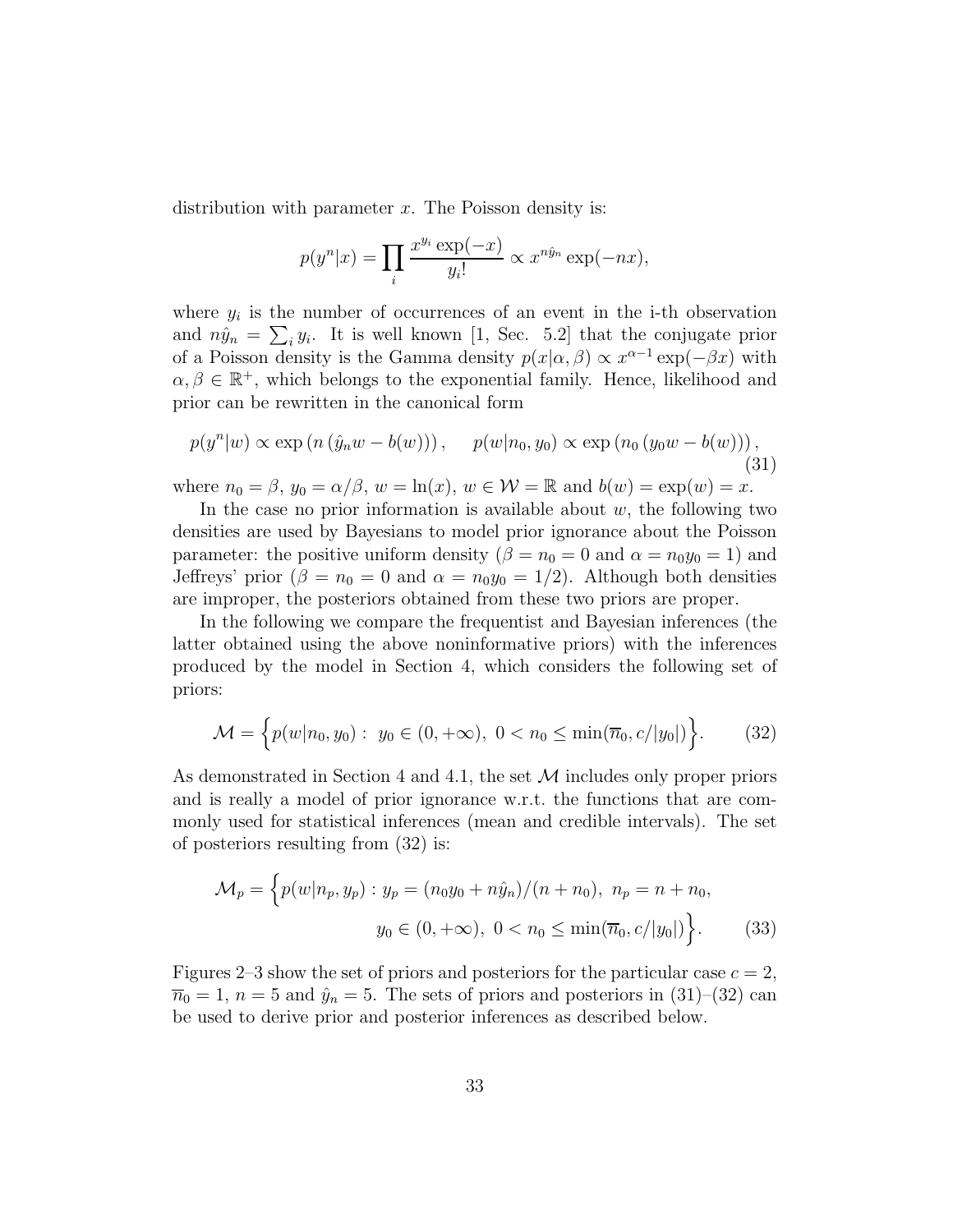

Figure 2: The set of priors  $\mathcal M$  for  $c = 2, \overline{n}_0 = 1$  and  $y_0 = 2, 4, 8, 16$  (from left to right).



Figure 3: The set of posteriors for  $c = 2$ ,  $\overline{n}_0 = 1$ ,  $n = 5$ ,  $\hat{y}_n = 5$  and  $y_0 = 0, 4, \infty$  (from left to right).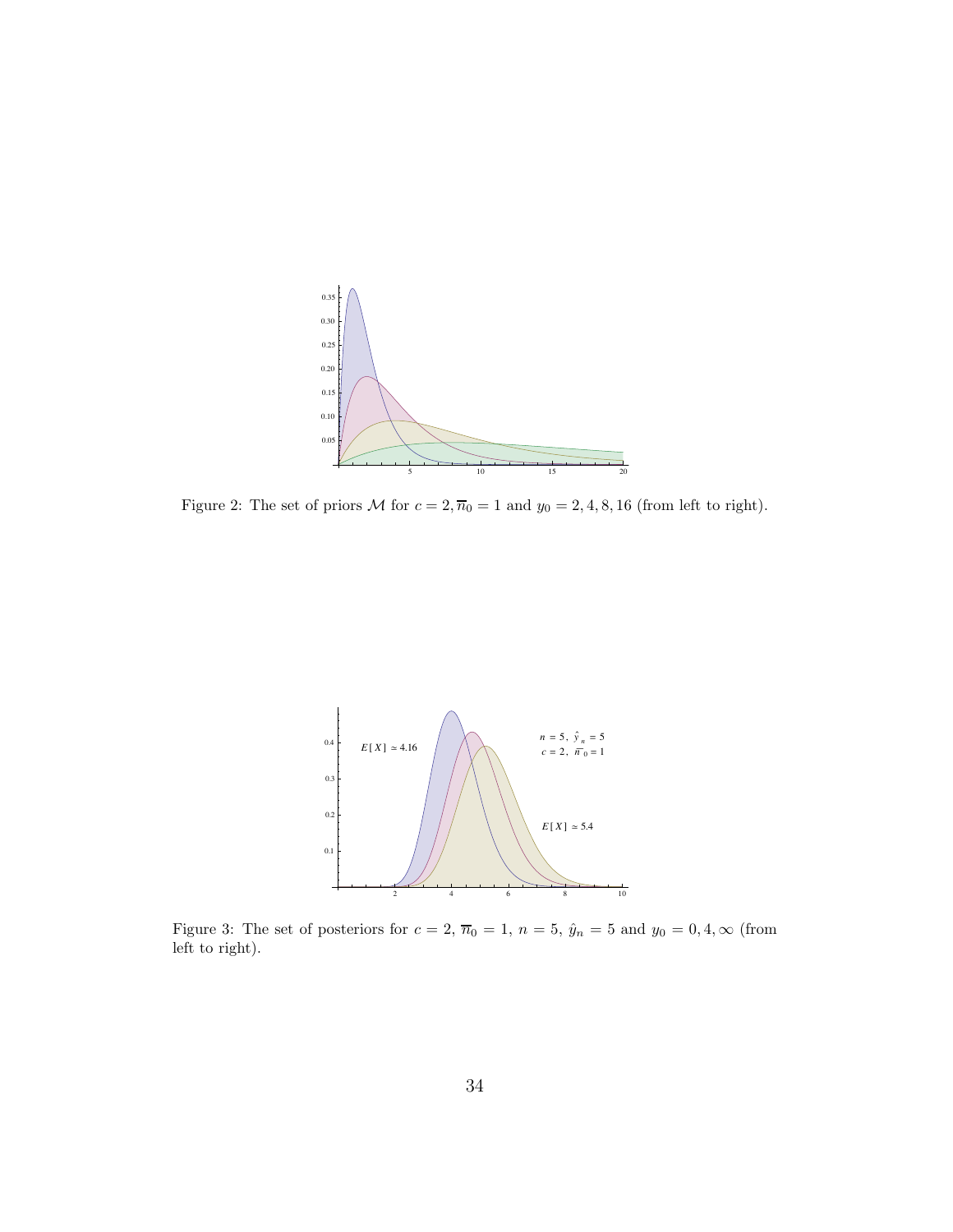Mean: Prior lower and upper expectations of X are zero and, respectively,  $\infty$ . This follows from Theorem 1, since  $E[b'] = y_0$ . Posterior expectations of X are included in the interval  $\left[n\hat{y}_n/(n+\overline{n}_0),\left(n\hat{y}_n+c\right)/n\right]$ , see Figure 3 for the case  $c = 2, \overline{n}_0 = 1, n = 5, \hat{y}_n = 5$ . The lower expectation is less than the maximum likelihood estimator of X for any  $\overline{n}_0 > 0$ , while the upper, for  $c > 1$ , is greater than the Bayesian posterior means obtained with the positive uniform and Jeffreys' improper priors.

Variance: Prior lower and upper variance are defined as follows [2, Appendix G]:

$$
\underline{V} = \inf_{\substack{y_0 \in (0, +\infty), \\ 0 < n_0 \le \min(\overline{n}_0, c/|y_0|)}} \frac{y_0}{n_0} = 0,\tag{34}
$$

$$
\overline{V} = \sup_{\substack{y_0 \in (0, +\infty), \\ 0 < n_0 \le \min(\overline{n}_0, c/|y_0|)}} \frac{y_0}{n_0} = \infty, \tag{35}
$$

being  $V = y_0/n_0$  the variance of a Gamma density. Notice that  $(34)$ – $(35)$  is again a state of complete ignorance.<sup>19</sup> Posterior lower and upper variances are:

$$
\underline{V} = \inf_{\substack{y_0 \in (0, +\infty) \\ 0 < n_0 \le \min(\overline{n}_0, c/|y_0|)}} \frac{y_p}{n_p} = \frac{n\hat{y}_n}{(n + \overline{n}_0)^2},\tag{36}
$$

$$
\overline{V} = \sup_{\substack{y_0 \in (0, +\infty) \\ 0 < n_0 \le \min(\overline{n}_0, c/\vert y_0 \vert)}} \frac{y_p}{n_p} = \frac{n\hat{y}_n + c}{n^2},\tag{37}
$$

which are, for  $c > 1$ , bounds for the Bayesian variances with noninformative priors.

One-sided hypothesis testing: Prior lower and upper probabilities of the hypotheses

- $H_0$ : the Poisson population parameter  $X \leq x_0$ ,
- $H_1$ : the Poisson population parameter  $X > x_0$ ,

<sup>&</sup>lt;sup>19</sup>The fact that M is a model of prior ignorance for the variance is true in the specific case of Gamma-like densities, but it is not true in general, e.g., for Gaussian densities.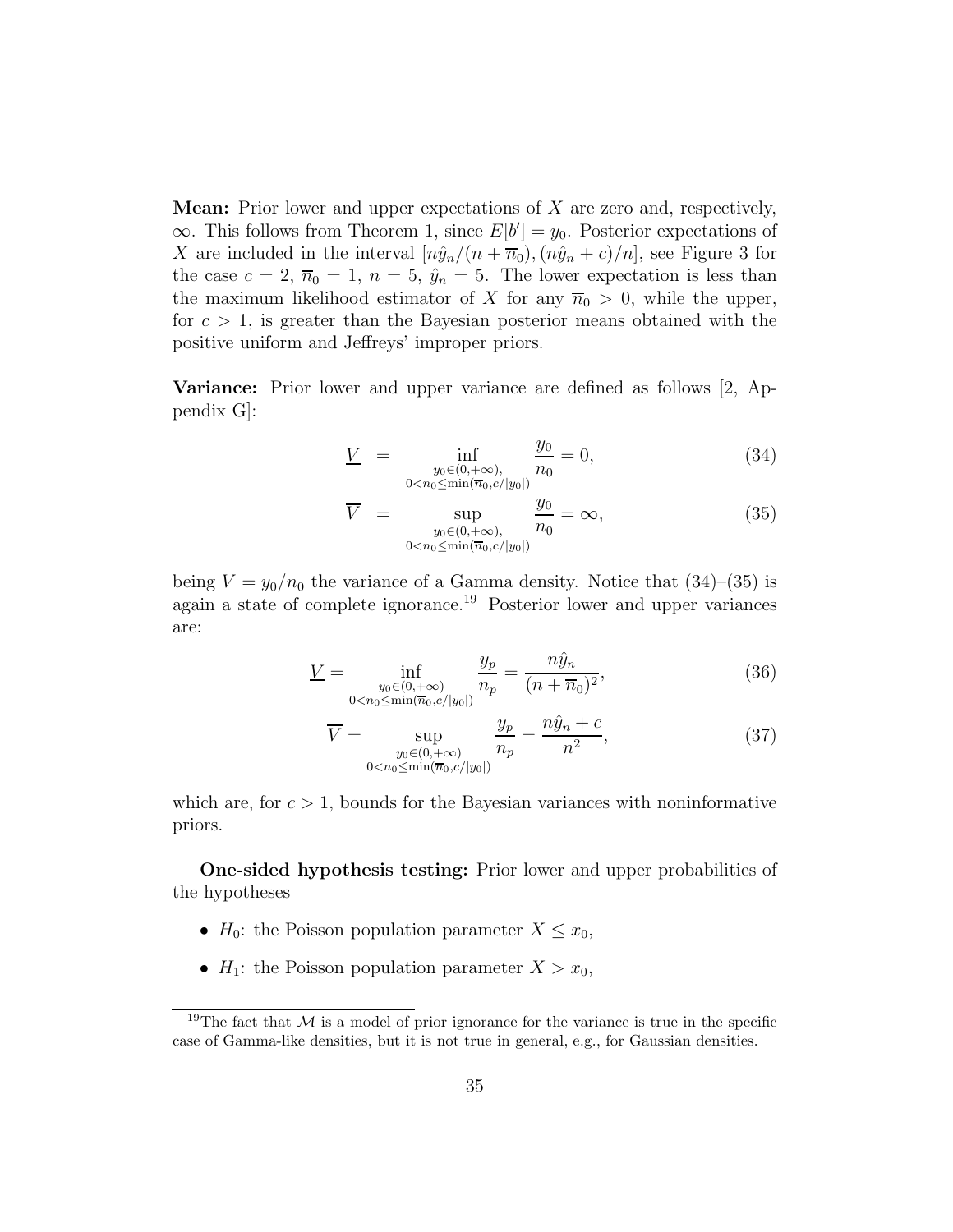are  $P(H_i) = 0$ ,  $P(H_i) = 1$ ,  $i = 0, 1$ . This follows from the property (B2) discussed in Section 4.1 and reflects our state of prior ignorance about the probability of  $H_i$ . Lower and upper posterior probabilities of  $H_0$  are:

$$
\underline{P}(H_0|y^n) = \min_{\alpha \in [0,\overline{n}_0]} \int_{-\infty}^{\ln(x_0)} k\left(n+\alpha, \frac{c+n\hat{y}_n}{n+\alpha}\right) \exp\left((n+\alpha)\left(\frac{c+n\hat{y}_n}{n+\alpha}w - b(w)\right)\right) dw
$$
  

$$
\overline{P}(H_0|y^n) = \int_{-\infty}^{\ln(x_0)} k(n''', y''') \exp(n'''(y'''w - b(w))) dw,
$$

where  $y''' = \frac{n\hat{y}_n}{n + \overline{n}}$  $\frac{n\hat{y}_n}{n+\overline{n}_0}$ ,  $n''' = n+\overline{n}_0$  (which is obtained for  $y_0 = 0$ ). Figure 4 shows the value of  $\underline{P}(H_0|y^n)$  as a function of n in the case  $\hat{y}_n = 0.75, \overline{n}_0 = 10^{-6}$ ,  $x_0 = 1$  and for three different values of c, i.e.,  $\{0.5, 1, 2\}$ . The lower probabilities  $P(H_0|y^n)$  for  $c = 0.5$  and  $c = 1$  coincide with the Bayesian probabilities  $P(H_0|y^n)$  obtained with Jeffreys and, respectively, uniform priors. It can be noticed that, based on Bayesian inferences, the hypothesis  $H_1$  can be rejected after just 2 observations, being  $P(H_0|y^n) > 0.5$  for  $n \geq 2$  (for the uniform prior, while for Jeffreys' prior this already happens at  $n = 1$ ). Conversely, by using the method proposed in this paper, the hypothesis  $H_1$  can be rejected only after  $n \ge 7$  observations in the case  $c = 2$ , i.e., when  $\underline{P}(H_0|y^n) > 0.5$ . Figure 5 shows the value of  $\underline{P}(H_0|y^n)$  as a function of  $y^n$  in the case  $n=1$ ,  $\overline{n}_0 = 10^{-6}$ ,  $x_0 = 1$  and for the previous three values of c. It can be noticed again that, based on Bayesian inferences, the hypothesis  $H_0$  is rejected after  $n = 1$  observation if  $y > 1$  (for Jeffreys' prior, while for the uniform prior this already happens at  $y = 0.3$ . Conversely, by using the method proposed in this paper,  $H_0$  is rejected for  $y > 1.5$ , i.e., when  $\overline{P}(H_0|y^n) < 0.5$ .

**Credible interval:** A 100(1 –  $\gamma$ )% credible interval is the smallest interval X that has at least probability  $(1 - \gamma)$  of including the true x, i.e.,  $\underline{E}[I_{\{\mathcal{X}\}}] > (1 - \gamma)$ . For the model M, it can be verified that  $\mathcal{X} = (0, \infty)$  for any  $\gamma > 0$ , which is again a state of complete ignorance. This follows from the same arguments used to prove property (B1) discussed in Section 4.1. Credible intervals are also used for two-sided hypothesis testing:

- $H_0$ : the Poisson population parameter  $X = x_0$ ;
- $H_1$ : the Poisson population parameter  $X \neq x_0$ .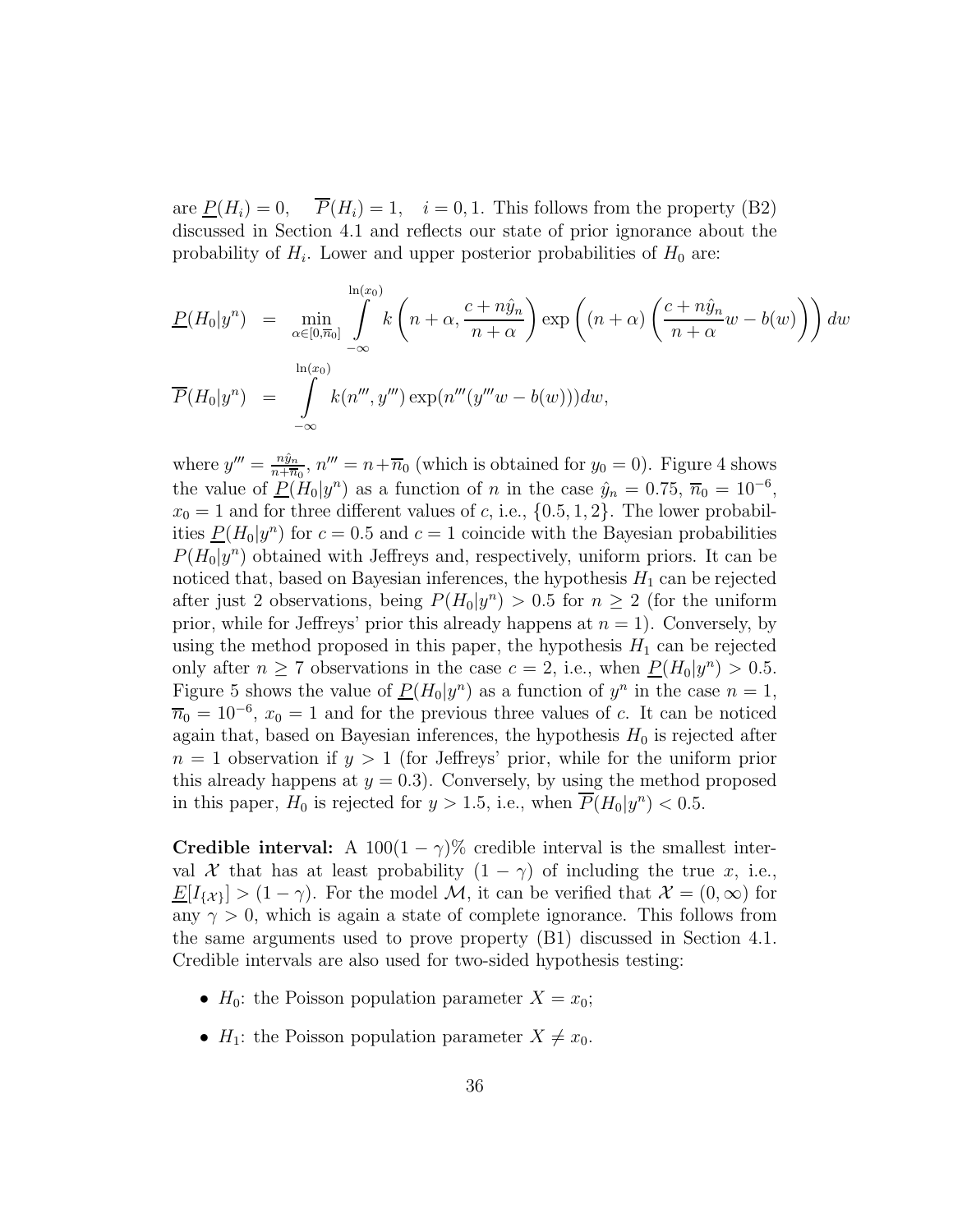The hypothesis  $H_0$  is rejected with probability  $(1-\gamma)$  if  $x_0$  is not included in the 100(1 –  $\gamma$ )% credible interval. Since  $\mathcal{X} = (0, \infty)$ , no hypothesis  $x = x_0$ can be rejected a-priori for any  $\gamma > 0$ . The posterior  $100(1 - \gamma)\%$  credible interval for  $x$  is

$$
\mathcal{X} = \bigcup \left\{ [w_1, w_2] : \int_{w_1}^{w_2} p(w | n_p, y_p) \, dw = 1 - \gamma, \right\}
$$
  

$$
y_p = (n_0 y_0 + n \hat{y}_n) / (n + n_0), \ n_p = n + n_0,
$$
  

$$
y_0 \in (0, +\infty), \ 0 < n_0 \le \min(\overline{n}_0, c / |y_0|) \right\},\tag{38}
$$

where, for each  $n_p, y_p$ , only the intervals with minimum size are considered in (38). In the case  $\overline{n}_0 \approx 0$  and suitably large n, the left extreme of X is approximatively equal to the value  $w_1$  obtained for  $y_p = \hat{y}_n$ ,  $n_p = n$  (i.e.,  $y_0 \to 0$ ) and the upper extreme to the value  $w_2$  obtained for  $y_p = \hat{y}_p + c/n$ ,  $n_p = n$  (i.e.,  $y_0 \to \infty$ ).<sup>20</sup> Again for  $c > 1$ , X includes the  $100(1 - \gamma)\%$ Bayesian credible interval computed with the noninformative priors. For two-sided hypothesis testing,  $H_0$  can be rejected with posterior probability  $1 - \gamma$  if  $x_0 \notin \mathcal{X}$ . Figure 6 compares the width of 95% credible interval  $\mathcal{X}$ , for different values of  $n, \gamma = 0.05, \hat{y}_n = 1, \overline{n}_0 = 10^{-6}$ , and  $c \in \{0.5, 1, 2\}$ , with the width of the 95% Bayesian credible interval obtained with the improper uniform prior. From the figure it can be noticed that the credible interval X includes the Bayesian one for any  $c > 1$  and, that the difference in width between the Bayesian and the proposed credible interval is particularly large for small  $n$ .

Summing up the previous results:

- $M$  is really a model of prior ignorance w.r.t. the functions (queries) that are commonly used for statistical inferences, since the lower and upper expectations of such functions are vacuous a-priori;
- because of conjugacy, the computation of the posterior set of densities

<sup>&</sup>lt;sup>20</sup>For  $\overline{n}_0 \approx 0$  and suitably large *n* the set of gamma posteriors is close to a set of Gaussian posteriors with same variance and mean between  $\hat{y}_n$  and  $\hat{y}_n + c/n$ . Then, the left extreme of the credible interval is determined by the Gamma density corresponding to the left extreme mean and the right extreme of the credible interval by the Gamma density with the right extreme mean.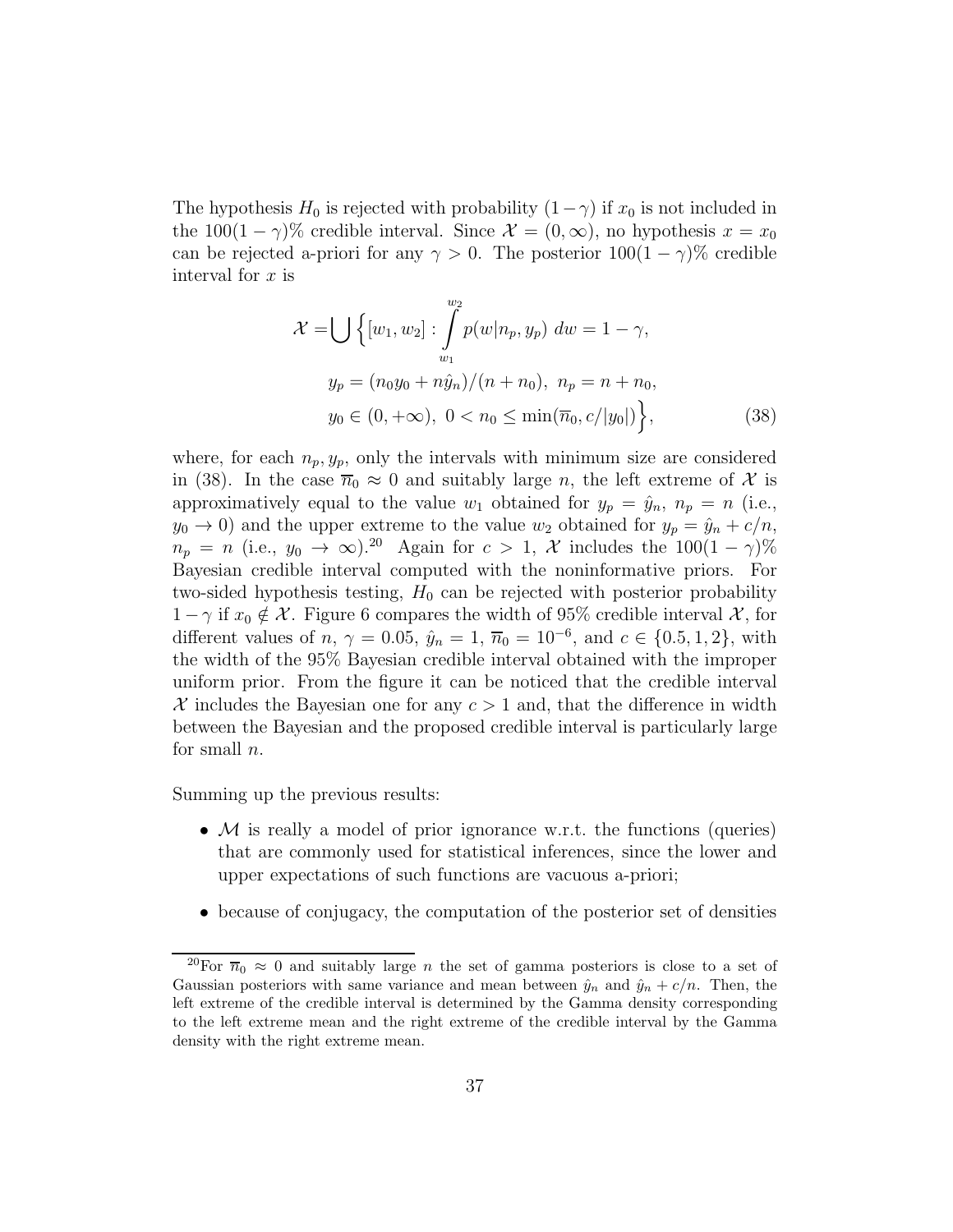

Figure 4: Lower and upper probability of  $H_0$  as a function of n for different values of c.

and, thus, of the posterior inferences is as straightforward as for the prior ones (as in the Bayesian case);

- the inferences drawn with the model  $M$  encompass, for any  $\overline{n}_0 > 0$  and for  $c > 1$ , the frequentist inferences and objective Bayesian inferences with improper priors;
- inferences drawn with the model M for  $c > 1$  are more robust than noninformative priors, when only few observations are available.

Thus, M can be regarded as a model of prior ignorance that can be used as an alternative to the noninformative priors.

## 7. Conclusions

In this paper, we have proposed a model of prior ignorance about a scalar variable based on a set of distributions  $\mathcal{M}$ . In particular, we have defined some minimal properties that a set  $\mathcal M$  of distributions should satisfy to be a model a prior ignorance without producing vacuous inferences. When the likelihood model belongs to the one-parameter exponential family of distributions, we have shown that, by letting the parameters of the conjugate exponential prior vary in suitable sets, it is possible to define a set of conjugate priors  $\mathcal M$  that is the largest one which is equivalent to imposing the above properties. The set  $M$  satisfies the following properties: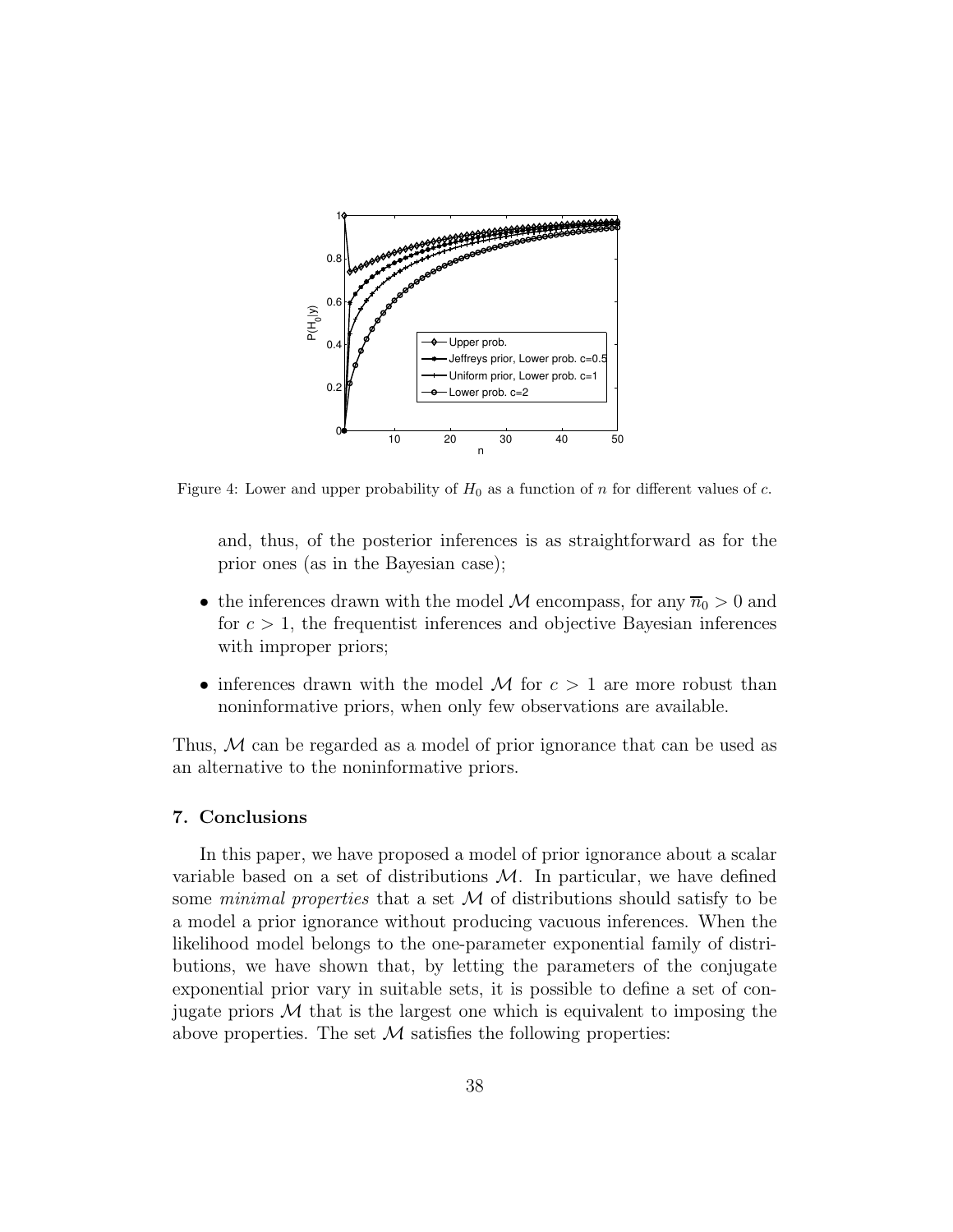

Figure 5: Lower and upper probability of  $H_0$  as a function of y for different values of c.



Figure 6: Credible intervals as a function of n for different values of c. The upper bound obtained from the uniform prior and the upper bound obtained from the set of priors with  $c=1$  coincide.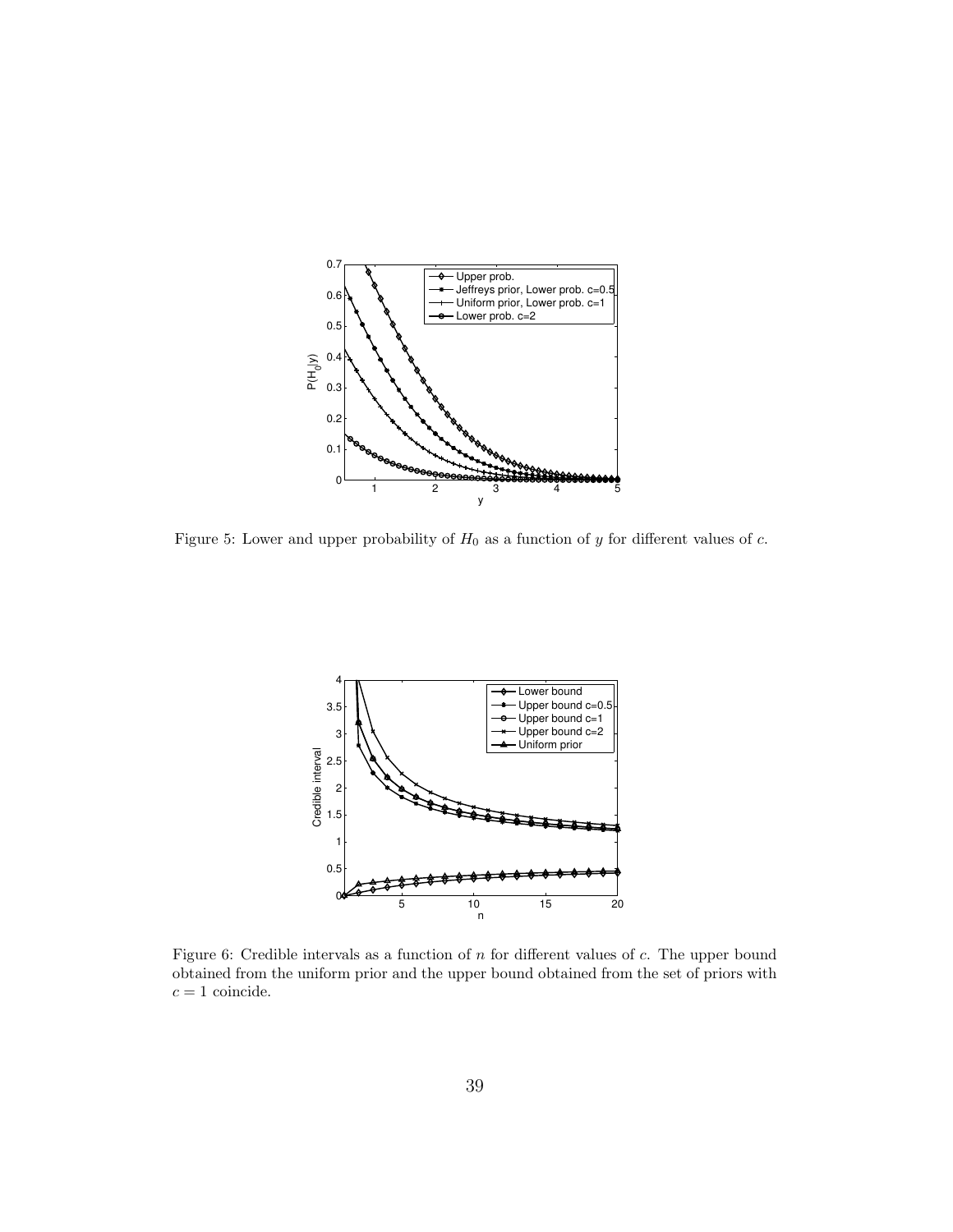- it is by definition a model of prior ignorance w.r.t. the functions (queries) that are commonly used for statistical inferences (mean, one and two sided hypothesis testing, credible intervals, cumulative distributions);
- it is easy to elicit since only two (in some cases just one) parameters must be specified (as in Bayesian inferences from informative priors) and, because of conjugacy, tractable;
- it produces self-consistent (or *coherent*) probabilistic models (it only includes proper priors);
- it encompasses frequentist and objective Bayesian inferences with improper priors and, thus, it is more robust.

Future work will address the following issues: (1) application of the model to real data; (2) extension from the one-parameter exponential families to k-parameter exponential families, i.e., the multivariate case. Extending nearignorance to the multivariate case is fundamental because the most important applications of statistical inference refer to the multivariate case such as classification, linear regression, time series models, survival analysis etc. The main problem of this extension is about how to model the prior dependence between the variables. We believe that a straightforward way to generalize the univariate model described in this paper to the multivariate case is by assuming independence. The multivariate model simply becomes a collection of independent univariate models, one for each variable in the vector. We plan to address this issue modelling the relationships between the variables that allow near-ignorance using the  $\ell_{\infty}$  norm. Consider for instance the Gaussian model and assume that the mean  $y_0$  is a vector. If the constraint  $|y_0| \leq c\sigma^2$  is replaced by the constraint  $||y_0||_{\infty} \leq c\sigma^2$ , then the relative set of Gaussians  $\mathcal{N}(x; y_0, \sigma^2 I)$  satisfies near-ignorance and guarantees learning and convergence. We believe that this can be proven from the results derived in this paper. This can be a starting point model for the generalization of the univariate model to the multivariate case and fast way to derive nearignorance models useful for practical applications, such as linear regression.

Linear regression is an important area of statistical data analysis, where near-ignorance can play an important role. Consider for instance a normal linear model. In this case, the probabilistic relationship between observations and variables of interests are expressed via a multivariate normal density. The Bayesian approach to normal linear regression assumes that the prior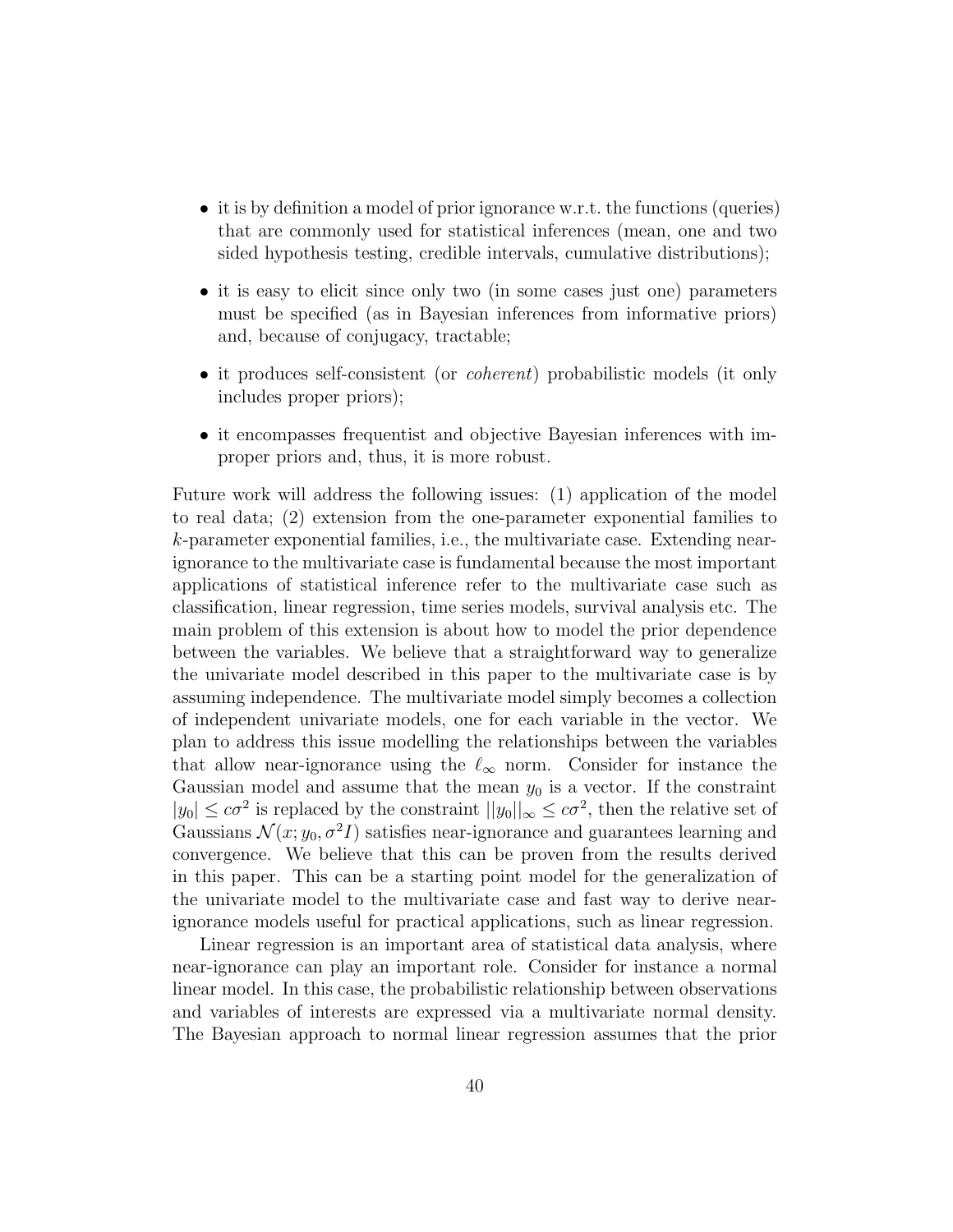information on the variables of interest is expressed with a Gaussian-inverse Gamma distribution (or Gaussian-inverse Wishart distribution) which belongs to k-parameters exponential families. In the case of lack of prior information, prior ignorance is commonly modelled by selecting the parameters of the prior to make it noninformative. As pointed out in this paper, it is no possible to express prior ignorance with noninformative priors. In our opinion, a better approach is that of using a set of priors satisfying the property of near-ignorance. Notice that the Gaussian-inverse Gamma distribution belongs to k-parameters exponential families. Therefore, we can employ the multivariate models of near-ignorance for k-parameters exponential families to develop new robust regressors based on near-ignorance priors. For instance, the above discussed model based on the  $\ell_{\infty}$  norm can be directly used in linear regression to model near-ignorance on the the vector of variables  $X$  in the case the variance of the observations is known. Conversely, if also the variance was unknown, we could use a Gaussian-Gamma prior model, where the Gaussian model is essentially the one derived based on the  $\ell_{\infty}$  norm and for the Gamma model we could use the near-ignorance prior discussed in this paper for the one-parameter Gamma family.

## Acknowledgements

This work has been partially supported by the Swiss NSF grants n. 200020- 137680/1.

#### References

- [1] J.M. Bernardo and A.F.M. Smith. Bayesian theory. John Wiley & Sons, 1994.
- [2] P. Walley. Statistical Reasoning with Imprecise Probabilities. Chapman and Hall, New York, 1991.
- [3] J.O. Berger, E. Moreno, L.R. Pericchi, M.J. Bayarri, Bernardo, et al. An overview of robust Bayesian analysis. Test, 3(1):5–124, 1994.
- [4] L. Wasserman. Invariance properties of density ratio priors. The Annals of Statistics, 20(4):2177–2182, 1992.
- [5] J. O. Berger. Statistical Decision Theory and Bayesian Analysis. Springer Series in Statistics, New York, 1985.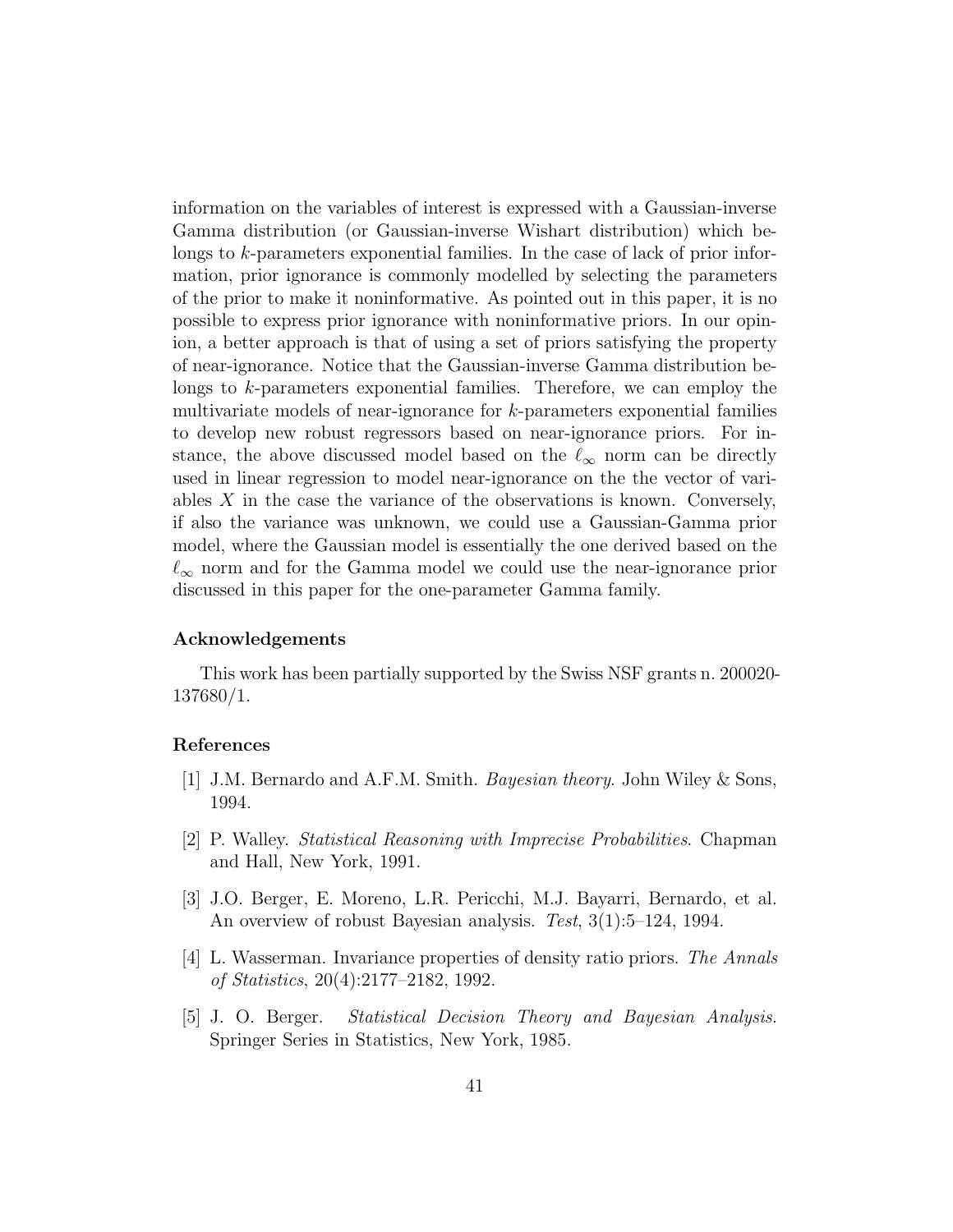- [6] P.J. Huber. Robust estimation of a location parameter. The Annals of Mathematical Statistics, pages 73–101, 1964.
- [7] S. Sivaganesan and J.O. Berger. Ranges of posterior measures for priors with unimodal contaminations. The Annals of Statistics, pages 868–889, 1989.
- [8] L. DeRoberts and J.A. Hartigan. Bayesian inference using intervals of measures. The Annals of Statistics, 9(2):235–244, 1981.
- [9] J.M. Keynes. A treatise on probability. Macmillan & Co., Ltd., 1921.
- [10] C.A.B. Smith. Consistency in statistical inference and decision. Journal of the Royal Statistical Society. Series B (Methodological), 23(1):1–37, 1961.
- [11] P.M. Williams. Coherence, strict coherence and zero probabilities. In Fifth Int. Congress of Logic, Methodology and Philos. Sci, pages 29–30, 1975.
- [12] L.R. Pericchi and P. Walley. Robust Bayesian credible intervals and prior ignorance. International Statistical Review, pages 1–23, 1991.
- [13] B. de Finetti. Theory of Probability. John Wiley & Sons, Chichester, 1974–1975. Two volumes.
- [14] P. Diaconis and D. Ylvisaker. Conjugate priors for exponential families. The Annals of statistics, 7(2):269–281, 1979.
- [15] L.D. Brown. Fundamentals of statistical exponential families: with applications in statistical decision theory. 1986.
- [16] G. Walter and T. Augustin. Imprecision and prior-data conflict in generalized Bayesian inference. Journal of Statistical Theory and Practice, 3:255–271, 2009.
- [17] J.M. Bernard. An introduction to the imprecise Dirichlet model for multinomial data. Int. Journal of Approximate Reasoning, pages 123– 150, 2005.